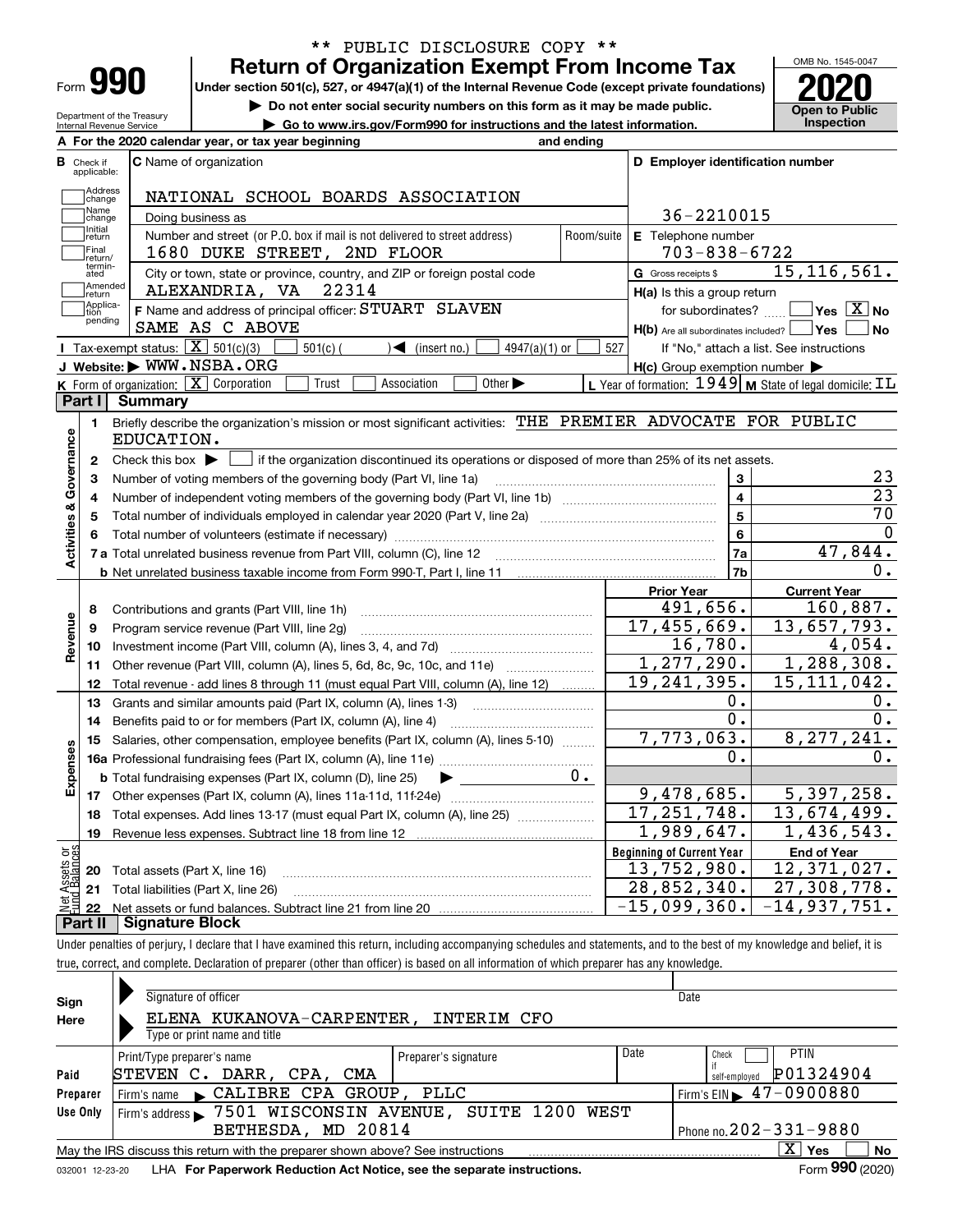|              | 36-2210015<br>NATIONAL SCHOOL BOARDS ASSOCIATION<br>Page 2<br>Form 990 (2020)                                                                                                 |
|--------------|-------------------------------------------------------------------------------------------------------------------------------------------------------------------------------|
|              | <b>Statement of Program Service Accomplishments</b><br>Part III                                                                                                               |
|              |                                                                                                                                                                               |
| 1            | Briefly describe the organization's mission:<br>WORKING WITH AND THROUGH OUR STATE ASSOCIATIONS, NSBA ADVOCATES FOR                                                           |
|              | EQUITY AND EXCELLENCE IN PUBLIC EDUCATION THROUGH SCHOOL BOARD                                                                                                                |
|              | LEADERSHIP.                                                                                                                                                                   |
|              |                                                                                                                                                                               |
| $\mathbf{2}$ | Did the organization undertake any significant program services during the year which were not listed on the                                                                  |
|              | $Yes \ \boxed{X}$ No<br>prior Form 990 or 990-EZ?                                                                                                                             |
|              | If "Yes," describe these new services on Schedule O.                                                                                                                          |
| 3            | Yes $X$ No<br>Did the organization cease conducting, or make significant changes in how it conducts, any program services?<br>If "Yes," describe these changes on Schedule O. |
| 4            | Describe the organization's program service accomplishments for each of its three largest program services, as measured by expenses.                                          |
|              | Section 501(c)(3) and 501(c)(4) organizations are required to report the amount of grants and allocations to others, the total expenses, and                                  |
| 4a           | revenue, if any, for each program service reported.<br>4,762,799.<br>4,757,931. including grants of \$<br>) (Expenses \$<br>) (Revenue \$<br>(Code:                           |
|              | DISTRICT AND INDIVIDUAL SERVICES - NSBA PROVIDES SUPPORT, RESOURCES,                                                                                                          |
|              | EDUCATION AND MATERIALS FOR LOCAL SCHOOL DISTRICTS THAT ARE DIRECTLY                                                                                                          |
|              | INVOLVED IN NSBA PROGRAMS SUCH AS NATIONAL CONNECTION, COUNCIL OF URBAN                                                                                                       |
|              | BOARDS OF EDUCATION, COUNCIL OF SCHOOL ATTORNEYS, NATIONAL BLACK                                                                                                              |
|              | COUNCIL, NATIONAL HISPANIC COUNCIL, AND AMERICAN INDIAN ALASKA NATIVE                                                                                                         |
|              | COUNCIL.                                                                                                                                                                      |
|              |                                                                                                                                                                               |
|              |                                                                                                                                                                               |
|              |                                                                                                                                                                               |
|              |                                                                                                                                                                               |
|              |                                                                                                                                                                               |
|              |                                                                                                                                                                               |
| 4b           | 8,376,600.<br>6, 301, 355. including grants of \$<br>) (Revenue \$<br>(Expenses \$<br>(Code:                                                                                  |
|              | ADVOCACY AND MEMBERSHIP SERVICES - NSBA PROVIDES SUPPORT, RESOURCES,                                                                                                          |
|              | EDUCATION AND MATERIALS FOR ITS 49 STATE ASSOCIATION MEMBERS.<br>NSBA'S                                                                                                       |
|              | ADVOCACY OFFICE CONSISTS OF THREE PILLARS - FEDERAL ADVOCACY,<br>LEGAL                                                                                                        |
|              | ADVOCACY AND PUBLIC ADVOCACY.<br>NSBA REPRESENTS THE INTERESTS OF THE                                                                                                         |
|              | NATION'S 90,000 LOCAL SCHOOL BOARD MEMBERS BEFORE CONGRESS,<br>FEDERAL                                                                                                        |
|              | THE PUBLIC.<br>COURTS AND                                                                                                                                                     |
|              |                                                                                                                                                                               |
|              |                                                                                                                                                                               |
|              |                                                                                                                                                                               |
|              |                                                                                                                                                                               |
|              |                                                                                                                                                                               |
|              |                                                                                                                                                                               |
| 4с           | ) (Revenue \$<br>(Code: ) (Expenses \$<br>including grants of $$$                                                                                                             |
|              |                                                                                                                                                                               |
|              |                                                                                                                                                                               |
|              |                                                                                                                                                                               |
|              |                                                                                                                                                                               |
|              |                                                                                                                                                                               |
|              |                                                                                                                                                                               |
|              |                                                                                                                                                                               |
|              |                                                                                                                                                                               |
|              |                                                                                                                                                                               |
|              |                                                                                                                                                                               |
|              |                                                                                                                                                                               |
|              |                                                                                                                                                                               |
| 4d           | Other program services (Describe on Schedule O.)                                                                                                                              |
|              | (Expenses \$<br>including grants of \$<br>(Revenue \$                                                                                                                         |
| 4е           | 11,059,286.<br>Total program service expenses                                                                                                                                 |
|              | Form 990 (2020)                                                                                                                                                               |
|              | 032002 12-23-20                                                                                                                                                               |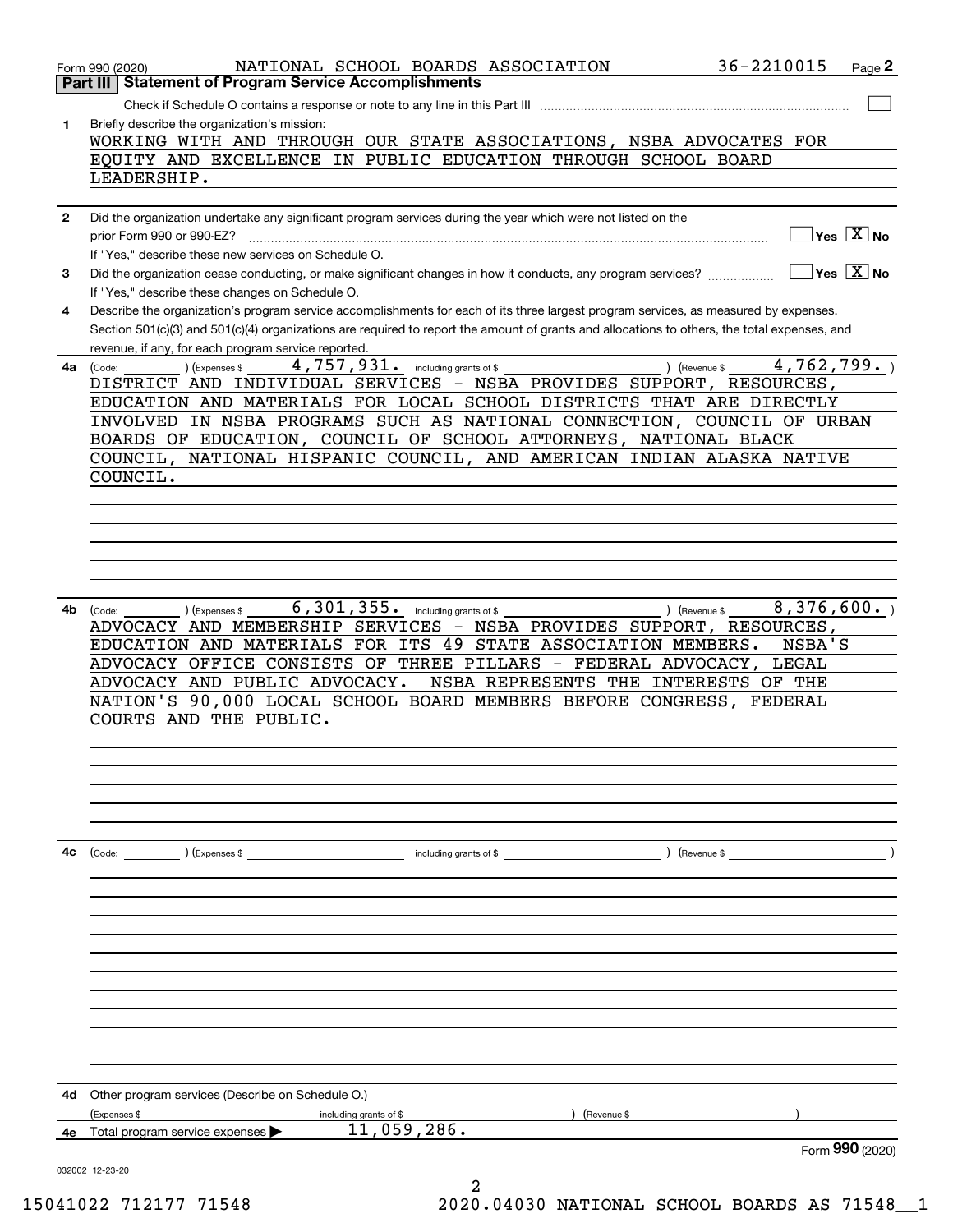|  | Form 990 (2020) |
|--|-----------------|

|     |                                                                                                                                                                                                                                                       |                 | Yes         | No              |
|-----|-------------------------------------------------------------------------------------------------------------------------------------------------------------------------------------------------------------------------------------------------------|-----------------|-------------|-----------------|
| 1.  | Is the organization described in section $501(c)(3)$ or $4947(a)(1)$ (other than a private foundation)?                                                                                                                                               |                 |             |                 |
|     |                                                                                                                                                                                                                                                       | 1               | X           |                 |
| 2   |                                                                                                                                                                                                                                                       | $\overline{2}$  | $\mathbf X$ |                 |
| 3   | Did the organization engage in direct or indirect political campaign activities on behalf of or in opposition to candidates for                                                                                                                       |                 |             | x               |
|     |                                                                                                                                                                                                                                                       | 3               |             |                 |
| 4   | Section 501(c)(3) organizations. Did the organization engage in lobbying activities, or have a section 501(h) election in effect                                                                                                                      | 4               | X           |                 |
| 5   | Is the organization a section 501(c)(4), 501(c)(5), or 501(c)(6) organization that receives membership dues, assessments, or                                                                                                                          |                 |             |                 |
|     |                                                                                                                                                                                                                                                       | 5               |             | x               |
| 6   | Did the organization maintain any donor advised funds or any similar funds or accounts for which donors have the right to                                                                                                                             |                 |             |                 |
|     | provide advice on the distribution or investment of amounts in such funds or accounts? If "Yes," complete Schedule D, Part I                                                                                                                          | 6               |             | x               |
| 7   | Did the organization receive or hold a conservation easement, including easements to preserve open space,                                                                                                                                             |                 |             |                 |
|     |                                                                                                                                                                                                                                                       | $\overline{7}$  |             | x               |
| 8   | Did the organization maintain collections of works of art, historical treasures, or other similar assets? If "Yes," complete                                                                                                                          |                 |             |                 |
|     |                                                                                                                                                                                                                                                       | 8               |             | x               |
| 9   | Did the organization report an amount in Part X, line 21, for escrow or custodial account liability, serve as a custodian for                                                                                                                         |                 |             |                 |
|     | amounts not listed in Part X; or provide credit counseling, debt management, credit repair, or debt negotiation services?                                                                                                                             |                 |             |                 |
|     |                                                                                                                                                                                                                                                       | 9               |             | х               |
| 10  | Did the organization, directly or through a related organization, hold assets in donor-restricted endowments                                                                                                                                          |                 |             |                 |
|     |                                                                                                                                                                                                                                                       | 10              |             | x               |
| 11  | If the organization's answer to any of the following questions is "Yes," then complete Schedule D, Parts VI, VII, VIII, IX, or X                                                                                                                      |                 |             |                 |
|     | as applicable.                                                                                                                                                                                                                                        |                 |             |                 |
|     | a Did the organization report an amount for land, buildings, and equipment in Part X, line 10? If "Yes," complete Schedule D,                                                                                                                         |                 | X           |                 |
|     |                                                                                                                                                                                                                                                       | 11a             |             |                 |
|     | <b>b</b> Did the organization report an amount for investments - other securities in Part X, line 12, that is 5% or more of its total                                                                                                                 | 11 <sub>b</sub> |             | x               |
|     | c Did the organization report an amount for investments - program related in Part X, line 13, that is 5% or more of its total                                                                                                                         |                 |             |                 |
|     |                                                                                                                                                                                                                                                       | 11c             |             | X.              |
|     | d Did the organization report an amount for other assets in Part X, line 15, that is 5% or more of its total assets reported in                                                                                                                       |                 |             |                 |
|     |                                                                                                                                                                                                                                                       | 11d             |             | x               |
|     |                                                                                                                                                                                                                                                       | 11e             | $\mathbf X$ |                 |
|     | Did the organization's separate or consolidated financial statements for the tax year include a footnote that addresses                                                                                                                               |                 |             |                 |
|     | the organization's liability for uncertain tax positions under FIN 48 (ASC 740)? If "Yes," complete Schedule D, Part X                                                                                                                                | 11f             | X           |                 |
|     | 12a Did the organization obtain separate, independent audited financial statements for the tax year? If "Yes," complete                                                                                                                               |                 |             |                 |
|     |                                                                                                                                                                                                                                                       | 12a             |             | x               |
|     | <b>b</b> Was the organization included in consolidated, independent audited financial statements for the tax year?                                                                                                                                    |                 |             |                 |
|     | If "Yes," and if the organization answered "No" to line 12a, then completing Schedule D, Parts XI and XII is optional metallion                                                                                                                       | 12b             | A           |                 |
| 13  |                                                                                                                                                                                                                                                       | 13              |             | X<br>X          |
| 14a | Did the organization maintain an office, employees, or agents outside of the United States?                                                                                                                                                           | 14a             |             |                 |
| b   | Did the organization have aggregate revenues or expenses of more than \$10,000 from grantmaking, fundraising, business,<br>investment, and program service activities outside the United States, or aggregate foreign investments valued at \$100,000 |                 |             |                 |
|     |                                                                                                                                                                                                                                                       | 14b             |             | x               |
| 15  | Did the organization report on Part IX, column (A), line 3, more than \$5,000 of grants or other assistance to or for any                                                                                                                             |                 |             |                 |
|     |                                                                                                                                                                                                                                                       | 15              |             | x               |
| 16  | Did the organization report on Part IX, column (A), line 3, more than \$5,000 of aggregate grants or other assistance to                                                                                                                              |                 |             |                 |
|     |                                                                                                                                                                                                                                                       | 16              |             | x               |
| 17  | Did the organization report a total of more than \$15,000 of expenses for professional fundraising services on Part IX,                                                                                                                               |                 |             |                 |
|     |                                                                                                                                                                                                                                                       | 17              |             | x               |
| 18  | Did the organization report more than \$15,000 total of fundraising event gross income and contributions on Part VIII, lines                                                                                                                          |                 |             |                 |
|     |                                                                                                                                                                                                                                                       | 18              |             | x               |
| 19  | Did the organization report more than \$15,000 of gross income from gaming activities on Part VIII, line 9a? If "Yes."                                                                                                                                |                 |             |                 |
|     |                                                                                                                                                                                                                                                       | 19              |             | X               |
|     |                                                                                                                                                                                                                                                       | <b>20a</b>      |             | x               |
|     | b If "Yes" to line 20a, did the organization attach a copy of its audited financial statements to this return?                                                                                                                                        | 20 <sub>b</sub> |             |                 |
| 21  | Did the organization report more than \$5,000 of grants or other assistance to any domestic organization or                                                                                                                                           | 21              |             | x               |
|     | 032003 12-23-20                                                                                                                                                                                                                                       |                 |             | Form 990 (2020) |

3

032003 12-23-20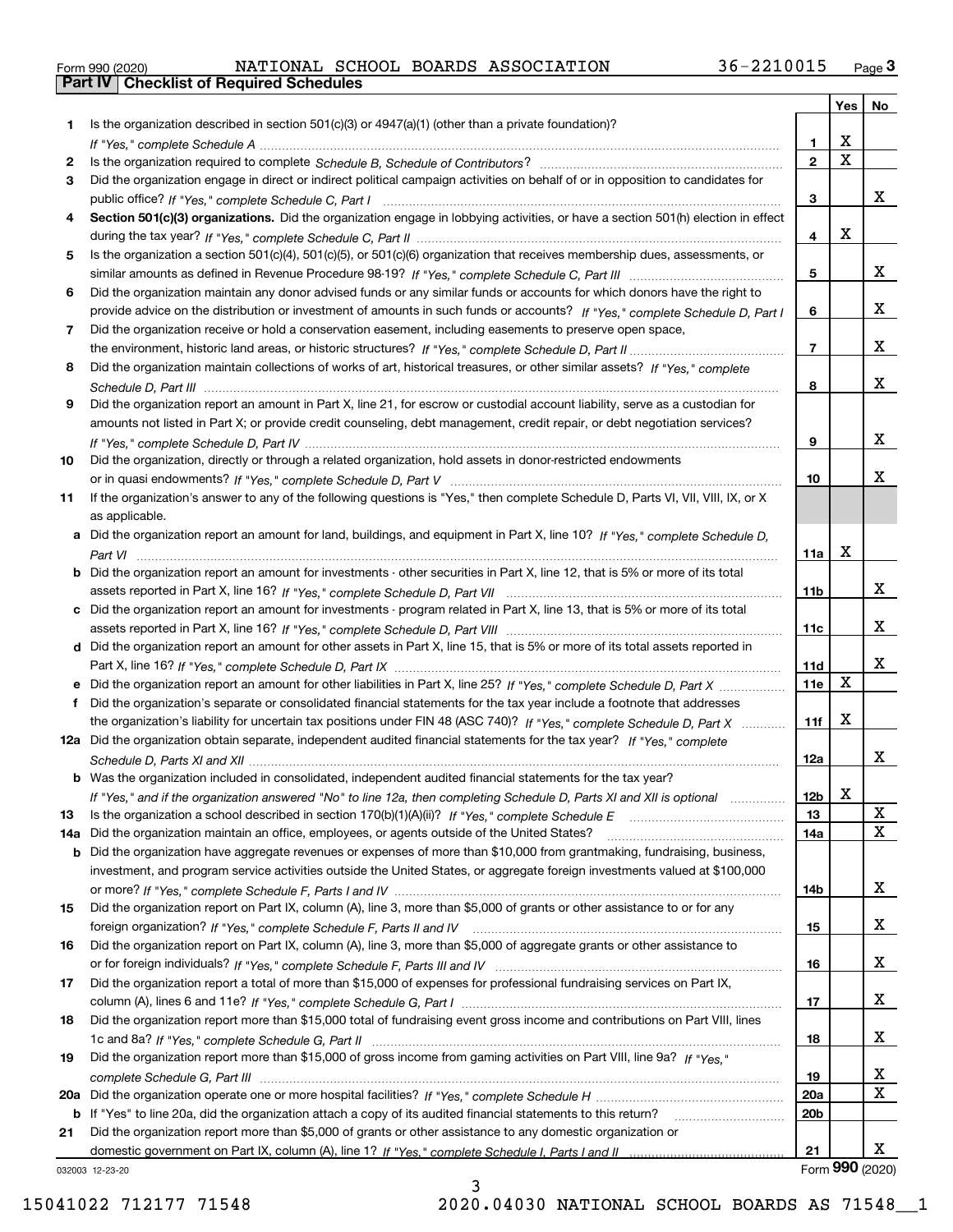|  | Form 990 (2020) |
|--|-----------------|
|  |                 |

*(continued)*

|               |                                                                                                                                       |                 | Yes | No               |
|---------------|---------------------------------------------------------------------------------------------------------------------------------------|-----------------|-----|------------------|
| 22            | Did the organization report more than \$5,000 of grants or other assistance to or for domestic individuals on                         |                 |     |                  |
|               |                                                                                                                                       | 22              |     | x                |
| 23            | Did the organization answer "Yes" to Part VII, Section A, line 3, 4, or 5 about compensation of the organization's current            |                 |     |                  |
|               | and former officers, directors, trustees, key employees, and highest compensated employees? If "Yes," complete                        |                 |     |                  |
|               |                                                                                                                                       | 23              | х   |                  |
|               | 24a Did the organization have a tax-exempt bond issue with an outstanding principal amount of more than \$100,000 as of the           |                 |     |                  |
|               | last day of the year, that was issued after December 31, 2002? If "Yes," answer lines 24b through 24d and complete                    |                 |     |                  |
|               |                                                                                                                                       | 24a             |     | x                |
|               | <b>b</b> Did the organization invest any proceeds of tax-exempt bonds beyond a temporary period exception?                            | 24 <sub>b</sub> |     |                  |
|               | c Did the organization maintain an escrow account other than a refunding escrow at any time during the year to defease                |                 |     |                  |
|               |                                                                                                                                       | 24c             |     |                  |
|               |                                                                                                                                       | 24d             |     |                  |
|               | 25a Section 501(c)(3), 501(c)(4), and 501(c)(29) organizations. Did the organization engage in an excess benefit                      |                 |     |                  |
|               |                                                                                                                                       | 25a             |     | x                |
|               | b Is the organization aware that it engaged in an excess benefit transaction with a disqualified person in a prior year, and          |                 |     |                  |
|               | that the transaction has not been reported on any of the organization's prior Forms 990 or 990-EZ? If "Yes," complete                 |                 |     |                  |
|               |                                                                                                                                       | 25b             |     | x                |
| 26            | Schedule L, Part I<br>Did the organization report any amount on Part X, line 5 or 22, for receivables from or payables to any current |                 |     |                  |
|               | or former officer, director, trustee, key employee, creator or founder, substantial contributor, or 35%                               |                 |     |                  |
|               |                                                                                                                                       | 26              |     | x                |
|               |                                                                                                                                       |                 |     |                  |
| 27            | Did the organization provide a grant or other assistance to any current or former officer, director, trustee, key employee,           |                 |     |                  |
|               | creator or founder, substantial contributor or employee thereof, a grant selection committee member, or to a 35% controlled           | 27              |     | х                |
|               | entity (including an employee thereof) or family member of any of these persons? If "Yes," complete Schedule L, Part III              |                 |     |                  |
| 28            | Was the organization a party to a business transaction with one of the following parties (see Schedule L, Part IV                     |                 |     |                  |
|               | instructions, for applicable filing thresholds, conditions, and exceptions):                                                          |                 |     |                  |
|               | a A current or former officer, director, trustee, key employee, creator or founder, or substantial contributor? If                    |                 |     | x                |
|               |                                                                                                                                       | 28a             |     | $\mathbf x$      |
|               |                                                                                                                                       | 28b             |     |                  |
|               | c A 35% controlled entity of one or more individuals and/or organizations described in lines 28a or 28b? If                           |                 |     | x                |
|               |                                                                                                                                       | 28c             |     | $\mathbf X$      |
| 29            |                                                                                                                                       | 29              |     |                  |
| 30            | Did the organization receive contributions of art, historical treasures, or other similar assets, or qualified conservation           |                 |     |                  |
|               |                                                                                                                                       | 30              |     | x<br>$\mathbf X$ |
| 31            | Did the organization liquidate, terminate, or dissolve and cease operations? If "Yes," complete Schedule N, Part I                    | 31              |     |                  |
| 32            | Did the organization sell, exchange, dispose of, or transfer more than 25% of its net assets? If "Yes," complete                      |                 |     |                  |
|               |                                                                                                                                       | 32              |     | х                |
| 33            | Did the organization own 100% of an entity disregarded as separate from the organization under Regulations                            |                 |     |                  |
|               |                                                                                                                                       | 33              |     | х                |
| 34            | Was the organization related to any tax-exempt or taxable entity? If "Yes," complete Schedule R, Part II, III, or IV, and             |                 |     |                  |
|               |                                                                                                                                       | 34              | X   |                  |
|               | 35a Did the organization have a controlled entity within the meaning of section 512(b)(13)?                                           | <b>35a</b>      | X   |                  |
|               | <b>b</b> If "Yes" to line 35a, did the organization receive any payment from or engage in any transaction with a controlled entity    |                 |     |                  |
|               |                                                                                                                                       | 35b             |     | x                |
| 36            | Section 501(c)(3) organizations. Did the organization make any transfers to an exempt non-charitable related organization?            |                 |     |                  |
|               |                                                                                                                                       | 36              |     | x                |
| 37            | Did the organization conduct more than 5% of its activities through an entity that is not a related organization                      |                 |     |                  |
|               |                                                                                                                                       | 37              |     | x                |
| 38            | Did the organization complete Schedule O and provide explanations in Schedule O for Part VI, lines 11b and 19?                        |                 |     |                  |
|               | Note: All Form 990 filers are required to complete Schedule O                                                                         | 38              | X   |                  |
| <b>Part V</b> | <b>Statements Regarding Other IRS Filings and Tax Compliance</b>                                                                      |                 |     |                  |
|               | Check if Schedule O contains a response or note to any line in this Part V                                                            |                 |     |                  |
|               | 31                                                                                                                                    |                 | Yes | No               |
|               | 1a Enter the number reported in Box 3 of Form 1096. Enter -0- if not applicable<br>1a<br>0                                            |                 |     |                  |
|               | 1b                                                                                                                                    |                 |     |                  |
|               | c Did the organization comply with backup withholding rules for reportable payments to vendors and reportable gaming                  |                 | X   |                  |
|               | (gambling) winnings to prize winners?                                                                                                 | 1c              |     | Form 990 (2020)  |
|               | 032004 12-23-20<br>4                                                                                                                  |                 |     |                  |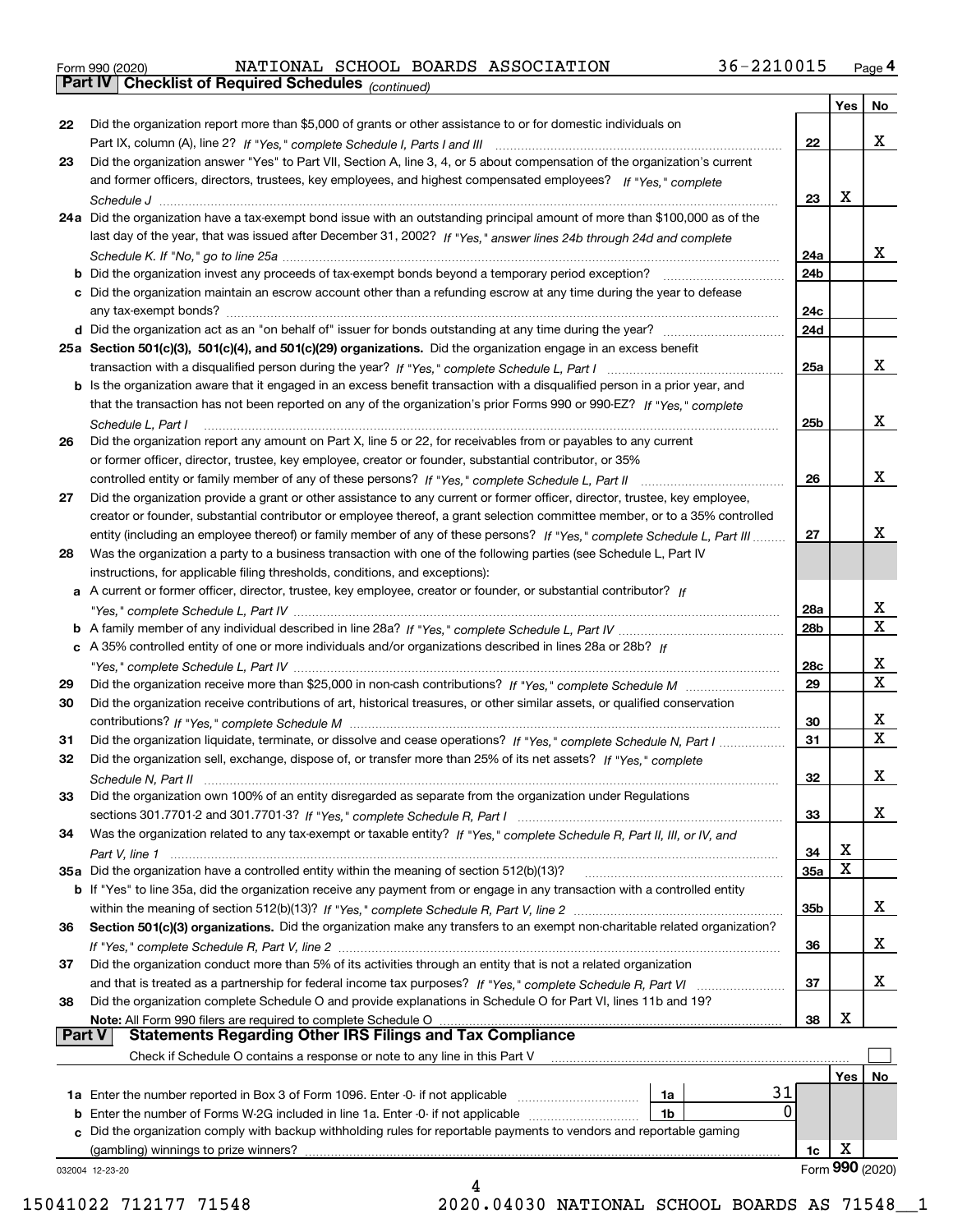| Form 990 (2020) |  | NATIONAL SCHOOL BOARDS ASSOCIATION                                                             | 36-2210015 | Page ${\bf 5}$ |
|-----------------|--|------------------------------------------------------------------------------------------------|------------|----------------|
|                 |  | <b>Part V</b> Statements Regarding Other IRS Filings and Tax Compliance <sub>(continued)</sub> |            |                |

| Part V | Statements Regarding Other IRS Fillings and Tax Compilance $_{(continued)}$                                                                                                                                            |                |     |    |
|--------|------------------------------------------------------------------------------------------------------------------------------------------------------------------------------------------------------------------------|----------------|-----|----|
|        |                                                                                                                                                                                                                        |                | Yes | No |
|        | 2a Enter the number of employees reported on Form W-3, Transmittal of Wage and Tax Statements,                                                                                                                         |                |     |    |
|        | 70<br>filed for the calendar year ending with or within the year covered by this return<br>2a                                                                                                                          |                |     |    |
|        |                                                                                                                                                                                                                        | 2 <sub>b</sub> | X   |    |
|        |                                                                                                                                                                                                                        |                |     |    |
|        | 3a Did the organization have unrelated business gross income of \$1,000 or more during the year?                                                                                                                       | За             | X   |    |
|        | b If "Yes," has it filed a Form 990-T for this year? If "No" to line 3b, provide an explanation on Schedule O                                                                                                          | 3b             | X   |    |
|        | 4a At any time during the calendar year, did the organization have an interest in, or a signature or other authority over, a                                                                                           |                |     |    |
|        | financial account in a foreign country (such as a bank account, securities account, or other financial account)?                                                                                                       | 4a             |     | х  |
|        | <b>b</b> If "Yes," enter the name of the foreign country                                                                                                                                                               |                |     |    |
|        | See instructions for filing requirements for FinCEN Form 114, Report of Foreign Bank and Financial Accounts (FBAR).                                                                                                    |                |     |    |
|        | 5a Was the organization a party to a prohibited tax shelter transaction at any time during the tax year?                                                                                                               | 5a             |     | х  |
|        |                                                                                                                                                                                                                        | 5b             |     | X  |
|        |                                                                                                                                                                                                                        | 5c             |     |    |
|        | 6a Does the organization have annual gross receipts that are normally greater than \$100,000, and did the organization solicit                                                                                         |                |     |    |
|        | any contributions that were not tax deductible as charitable contributions?                                                                                                                                            | 6a             |     | x  |
|        | <b>b</b> If "Yes," did the organization include with every solicitation an express statement that such contributions or gifts                                                                                          |                |     |    |
|        | were not tax deductible?                                                                                                                                                                                               | 6b             |     |    |
| 7      | Organizations that may receive deductible contributions under section 170(c).                                                                                                                                          |                |     | х  |
| а      | Did the organization receive a payment in excess of \$75 made partly as a contribution and partly for goods and services provided to the payor?                                                                        | 7a             |     |    |
| b      | If "Yes," did the organization notify the donor of the value of the goods or services provided?<br>c Did the organization sell, exchange, or otherwise dispose of tangible personal property for which it was required | 7b             |     |    |
|        | to file Form 8282?                                                                                                                                                                                                     |                |     | х  |
|        | 7d<br>d If "Yes," indicate the number of Forms 8282 filed during the year                                                                                                                                              | 7c             |     |    |
|        | Did the organization receive any funds, directly or indirectly, to pay premiums on a personal benefit contract?                                                                                                        | 7e             |     | х  |
| е<br>f | Did the organization, during the year, pay premiums, directly or indirectly, on a personal benefit contract?                                                                                                           | 7f             |     | х  |
|        | If the organization received a contribution of qualified intellectual property, did the organization file Form 8899 as required?                                                                                       | 7g             |     |    |
| h      | g<br>If the organization received a contribution of cars, boats, airplanes, or other vehicles, did the organization file a Form 1098-C?                                                                                |                |     |    |
| 8      | Sponsoring organizations maintaining donor advised funds. Did a donor advised fund maintained by the                                                                                                                   | 7h             |     |    |
|        | sponsoring organization have excess business holdings at any time during the year?                                                                                                                                     | 8              |     |    |
| 9      | Sponsoring organizations maintaining donor advised funds.                                                                                                                                                              |                |     |    |
| а      | Did the sponsoring organization make any taxable distributions under section 4966?                                                                                                                                     | 9а             |     |    |
|        | <b>b</b> Did the sponsoring organization make a distribution to a donor, donor advisor, or related person?                                                                                                             | 9b             |     |    |
| 10     | Section 501(c)(7) organizations. Enter:                                                                                                                                                                                |                |     |    |
| а      | Initiation fees and capital contributions included on Part VIII, line 12<br>10a                                                                                                                                        |                |     |    |
|        | b Gross receipts, included on Form 990, Part VIII, line 12, for public use of club facilities<br>10 <sub>b</sub>                                                                                                       |                |     |    |
| 11.    | Section 501(c)(12) organizations. Enter:                                                                                                                                                                               |                |     |    |
|        | 11a                                                                                                                                                                                                                    |                |     |    |
|        | <b>b</b> Gross income from other sources (Do not net amounts due or paid to other sources against                                                                                                                      |                |     |    |
|        | 11b                                                                                                                                                                                                                    |                |     |    |
|        | 12a Section 4947(a)(1) non-exempt charitable trusts. Is the organization filing Form 990 in lieu of Form 1041?                                                                                                         | 12a            |     |    |
|        | 12b<br><b>b</b> If "Yes," enter the amount of tax-exempt interest received or accrued during the year                                                                                                                  |                |     |    |
| 13     | Section 501(c)(29) qualified nonprofit health insurance issuers.                                                                                                                                                       |                |     |    |
|        | a Is the organization licensed to issue qualified health plans in more than one state?                                                                                                                                 | 13a            |     |    |
|        | Note: See the instructions for additional information the organization must report on Schedule O.                                                                                                                      |                |     |    |
|        | <b>b</b> Enter the amount of reserves the organization is required to maintain by the states in which the                                                                                                              |                |     |    |
|        | 13 <sub>b</sub>                                                                                                                                                                                                        |                |     |    |
|        | 13с                                                                                                                                                                                                                    |                |     |    |
|        | 14a Did the organization receive any payments for indoor tanning services during the tax year?                                                                                                                         | 14a            |     | x  |
|        |                                                                                                                                                                                                                        | 14b            |     |    |
| 15     | Is the organization subject to the section 4960 tax on payment(s) of more than \$1,000,000 in remuneration or                                                                                                          |                |     |    |
|        |                                                                                                                                                                                                                        | 15             |     | х  |
|        | If "Yes," see instructions and file Form 4720, Schedule N.                                                                                                                                                             |                |     |    |
| 16     | Is the organization an educational institution subject to the section 4968 excise tax on net investment income?                                                                                                        | 16             |     | х  |
|        | If "Yes," complete Form 4720, Schedule O.                                                                                                                                                                              |                |     |    |

Form (2020) **990**

032005 12-23-20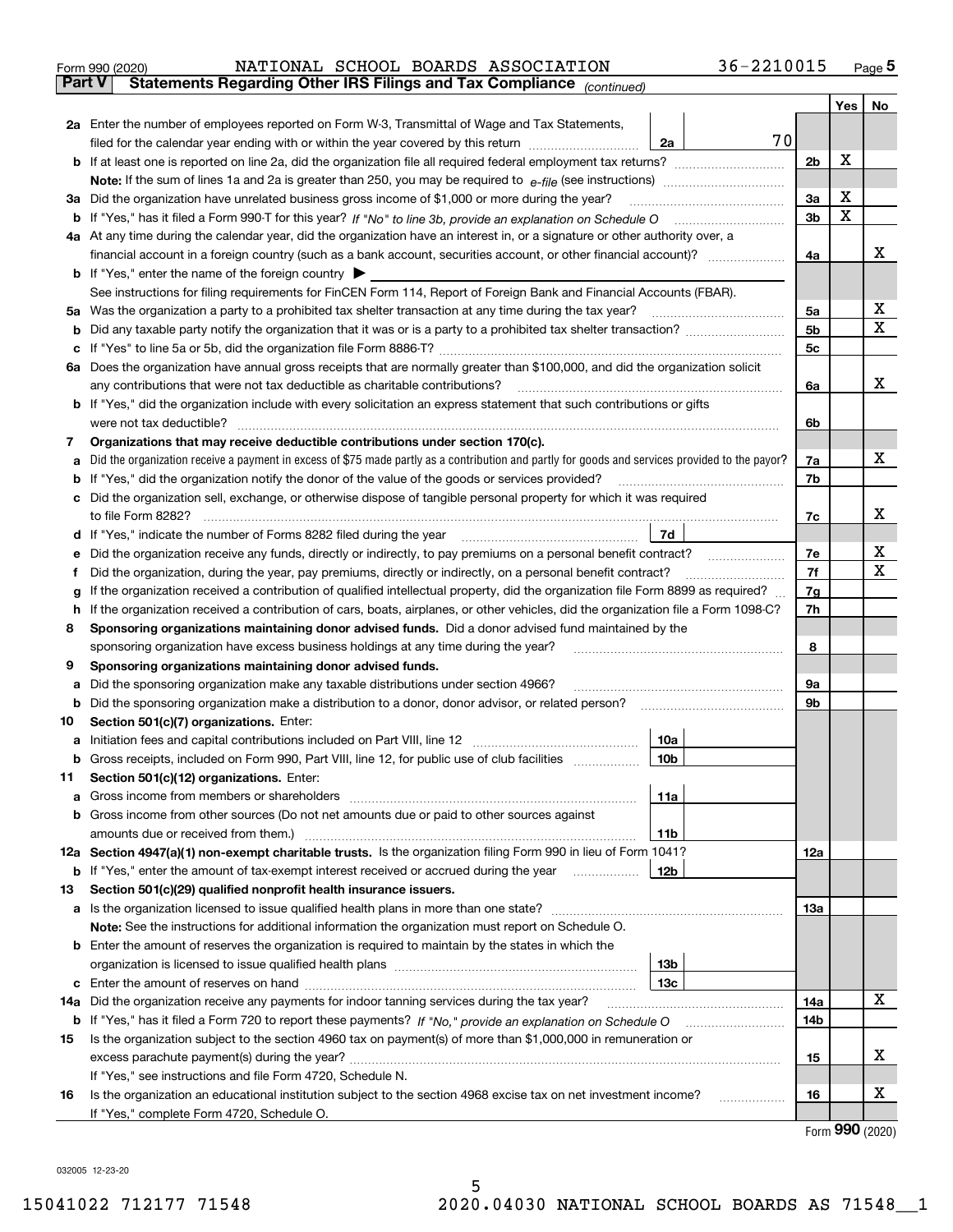|  | Form 990 (2020) |
|--|-----------------|
|  |                 |

*For each "Yes" response to lines 2 through 7b below, and for a "No" response to line 8a, 8b, or 10b below, describe the circumstances, processes, or changes on Schedule O. See instructions.* Form 990 (2020) **MATIONAL SCHOOL BOARDS ASSOCIATION** 36-2210015 Page 6<br>**Part VI Governance, Management, and Disclosure** For each "Yes" response to lines 2 through 7b below, and for a "No" response

|     | Check if Schedule O contains a response or note to any line in this Part VI                                                                                           |    |    |                 |     | $\overline{\mathbf{X}}$ |
|-----|-----------------------------------------------------------------------------------------------------------------------------------------------------------------------|----|----|-----------------|-----|-------------------------|
|     | <b>Section A. Governing Body and Management</b>                                                                                                                       |    |    |                 |     |                         |
|     |                                                                                                                                                                       |    |    |                 | Yes | No                      |
|     | <b>1a</b> Enter the number of voting members of the governing body at the end of the tax year<br>.                                                                    | 1a | 23 |                 |     |                         |
|     | If there are material differences in voting rights among members of the governing body, or if the governing                                                           |    |    |                 |     |                         |
|     | body delegated broad authority to an executive committee or similar committee, explain on Schedule O.                                                                 |    |    |                 |     |                         |
| b   | Enter the number of voting members included on line 1a, above, who are independent                                                                                    | 1b | 23 |                 |     |                         |
| 2   | Did any officer, director, trustee, or key employee have a family relationship or a business relationship with any other                                              |    |    |                 |     |                         |
|     | officer, director, trustee, or key employee?                                                                                                                          |    |    | $\mathbf{2}$    |     | x                       |
| 3   | Did the organization delegate control over management duties customarily performed by or under the direct supervision                                                 |    |    |                 |     |                         |
|     | of officers, directors, trustees, or key employees to a management company or other person?                                                                           |    |    | З               |     | х                       |
| 4   | Did the organization make any significant changes to its governing documents since the prior Form 990 was filed?                                                      |    |    | 4               |     | X                       |
| 5   | Did the organization become aware during the year of a significant diversion of the organization's assets?                                                            |    |    |                 |     | $\mathbf X$             |
| 6   | Did the organization have members or stockholders?                                                                                                                    |    |    |                 |     |                         |
| 7a  | Did the organization have members, stockholders, or other persons who had the power to elect or appoint one or                                                        |    |    |                 |     |                         |
|     | more members of the governing body?                                                                                                                                   |    |    | 7a              | х   |                         |
| b   | Are any governance decisions of the organization reserved to (or subject to approval by) members, stockholders, or                                                    |    |    |                 |     |                         |
|     | persons other than the governing body?                                                                                                                                |    |    | 7b              | X   |                         |
| 8   | Did the organization contemporaneously document the meetings held or written actions undertaken during the year by the following:                                     |    |    |                 |     |                         |
| a   |                                                                                                                                                                       |    |    | 8a              | х   |                         |
|     | Each committee with authority to act on behalf of the governing body?                                                                                                 |    |    | 8b              | X   |                         |
| 9   | Is there any officer, director, trustee, or key employee listed in Part VII, Section A, who cannot be reached at the                                                  |    |    |                 |     |                         |
|     |                                                                                                                                                                       |    |    | 9               |     | x                       |
|     | <b>Section B. Policies</b> (This Section B requests information about policies not required by the Internal Revenue Code.)                                            |    |    |                 |     |                         |
|     |                                                                                                                                                                       |    |    |                 | Yes | No                      |
|     |                                                                                                                                                                       |    |    | <b>10a</b>      |     | x                       |
| b   | If "Yes," did the organization have written policies and procedures governing the activities of such chapters, affiliates,                                            |    |    |                 |     |                         |
|     | and branches to ensure their operations are consistent with the organization's exempt purposes?                                                                       |    |    | 10 <sub>b</sub> |     |                         |
| 11a | Has the organization provided a complete copy of this Form 990 to all members of its governing body before filing the form?                                           |    |    | 11a             | X   |                         |
| b   | Describe in Schedule O the process, if any, used by the organization to review this Form 990.                                                                         |    |    |                 |     |                         |
| 12a |                                                                                                                                                                       |    |    | 12a             | х   |                         |
| b   | Were officers, directors, or trustees, and key employees required to disclose annually interests that could give rise to conflicts?                                   |    |    | 12 <sub>b</sub> | X   |                         |
| c   | Did the organization regularly and consistently monitor and enforce compliance with the policy? If "Yes," describe                                                    |    |    |                 |     |                         |
|     | in Schedule O how this was done encourance and an array and a strategies of the strategies of the strategies o                                                        |    |    | 12c             | X   |                         |
| 13  | Did the organization have a written whistleblower policy?                                                                                                             |    |    | 13              | X   |                         |
| 14  | Did the organization have a written document retention and destruction policy?                                                                                        |    |    | 14              | X   |                         |
| 15  | Did the process for determining compensation of the following persons include a review and approval by independent                                                    |    |    |                 |     |                         |
|     | persons, comparability data, and contemporaneous substantiation of the deliberation and decision?                                                                     |    |    |                 |     |                         |
| а   | The organization's CEO, Executive Director, or top management official manufactured content of the organization's CEO, Executive Director, or top management official |    |    | 15a             | х   |                         |
|     | Other officers or key employees of the organization                                                                                                                   |    |    | 15b             | X   |                         |
|     | If "Yes" to line 15a or 15b, describe the process in Schedule O (see instructions).                                                                                   |    |    |                 |     |                         |
|     | 16a Did the organization invest in, contribute assets to, or participate in a joint venture or similar arrangement with a                                             |    |    |                 |     |                         |
|     | taxable entity during the year?                                                                                                                                       |    |    | 16a             |     | х                       |
|     | <b>b</b> If "Yes," did the organization follow a written policy or procedure requiring the organization to evaluate its participation                                 |    |    |                 |     |                         |
|     | in joint venture arrangements under applicable federal tax law, and take steps to safeguard the organization's                                                        |    |    |                 |     |                         |
|     | exempt status with respect to such arrangements?                                                                                                                      |    |    | 16b             |     |                         |
|     | Section C. Disclosure                                                                                                                                                 |    |    |                 |     |                         |
| 17  | List the states with which a copy of this Form 990 is required to be filed $\blacktriangleright$ IL                                                                   |    |    |                 |     |                         |
| 18  | Section 6104 requires an organization to make its Forms 1023 (1024 or 1024-A, if applicable), 990, and 990-T (Section 501(c)(3)s only) available                      |    |    |                 |     |                         |
|     | for public inspection. Indicate how you made these available. Check all that apply.                                                                                   |    |    |                 |     |                         |
|     | $X$ Upon request<br>Another's website<br>Own website<br>Other (explain on Schedule O)                                                                                 |    |    |                 |     |                         |
| 19  | Describe on Schedule O whether (and if so, how) the organization made its governing documents, conflict of interest policy, and financial                             |    |    |                 |     |                         |
|     | statements available to the public during the tax year.                                                                                                               |    |    |                 |     |                         |
| 20  | State the name, address, and telephone number of the person who possesses the organization's books and records                                                        |    |    |                 |     |                         |
|     | ELENA KUKANOVA-CARPENTER - 703-838-6201                                                                                                                               |    |    |                 |     |                         |
|     | 22307<br>2ND FLOOR, ALEXANDRIA,<br>1680 DUKE STREET,<br>VA                                                                                                            |    |    |                 |     |                         |
|     | 032006 12-23-20                                                                                                                                                       |    |    |                 |     | Form 990 (2020)         |
|     | 6                                                                                                                                                                     |    |    |                 |     |                         |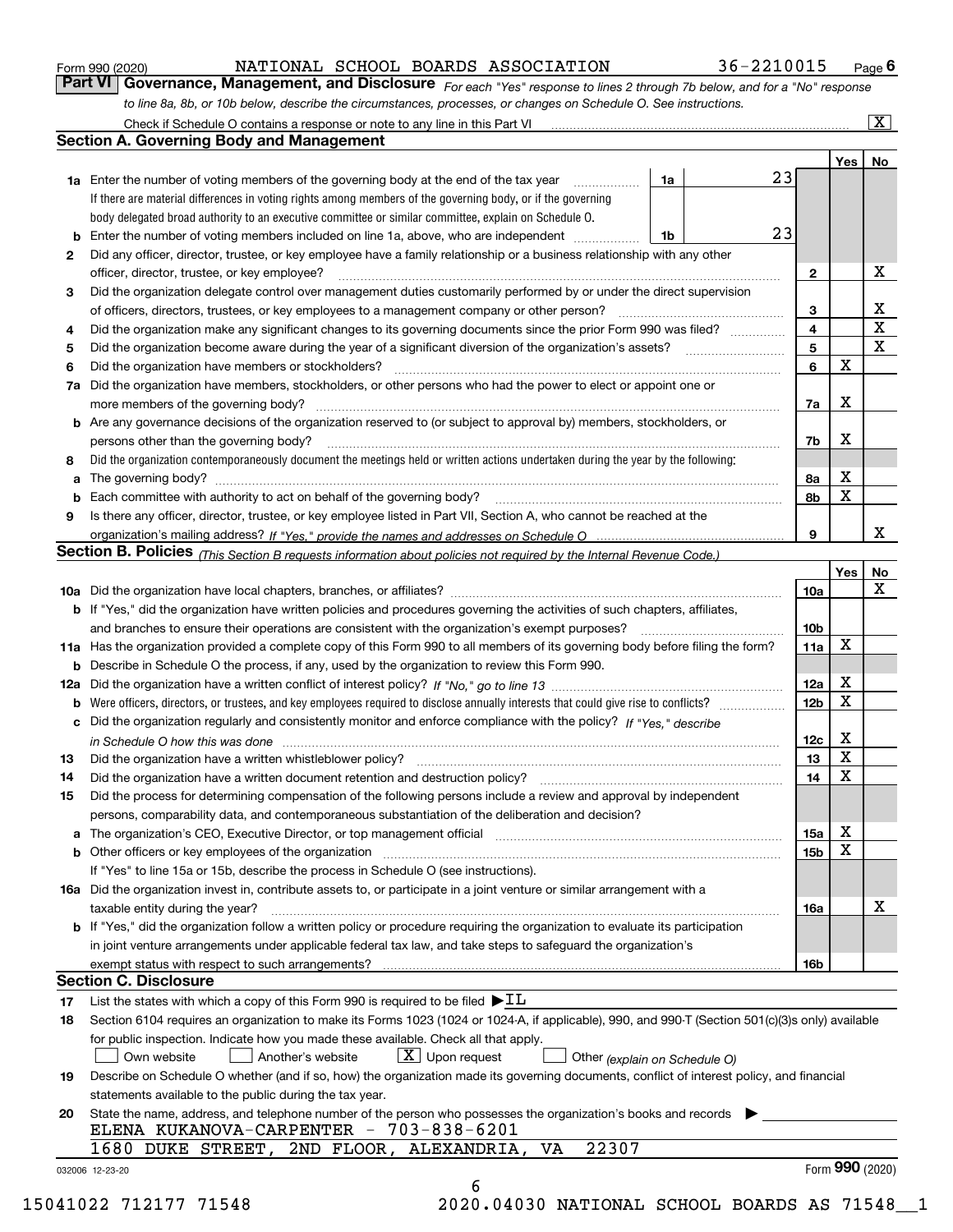$\mathcal{L}^{\text{max}}$ 

| Form 990 (2020) |                                                                                            |  | NATIONAL SCHOOL BOARDS ASSOCIATION | 36-2210015 | Page 7 |
|-----------------|--------------------------------------------------------------------------------------------|--|------------------------------------|------------|--------|
|                 | Part VII Compensation of Officers, Directors, Trustees, Key Employees, Highest Compensated |  |                                    |            |        |
|                 | <b>Employees, and Independent Contractors</b>                                              |  |                                    |            |        |

Check if Schedule O contains a response or note to any line in this Part VII

**Section A. Officers, Directors, Trustees, Key Employees, and Highest Compensated Employees**

**1a**  Complete this table for all persons required to be listed. Report compensation for the calendar year ending with or within the organization's tax year. **•** List all of the organization's current officers, directors, trustees (whether individuals or organizations), regardless of amount of compensation.

Enter -0- in columns (D), (E), and (F) if no compensation was paid.

 $\bullet$  List all of the organization's  $\,$ current key employees, if any. See instructions for definition of "key employee."

**•** List the organization's five current highest compensated employees (other than an officer, director, trustee, or key employee) who received reportable compensation (Box 5 of Form W-2 and/or Box 7 of Form 1099-MISC) of more than \$100,000 from the organization and any related organizations.

**•** List all of the organization's former officers, key employees, and highest compensated employees who received more than \$100,000 of reportable compensation from the organization and any related organizations.

**former directors or trustees**  ¥ List all of the organization's that received, in the capacity as a former director or trustee of the organization, more than \$10,000 of reportable compensation from the organization and any related organizations.

See instructions for the order in which to list the persons above.

Check this box if neither the organization nor any related organization compensated any current officer, director, or trustee.  $\mathcal{L}^{\text{max}}$ 

| (A)                                    | (B)               |                               | (C)                                     |             |              |                                                                  |        | (D)             | (E)                           | (F)                   |
|----------------------------------------|-------------------|-------------------------------|-----------------------------------------|-------------|--------------|------------------------------------------------------------------|--------|-----------------|-------------------------------|-----------------------|
| Name and title                         | Average           |                               | Position<br>(do not check more than one |             |              |                                                                  |        | Reportable      | Reportable                    | Estimated             |
|                                        | hours per         |                               |                                         |             |              | box, unless person is both an<br>officer and a director/trustee) |        | compensation    | compensation                  | amount of             |
|                                        | week<br>(list any |                               |                                         |             |              |                                                                  |        | from<br>the     | from related<br>organizations | other<br>compensation |
|                                        | hours for         |                               |                                         |             |              |                                                                  |        | organization    | (W-2/1099-MISC)               | from the              |
|                                        | related           |                               |                                         |             |              |                                                                  |        | (W-2/1099-MISC) |                               | organization          |
|                                        | organizations     |                               |                                         |             |              |                                                                  |        |                 |                               | and related           |
|                                        | below             | ndividual trustee or director | nstitutional trustee                    |             | Key employee | Highest compensated<br> employee                                 |        |                 |                               | organizations         |
|                                        | line)             |                               |                                         | Officer     |              |                                                                  | Former |                 |                               |                       |
| FRANCISCO NEGRON<br>(1)                | 35.00             |                               |                                         |             |              |                                                                  |        |                 |                               |                       |
| CHIEF LEGAL OFFICER                    |                   |                               |                                         |             | $\mathbf X$  |                                                                  |        | 233, 239.       | $\mathbf 0$ .                 | 33,911.               |
| HEATHER DEAN (UP TO 07/31/2020)<br>(2) | 35.00             |                               |                                         |             |              |                                                                  |        |                 |                               |                       |
| DEPUTY EXECUTIVE DIRECTOR              | 1.00              |                               |                                         | X           |              |                                                                  |        | 242,582.        | 0.                            | 17,771.               |
| ANNA MARIA CHAVEZ (EFF. 05/18/2<br>(3) | 35.00             |                               |                                         |             |              |                                                                  |        |                 |                               |                       |
| CEO & EXECUTIVE DIRECTOR               | 2.00              |                               |                                         | $\mathbf X$ |              |                                                                  |        | 257,140.        | 0.                            | 1,716.                |
| VERJEANA MCCOTTER-JACOBS<br>(4)        | 35.00             |                               |                                         |             |              |                                                                  |        |                 |                               |                       |
| CHIEF MEMBER SERVICES OFFI             |                   |                               |                                         |             | X            |                                                                  |        | 246,403.        | $\mathbf 0$ .                 | 8,698.                |
| THOMAS GENTZEL (TILL 06/05/2020<br>(5) | 35.00             |                               |                                         |             |              |                                                                  |        |                 |                               |                       |
| CEO & EXECUTIVE DIRECTOR               | 2.00              |                               |                                         | $\mathbf X$ |              |                                                                  |        | 226, 241.       | $0$ .                         | 16,479.               |
| RORY DAVENPORT<br>(6)                  | 35.00             |                               |                                         |             |              |                                                                  |        |                 |                               |                       |
| CHIEF COMMUNICATIONS OFFIC             |                   |                               |                                         |             | X            |                                                                  |        | 211,704.        | 0.                            | 16,835.               |
| (7)<br>STUART SLAVEN                   | 35.00             |                               |                                         |             |              |                                                                  |        |                 |                               |                       |
| CHIEF ADVOCACY OFFICER                 |                   |                               |                                         |             | X            |                                                                  |        | 209,404.        | 0.                            | 14,599.               |
| RENEE JOE<br>(8)                       | 35.00             |                               |                                         |             |              |                                                                  |        |                 |                               |                       |
| MANAGING DIRECTOR MARKETI              |                   |                               |                                         |             |              | Χ                                                                |        | 204,857.        | $0$ .                         | 10,888.               |
| (9)<br><b>JOHN REEB</b>                | 35.00             |                               |                                         |             |              |                                                                  |        |                 |                               |                       |
| MANAGING DIRECTOR OF OPERA             |                   |                               |                                         |             |              | X                                                                |        | $172,559$ .     | $0$ .                         | 16,590.               |
| (10) KANISHA WILLIAMS                  | 35.00             |                               |                                         |             |              |                                                                  |        |                 |                               |                       |
| MANAGING DIRECTOR, MEMBER              |                   |                               |                                         |             |              | X                                                                |        | 163,296.        | $0$ .                         | 16,558.               |
| (11) SONJA TRAINOR                     | 35.00             |                               |                                         |             |              |                                                                  |        |                 |                               |                       |
| MANAGING DIRECTOR, LEGAL A             |                   |                               |                                         |             |              | X                                                                |        | 167,681.        | 0.                            | 3,178.                |
| (12) JANE MELLOW                       | 35.00             |                               |                                         |             |              |                                                                  |        |                 |                               |                       |
| MANAGING DIRECTOR FEDERAL ADVOCACY     |                   |                               |                                         |             |              | $\mathbf x$                                                      |        | 157,695.        | 0.                            | 3,149.                |
| (13) ANTHONY P. DOYE (EFF.<br>7/23/202 | 35.00             |                               |                                         |             |              |                                                                  |        |                 |                               |                       |
| CHIEF OPERATING OFFICER                | 1.00              |                               |                                         | X           |              |                                                                  |        | 132,912.        | 0.                            | 9,690.                |
| (14) EILEEN G. FRAZIER (EFF. 12/7/20   | 35.00             |                               |                                         |             |              |                                                                  |        |                 |                               |                       |
| CHIEF ADMINISTRATIVE OFFICER           | 1.00              |                               |                                         | X           |              |                                                                  |        | 13,938.         | 0.                            | 201.                  |
| (15) CHARLIE WILSON (EFF 4/20)         | 35.00             |                               |                                         |             |              |                                                                  |        |                 |                               |                       |
| PRESIDENT                              |                   | х                             |                                         | $\mathbf X$ |              |                                                                  |        | 1,500.          | 0.                            | 0.                    |
| (16) VIOLA M. GARCIA                   | 5.00              |                               |                                         |             |              |                                                                  |        |                 |                               |                       |
| PRESIDENT-ELECT                        |                   | X                             |                                         | X           |              |                                                                  |        | $\mathbf 0$ .   | 0.                            | $\mathbf 0$ .         |
| (17) FRANK S. HENDERSON, JR.           | 5.00              |                               |                                         |             |              |                                                                  |        |                 |                               |                       |
| SECRETARY-TREASURER                    |                   | $\mathbf X$                   |                                         | $\mathbf X$ |              |                                                                  |        | 0.              | $0$ .                         | 0.                    |

032007 12-23-20

Form (2020) **990**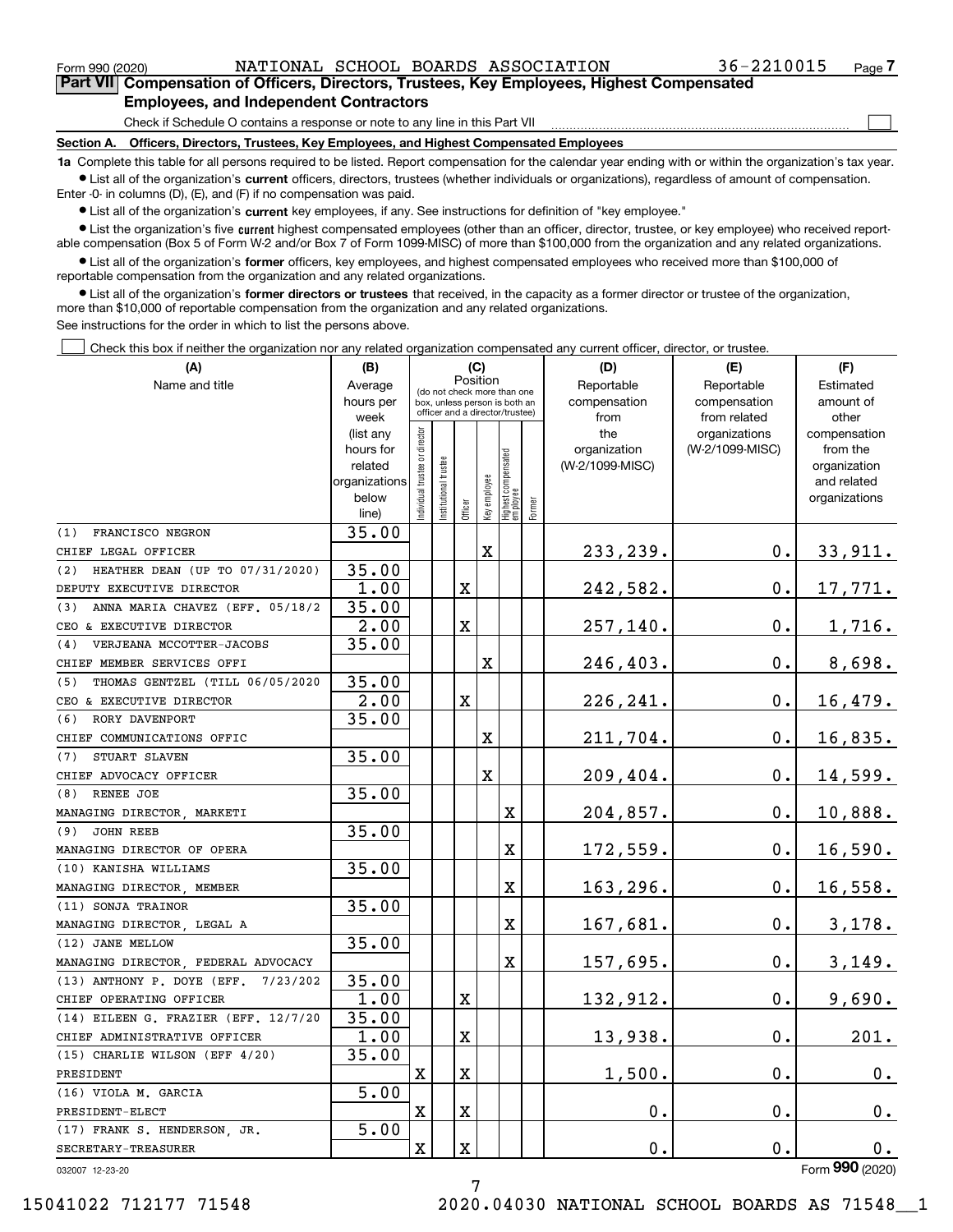| Form 990 (2020) |
|-----------------|
|-----------------|

Form 990 (2020) NATIONAL SCHOOL BOARDS ASSOCIATION 36-2210015 Page

**8** 36-2210015

| ∣Part VII ∣<br>Section A. Officers, Directors, Trustees, Key Employees, and Highest Compensated Employees (continued)                        |                      |                                |                       |          |              |                                  |        |                                      |                 |                  |                             |       |
|----------------------------------------------------------------------------------------------------------------------------------------------|----------------------|--------------------------------|-----------------------|----------|--------------|----------------------------------|--------|--------------------------------------|-----------------|------------------|-----------------------------|-------|
| (A)                                                                                                                                          | (B)                  |                                |                       |          | (C)          |                                  |        | (D)                                  | (E)             |                  | (F)                         |       |
| Name and title                                                                                                                               | Average              |                                |                       | Position |              | (do not check more than one      |        | Reportable                           | Reportable      |                  | Estimated                   |       |
|                                                                                                                                              | hours per            |                                |                       |          |              | box, unless person is both an    |        | compensation                         | compensation    |                  | amount of                   |       |
|                                                                                                                                              | week                 |                                |                       |          |              | officer and a director/trustee)  |        | from                                 | from related    |                  | other                       |       |
|                                                                                                                                              | (list any            |                                |                       |          |              |                                  |        | the                                  | organizations   |                  | compensation                |       |
|                                                                                                                                              | hours for<br>related |                                |                       |          |              |                                  |        | organization                         | (W-2/1099-MISC) |                  | from the                    |       |
|                                                                                                                                              | organizations        |                                |                       |          |              |                                  |        | (W-2/1099-MISC)                      |                 |                  | organization<br>and related |       |
|                                                                                                                                              | below                |                                |                       |          |              |                                  |        |                                      |                 |                  | organizations               |       |
|                                                                                                                                              | line)                | Individual trustee or director | Institutional trustee | Officer  | Key employee | Highest compensated<br> employee | Former |                                      |                 |                  |                             |       |
| (18) DONALD R. HUBLER                                                                                                                        | $\overline{2.00}$    |                                |                       |          |              |                                  |        |                                      |                 |                  |                             |       |
| REGIONAL DIRECTOR - CENTRA                                                                                                                   |                      | X                              |                       |          |              |                                  |        | 0.                                   |                 | 0.               |                             | $0$ . |
| (19) TIFFANY JACKSON                                                                                                                         | $\overline{2.00}$    |                                |                       |          |              |                                  |        |                                      |                 |                  |                             |       |
| REGIONAL DIRECTOR - PACIFIC                                                                                                                  |                      | X                              |                       |          |              |                                  |        | 0.                                   |                 | 0.               |                             | 0.    |
| (20) JACOB R. OLIVEIRA                                                                                                                       | $\overline{2.00}$    |                                |                       |          |              |                                  |        |                                      |                 |                  |                             |       |
| REGIONAL DIRECTOR - NE REG                                                                                                                   |                      | X                              |                       |          |              |                                  |        | 0.                                   |                 | 0.               |                             | 0.    |
| (21) LYDIA TEDONE                                                                                                                            | $\overline{2.00}$    |                                |                       |          |              |                                  |        |                                      |                 |                  |                             |       |
| REGIONAL DIRECTOR - NE REG                                                                                                                   |                      | X                              |                       |          |              |                                  |        | 0.                                   |                 | 0.               |                             | 0.    |
| (22) KATHRYN GREEN                                                                                                                           | $\overline{2.00}$    |                                |                       |          |              |                                  |        |                                      |                 |                  |                             |       |
| REGIONAL DIRECTOR - CENTRA                                                                                                                   | $\overline{2.00}$    | X                              |                       |          |              |                                  |        | 0.                                   |                 | 0.               |                             | 0.    |
| (23) FLOYD SIMON, JR., DDS<br>REGIONAL DIRECTOR - WESTER                                                                                     |                      | X                              |                       |          |              |                                  |        | 0.                                   |                 | 0.               |                             | 0.    |
| (24) PAMELA DOYLE                                                                                                                            | $\overline{2.00}$    |                                |                       |          |              |                                  |        |                                      |                 |                  |                             |       |
| REGIONAL DIRECTOR - SOUTHERN                                                                                                                 |                      | X                              |                       |          |              |                                  |        | 0.                                   |                 | 0.               |                             | 0.    |
| (25) MIKE PRATTE                                                                                                                             | $\overline{2.00}$    |                                |                       |          |              |                                  |        |                                      |                 |                  |                             |       |
| REGIONAL DIRECTOR - CENTRAL                                                                                                                  |                      | X                              |                       |          |              |                                  |        | 0.                                   |                 | 0.               |                             | 0.    |
| (26) CHRIS UNGAR                                                                                                                             | $\overline{2.00}$    |                                |                       |          |              |                                  |        |                                      |                 |                  |                             |       |
| $\mathbf{x}$<br>0.<br>0.<br>REGIONAL DIRECTOR - PACIFI                                                                                       |                      |                                |                       |          |              |                                  |        |                                      |                 | 0.               |                             |       |
| 2,641,151.                                                                                                                                   |                      |                                |                       |          |              |                                  |        | $\overline{0}$ .<br>$\overline{0}$ . | 170, 263.       |                  |                             |       |
|                                                                                                                                              |                      |                                |                       |          |              |                                  |        | Ο.<br>2,641,151.                     |                 | $\overline{0}$ . | 170, 263.                   | 0.    |
|                                                                                                                                              |                      |                                |                       |          |              |                                  |        |                                      |                 |                  |                             |       |
| Total number of individuals (including but not limited to those listed above) who received more than \$100,000 of reportable<br>$\mathbf{2}$ |                      |                                |                       |          |              |                                  |        |                                      |                 |                  |                             | 25    |
| compensation from the organization $\blacktriangleright$                                                                                     |                      |                                |                       |          |              |                                  |        |                                      |                 |                  | Yes                         | No    |
| Did the organization list any former officer, director, trustee, key employee, or highest compensated employee on<br>3                       |                      |                                |                       |          |              |                                  |        |                                      |                 |                  |                             |       |
| line 1a? If "Yes," complete Schedule J for such individual manufactured contains and the Yes," complete Schedule J for such individual       |                      |                                |                       |          |              |                                  |        |                                      |                 |                  | 3                           | X     |
| For any individual listed on line 1a, is the sum of reportable compensation and other compensation from the organization<br>4                |                      |                                |                       |          |              |                                  |        |                                      |                 |                  |                             |       |
|                                                                                                                                              |                      |                                |                       |          |              |                                  |        |                                      |                 |                  | Χ<br>4                      |       |
| Did any person listed on line 1a receive or accrue compensation from any unrelated organization or individual for services<br>5              |                      |                                |                       |          |              |                                  |        |                                      |                 |                  |                             |       |
|                                                                                                                                              |                      |                                |                       |          |              |                                  |        |                                      |                 |                  | 5                           | X     |
| <b>Section B. Independent Contractors</b>                                                                                                    |                      |                                |                       |          |              |                                  |        |                                      |                 |                  |                             |       |
| Complete this table for your five highest compensated independent contractors that received more than \$100,000 of compensation from<br>1    |                      |                                |                       |          |              |                                  |        |                                      |                 |                  |                             |       |
| the organization. Report compensation for the calendar year ending with or within the organization's tax year.                               |                      |                                |                       |          |              |                                  |        |                                      |                 |                  |                             |       |
| (A)<br>Name and business address                                                                                                             |                      |                                |                       |          |              |                                  |        | (B)<br>Description of services       |                 |                  | (C)<br>Compensation         |       |
| INTENTIONAL MATTERS                                                                                                                          |                      |                                |                       |          |              |                                  |        |                                      |                 |                  |                             |       |
| LAWTON AVENUE, HARTSDALE, NY 10530<br>73.                                                                                                    |                      |                                |                       |          |              |                                  |        | STRATEGIC CONSULTING                 |                 |                  | 123,154.                    |       |
|                                                                                                                                              |                      |                                |                       |          |              |                                  |        |                                      |                 |                  |                             |       |
|                                                                                                                                              |                      |                                |                       |          |              |                                  |        |                                      |                 |                  |                             |       |
|                                                                                                                                              |                      |                                |                       |          |              |                                  |        |                                      |                 |                  |                             |       |
|                                                                                                                                              |                      |                                |                       |          |              |                                  |        |                                      |                 |                  |                             |       |
|                                                                                                                                              |                      |                                |                       |          |              |                                  |        |                                      |                 |                  |                             |       |
|                                                                                                                                              |                      |                                |                       |          |              |                                  |        |                                      |                 |                  |                             |       |
|                                                                                                                                              |                      |                                |                       |          |              |                                  |        |                                      |                 |                  |                             |       |
| Total number of independent contractors (including but not limited to those listed above) who received more than<br>2                        |                      |                                |                       |          |              |                                  |        |                                      |                 |                  |                             |       |
| \$100,000 of compensation from the organization                                                                                              |                      |                                |                       |          |              |                                  |        |                                      |                 |                  |                             |       |
| SEE PART VII, SECTION A CONTINUATION SHEETS                                                                                                  |                      |                                |                       |          |              |                                  |        |                                      |                 |                  | Form 990 (2020)             |       |

032008 12-23-20

8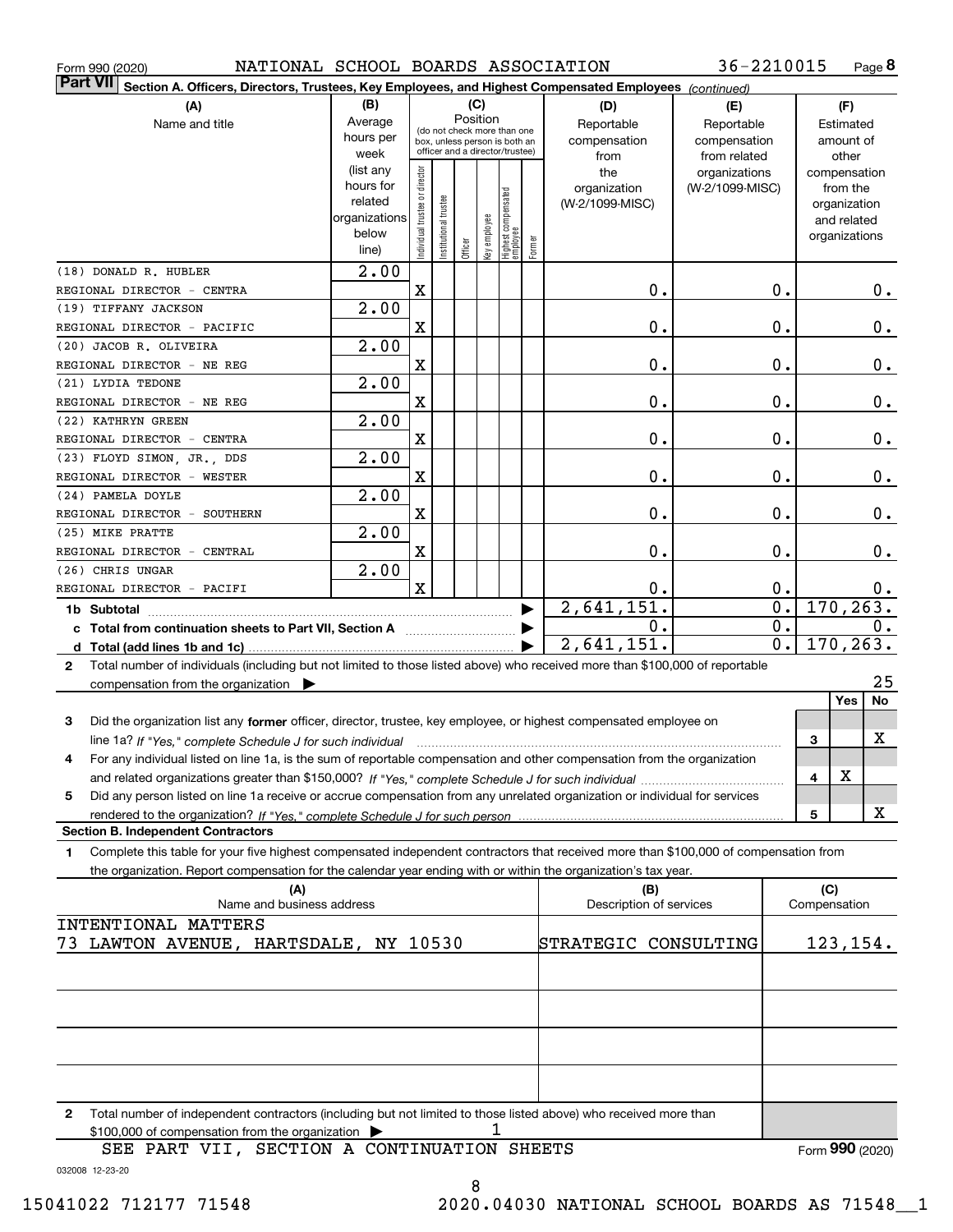| NATIONAL SCHOOL BOARDS ASSOCIATION<br>Form 990                                                                               |                        |                                |                       |         |                        |                              |        |                                 | 36-2210015      |                          |
|------------------------------------------------------------------------------------------------------------------------------|------------------------|--------------------------------|-----------------------|---------|------------------------|------------------------------|--------|---------------------------------|-----------------|--------------------------|
| <b>Part VII</b><br>Officers, Directors, Trustees, Key Employees, and Highest Compensated Employees (continued)<br>Section A. |                        |                                |                       |         |                        |                              |        |                                 |                 |                          |
| (A)                                                                                                                          | (B)                    |                                |                       |         | (C)                    |                              |        | (D)                             | (E)             | (F)                      |
| Name and title                                                                                                               | Average                |                                |                       |         | Position               |                              |        | Reportable                      | Reportable      | Estimated                |
|                                                                                                                              | hours                  |                                |                       |         | (check all that apply) |                              |        | compensation                    | compensation    | amount of                |
|                                                                                                                              | per                    |                                |                       |         |                        |                              |        | from                            | from related    | other                    |
|                                                                                                                              | week                   |                                |                       |         |                        |                              |        | the                             | organizations   | compensation             |
|                                                                                                                              | (list any<br>hours for |                                |                       |         |                        |                              |        | organization<br>(W-2/1099-MISC) | (W-2/1099-MISC) | from the<br>organization |
|                                                                                                                              | related                |                                |                       |         |                        |                              |        |                                 |                 | and related              |
|                                                                                                                              | organizations          |                                |                       |         |                        |                              |        |                                 |                 | organizations            |
|                                                                                                                              | below                  | Individual trustee or director | Institutional trustee |         | Key employee           | Highest compensated employee |        |                                 |                 |                          |
|                                                                                                                              | line)                  |                                |                       | Officer |                        |                              | Former |                                 |                 |                          |
| (27) JANINE BAY TESKE                                                                                                        | $\overline{2.00}$      |                                |                       |         |                        |                              |        |                                 |                 |                          |
| REGIONAL DIRECTOR - WESTERN                                                                                                  |                        | $\mathbf X$                    |                       |         |                        |                              |        | $\mathbf 0$ .                   | $0$ .           | 0.                       |
| (28) MINNIE FORTE-BROWN                                                                                                      | 2.00                   |                                |                       |         |                        |                              |        |                                 |                 |                          |
| REGIONAL DIRECTOR - SOUTHERN                                                                                                 |                        | X                              |                       |         |                        |                              |        | $\mathbf 0$ .                   | $\mathbf 0$ .   | $\mathbf 0$ .            |
| (29) KATHY GEBHARDT                                                                                                          | $\overline{2.00}$      |                                |                       |         |                        |                              |        |                                 |                 |                          |
| REGIONAL DIRECTOR - WESTERN                                                                                                  |                        | X                              |                       |         |                        |                              |        | $\mathfrak o$ .                 | $\mathbf 0$ .   | $\mathbf 0$ .            |
| (30) BEVERLY SLOUGH                                                                                                          | $\overline{2.00}$      |                                |                       |         |                        |                              |        |                                 |                 |                          |
| REGIONAL DIRECTOR - SOUTHERN                                                                                                 |                        | X                              |                       |         |                        |                              |        | $\mathfrak o$ .                 | $\mathbf 0$ .   | $\mathbf 0$ .            |
| (31) MARNIE J. MARALDO                                                                                                       | $\overline{2.00}$      |                                |                       |         |                        |                              |        |                                 |                 |                          |
| REGIONAL DIRECTOR - PACIFIC                                                                                                  |                        | X                              |                       |         |                        |                              |        | $\mathfrak o$ .                 | $\mathbf 0$ .   | $\mathbf 0$ .            |
| (32) JOHN W. HALKIAS                                                                                                         | $\overline{2.00}$      |                                |                       |         |                        |                              |        |                                 |                 |                          |
| REGIONAL DIRECTOR - CENTRAL                                                                                                  |                        | X                              |                       |         |                        |                              |        | $\mathbf 0$ .                   | $\mathbf 0$ .   | $\mathbf 0$ .            |
| (33) PETER HOEPFNER                                                                                                          | $\overline{2.00}$      |                                |                       |         |                        |                              |        |                                 |                 |                          |
| REGIONAL DIRECTOR - PACIFIC                                                                                                  |                        | X                              |                       |         |                        |                              |        | $\mathfrak o$ .                 | $\mathbf 0$ .   | $\mathbf 0$ .            |
| (34) RONALD K. HOPKINS, SR.                                                                                                  | 2.00                   |                                |                       |         |                        |                              |        |                                 |                 |                          |
| REGIONAL DIRECTOR - SOUTHERN                                                                                                 |                        | $\mathbf X$                    |                       |         |                        |                              |        | $\mathfrak o$ .                 | $\mathbf 0$ .   | $\mathbf 0$ .            |
| (35) DEVIN SHEEHAN                                                                                                           | $\overline{2.00}$      |                                |                       |         |                        |                              |        |                                 |                 |                          |
| REGIONAL DIRECTOR - NE REG                                                                                                   |                        | $\mathbf X$                    |                       |         |                        |                              |        | $\mathfrak o$ .                 | $\mathbf 0$ .   | $\mathbf 0$ .            |
| (36) KRISTI SWETT                                                                                                            | 2.00                   | $\mathbf X$                    |                       |         |                        |                              |        |                                 | $\mathbf 0$ .   |                          |
| REGIONAL DIRECTOR - PACIFI                                                                                                   | 2.00                   |                                |                       |         |                        |                              |        | $\mathfrak o$ .                 |                 | $\mathbf 0$ .            |
| (37) CARLA MILLS WINDFONT, M.ED.<br>EX OFFICIO VOTING DIRECTOR                                                               |                        | X                              |                       |         |                        |                              |        | $\mathfrak o$ .                 | $\mathbf 0$ .   | 0.                       |
| (38) DEVIN DEL PALACIO                                                                                                       | 2.00                   |                                |                       |         |                        |                              |        |                                 |                 |                          |
| EX OFFICIO VOTING DIRECTOR                                                                                                   |                        | $\mathbf X$                    |                       | Χ       |                        |                              |        | $\mathfrak o$ .                 | $\mathbf 0$ .   | $\mathbf 0$ .            |
| (39) JACINTO RAMOS, JR.                                                                                                      | 2.00                   |                                |                       |         |                        |                              |        |                                 |                 |                          |
| EX OFFICIO VOTING DIRECTOR                                                                                                   |                        | $\mathbf X$                    |                       |         |                        |                              |        | $\mathbf 0$ .                   | $0$ .           | $\pmb{0}$ .              |
| (40) ARMANDO RODRIGUEZ                                                                                                       | 2.00                   |                                |                       |         |                        |                              |        |                                 |                 |                          |
| EX OFFICIO VOTING DIRECTOR                                                                                                   |                        | X                              |                       |         |                        |                              |        | О.                              | 0.              | $0$ .                    |
| (41) DAVID SNYDER                                                                                                            | 2.00                   |                                |                       |         |                        |                              |        |                                 |                 |                          |
| EX OFFICIO VOTING DIRECTOR                                                                                                   |                        | X                              |                       |         |                        |                              |        | О.                              | 0.              | $0$ .                    |
| (42) ELIZABETH BRANHAM (EFF 4/20)                                                                                            | 5.00                   |                                |                       |         |                        |                              |        |                                 |                 |                          |
| PRESIDENT/IMMEDIATE PAST P                                                                                                   |                        | X                              |                       | X       |                        |                              |        | 0.                              | 0.              | 0.                       |
|                                                                                                                              |                        |                                |                       |         |                        |                              |        |                                 |                 |                          |
|                                                                                                                              |                        |                                |                       |         |                        |                              |        |                                 |                 |                          |
|                                                                                                                              |                        |                                |                       |         |                        |                              |        |                                 |                 |                          |
|                                                                                                                              |                        |                                |                       |         |                        |                              |        |                                 |                 |                          |
|                                                                                                                              |                        |                                |                       |         |                        |                              |        |                                 |                 |                          |
|                                                                                                                              |                        |                                |                       |         |                        |                              |        |                                 |                 |                          |
|                                                                                                                              |                        |                                |                       |         |                        |                              |        |                                 |                 |                          |
|                                                                                                                              |                        |                                |                       |         |                        |                              |        |                                 |                 |                          |
|                                                                                                                              |                        |                                |                       |         |                        |                              |        |                                 |                 |                          |
| Total to Part VII, Section A, line 1c                                                                                        |                        |                                |                       |         |                        |                              |        |                                 |                 |                          |

032201 04-01-20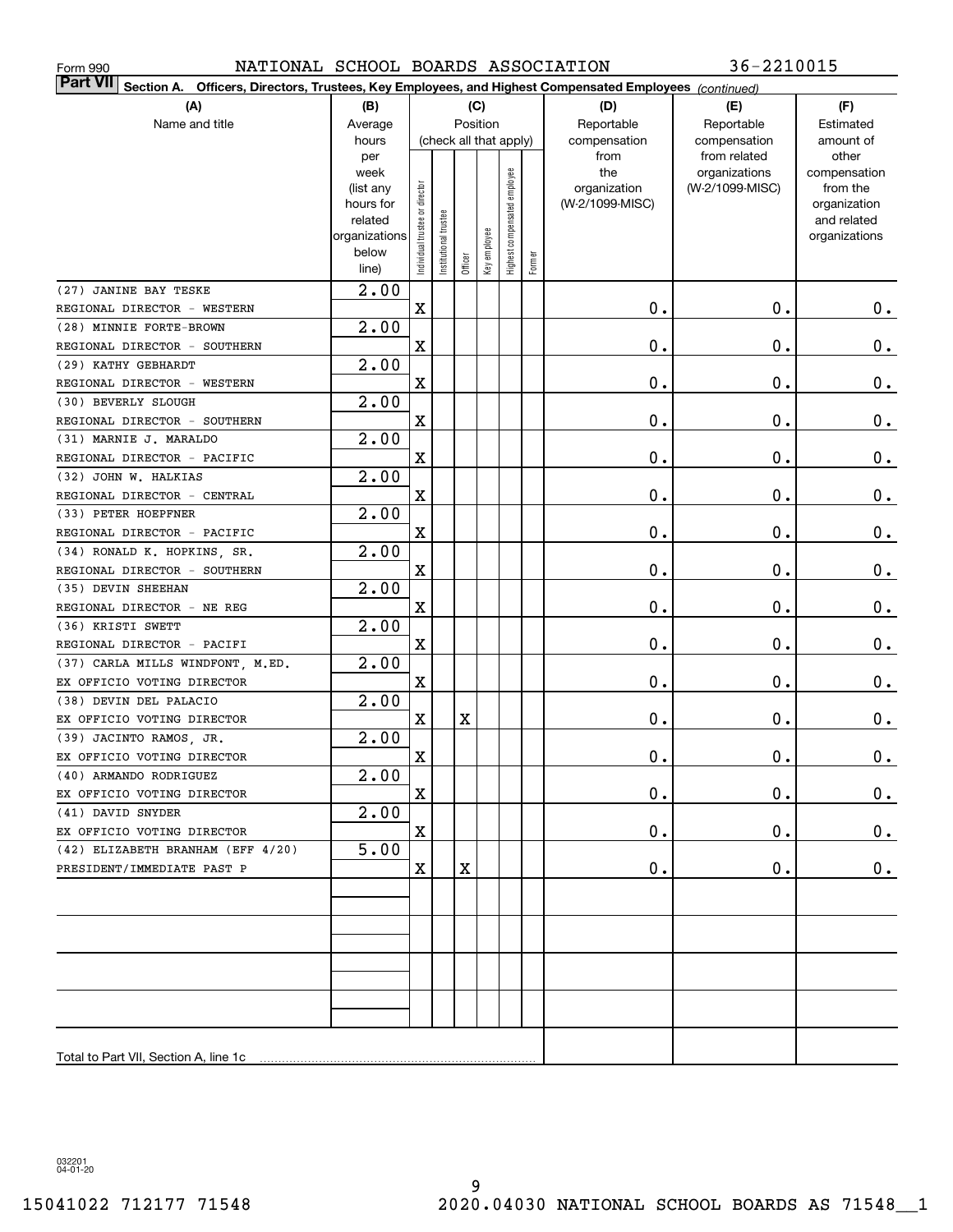|                                                           | <b>Part VIII</b> |    | <b>Statement of Revenue</b>                                                   |                 |                |                      |                          |                                              |                                      |                                                                 |
|-----------------------------------------------------------|------------------|----|-------------------------------------------------------------------------------|-----------------|----------------|----------------------|--------------------------|----------------------------------------------|--------------------------------------|-----------------------------------------------------------------|
|                                                           |                  |    | Check if Schedule O contains a response or note to any line in this Part VIII |                 |                |                      |                          |                                              |                                      |                                                                 |
|                                                           |                  |    |                                                                               |                 |                |                      | (A)<br>Total revenue     | (B)<br>Related or exempt<br>function revenue | (C)<br>Unrelated<br>business revenue | (D)<br>Revenue excluded<br>from tax under<br>sections 512 - 514 |
|                                                           |                  |    | 1 a Federated campaigns                                                       | .               | 1a             |                      |                          |                                              |                                      |                                                                 |
|                                                           | b                |    | Membership dues                                                               |                 | 1 <sub>b</sub> |                      |                          |                                              |                                      |                                                                 |
|                                                           | с                |    | Fundraising events                                                            |                 | 1 <sub>c</sub> |                      |                          |                                              |                                      |                                                                 |
|                                                           | d                |    | Related organizations                                                         |                 | 1 <sub>d</sub> | 55,000.              |                          |                                              |                                      |                                                                 |
|                                                           |                  |    | Government grants (contributions)                                             |                 | 1e             |                      |                          |                                              |                                      |                                                                 |
|                                                           | f                |    | All other contributions, gifts, grants, and                                   |                 |                |                      |                          |                                              |                                      |                                                                 |
|                                                           |                  |    | similar amounts not included above                                            |                 | 1f             | 105,887.             |                          |                                              |                                      |                                                                 |
| Contributions, Gifts, Grants<br>and Other Similar Amounts |                  |    | Noncash contributions included in lines 1a-1f                                 |                 | $1g$ \$        |                      |                          |                                              |                                      |                                                                 |
|                                                           |                  | h. |                                                                               |                 |                | <b>Business Code</b> | 160,887.                 |                                              |                                      |                                                                 |
|                                                           |                  |    | DUES AND FEES                                                                 |                 |                | 900099               |                          |                                              |                                      |                                                                 |
|                                                           | 2a               |    | ANNUAL CONFERENCE                                                             |                 |                | 900099               | 8,376,600.<br>3,743,671. | 8,376,600.<br>3,743,671.                     |                                      |                                                                 |
|                                                           | b<br>c           |    | MEETINGS                                                                      |                 |                | 900099               | 824,001.                 | 824,001.                                     |                                      |                                                                 |
|                                                           | d                |    | SPONSORSHIPS                                                                  |                 |                | 900099               | 470,550.                 |                                              |                                      | 470,550.                                                        |
| Program Service<br>Revenue                                |                  |    | OTHER PROGRAM REVENUE                                                         |                 |                | 900099               | 104,123.                 | 104,123.                                     |                                      |                                                                 |
|                                                           | f                |    | All other program service revenue                                             |                 |                | 511120               | 138,848.                 | 91,004.                                      | 47,844.                              |                                                                 |
|                                                           | a                |    |                                                                               |                 |                |                      | 13,657,793.              |                                              |                                      |                                                                 |
|                                                           | 3                |    | Investment income (including dividends, interest, and                         |                 |                |                      |                          |                                              |                                      |                                                                 |
|                                                           |                  |    | other similar amounts)                                                        |                 |                |                      | 9,523.                   |                                              |                                      | 9,523.                                                          |
|                                                           | 4                |    | Income from investment of tax-exempt bond proceeds                            |                 |                |                      |                          |                                              |                                      |                                                                 |
|                                                           | 5                |    |                                                                               |                 |                |                      | 385,168.                 |                                              |                                      | 385,168.                                                        |
|                                                           |                  |    |                                                                               |                 | (i) Real       | (ii) Personal        |                          |                                              |                                      |                                                                 |
|                                                           | 6а               |    | Gross rents<br>.                                                              | 6a              | 19,327.        |                      |                          |                                              |                                      |                                                                 |
|                                                           | b                |    | Less: rental expenses                                                         | 6 <sub>b</sub>  |                | $\mathbf{0}$ .       |                          |                                              |                                      |                                                                 |
|                                                           | с                |    | Rental income or (loss)                                                       | 6c              | 19,327.        |                      |                          |                                              |                                      |                                                                 |
|                                                           | d                |    | Net rental income or (loss)                                                   |                 |                |                      | 19,327.                  |                                              |                                      | 19,327.                                                         |
|                                                           |                  |    | 7 a Gross amount from sales of                                                |                 | (i) Securities | (ii) Other           |                          |                                              |                                      |                                                                 |
|                                                           |                  |    | assets other than inventory                                                   | 7a              |                | 50.                  |                          |                                              |                                      |                                                                 |
|                                                           |                  |    | <b>b</b> Less: cost or other basis                                            |                 |                | 5,519.               |                          |                                              |                                      |                                                                 |
| Revenue                                                   |                  |    | and sales expenses                                                            | 7b<br><b>7c</b> |                | $-5,469.$            |                          |                                              |                                      |                                                                 |
|                                                           |                  |    | <b>c</b> Gain or (loss)                                                       |                 |                |                      | $-5,469.$                |                                              |                                      | $-5,469.$                                                       |
|                                                           |                  |    | 8 a Gross income from fundraising events (not                                 |                 |                |                      |                          |                                              |                                      |                                                                 |
| <b>Othe</b>                                               |                  |    | including \$<br>and the contract of the contract of                           |                 |                |                      |                          |                                              |                                      |                                                                 |
|                                                           |                  |    | contributions reported on line 1c). See                                       |                 |                |                      |                          |                                              |                                      |                                                                 |
|                                                           |                  |    |                                                                               |                 |                | 8a                   |                          |                                              |                                      |                                                                 |
|                                                           |                  |    |                                                                               |                 |                | 8b                   |                          |                                              |                                      |                                                                 |
|                                                           |                  |    | c Net income or (loss) from fundraising events                                |                 |                |                      |                          |                                              |                                      |                                                                 |
|                                                           |                  |    | 9 a Gross income from gaming activities. See                                  |                 |                |                      |                          |                                              |                                      |                                                                 |
|                                                           |                  |    |                                                                               |                 |                | 9а                   |                          |                                              |                                      |                                                                 |
|                                                           |                  |    | <b>b</b> Less: direct expenses <b>manually</b>                                |                 |                | 9 <sub>b</sub>       |                          |                                              |                                      |                                                                 |
|                                                           |                  |    | c Net income or (loss) from gaming activities                                 |                 |                |                      |                          |                                              |                                      |                                                                 |
|                                                           |                  |    | 10 a Gross sales of inventory, less returns                                   |                 |                |                      |                          |                                              |                                      |                                                                 |
|                                                           |                  |    |                                                                               |                 |                | 10a                  |                          |                                              |                                      |                                                                 |
|                                                           |                  |    | <b>b</b> Less: cost of goods sold                                             |                 |                | 10bl                 |                          |                                              |                                      |                                                                 |
|                                                           |                  |    | c Net income or (loss) from sales of inventory                                |                 |                | <b>Business Code</b> |                          |                                              |                                      |                                                                 |
|                                                           | 11 a             |    | GAIN ON PREVIOUS SALE                                                         |                 |                | 900099               | 811,991.                 |                                              |                                      | 811,991.                                                        |
|                                                           | b                |    | SHARED ADMIN SERV                                                             |                 |                | 900099               | 71,822.                  |                                              |                                      | 71,822.                                                         |
| Miscellaneous<br>Revenue                                  | с                |    |                                                                               |                 |                |                      |                          |                                              |                                      |                                                                 |
|                                                           |                  |    |                                                                               |                 |                |                      |                          |                                              |                                      |                                                                 |
|                                                           |                  |    |                                                                               |                 |                |                      | 883,813.                 |                                              |                                      |                                                                 |
|                                                           | 12               |    |                                                                               |                 |                |                      | 15, 111, 042.            | 13, 139, 399.                                | 47,844.                              | 1,762,912.                                                      |
|                                                           | 032009 12-23-20  |    |                                                                               |                 |                |                      |                          |                                              |                                      | Form 990 (2020)                                                 |

Form 990 (2020) NATIONAL SCHOOL BOARDS ASSOCIATION 36-2210015 Page

NATIONAL SCHOOL BOARDS ASSOCIATION

**9**

36-2210015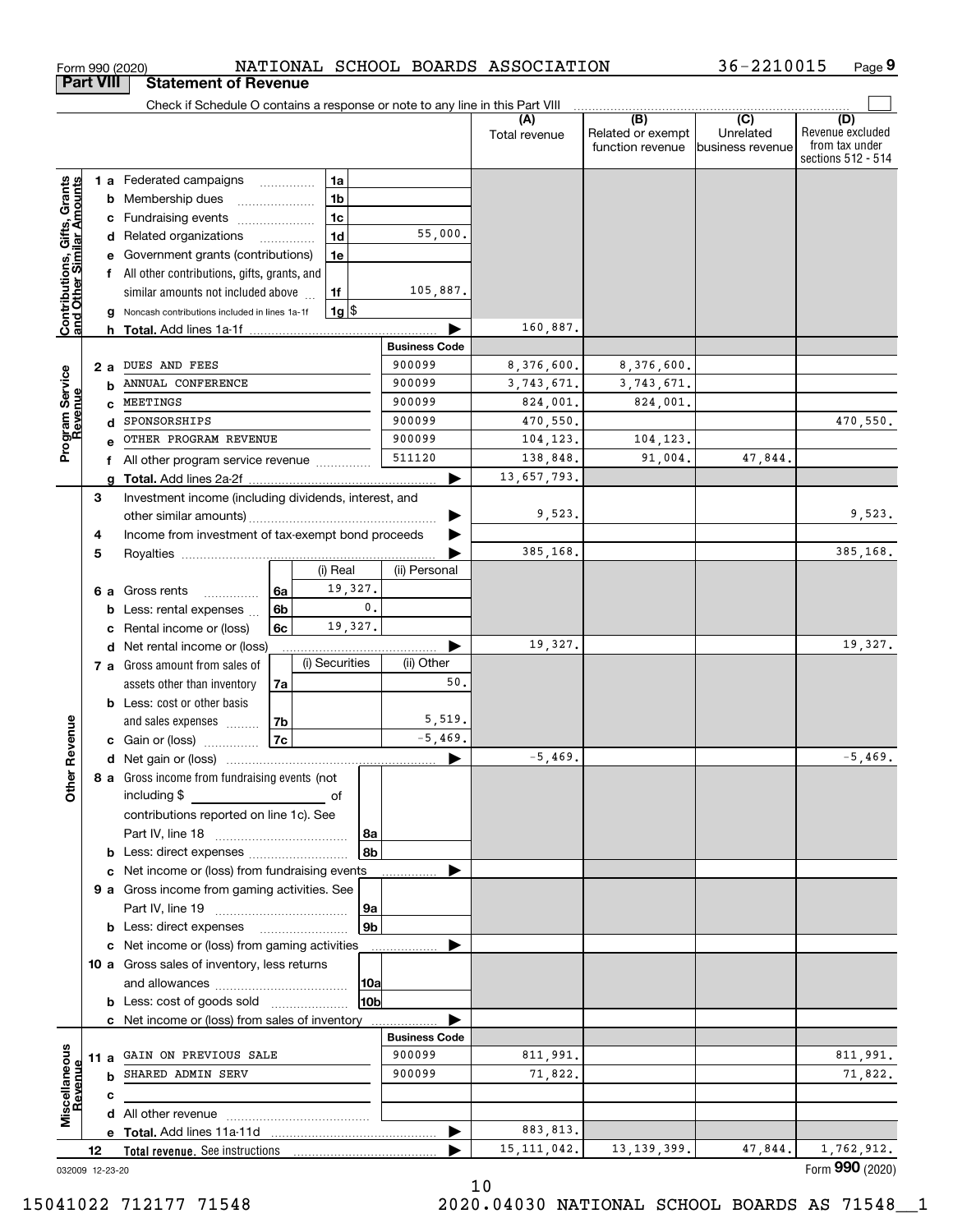$_{\rm Form}$   $_{990}$  (2020) <code>NATIONAL SCHOOL BOARDS ASSOCIATION</code>  $36-2210015$   $_{\rm Page}$ **Part IX Statement of Functional Expenses**

|          | Section 501(c)(3) and 501(c)(4) organizations must complete all columns. All other organizations must complete column (A). |                       |                                    |                                                      |                                |
|----------|----------------------------------------------------------------------------------------------------------------------------|-----------------------|------------------------------------|------------------------------------------------------|--------------------------------|
|          | Check if Schedule O contains a response or note to any line in this Part IX                                                |                       |                                    |                                                      | $\overline{\mathbf{x}}$        |
|          | Do not include amounts reported on lines 6b,<br>7b, 8b, 9b, and 10b of Part VIII.                                          | (A)<br>Total expenses | (B)<br>Program service<br>expenses | $\overline{C}$<br>Management and<br>general expenses | (D)<br>Fundraising<br>expenses |
| 1.       | Grants and other assistance to domestic organizations                                                                      |                       |                                    |                                                      |                                |
|          | and domestic governments. See Part IV, line 21                                                                             |                       |                                    |                                                      |                                |
| 2        | Grants and other assistance to domestic                                                                                    |                       |                                    |                                                      |                                |
|          | individuals. See Part IV, line 22                                                                                          |                       |                                    |                                                      |                                |
| 3        | Grants and other assistance to foreign                                                                                     |                       |                                    |                                                      |                                |
|          | organizations, foreign governments, and foreign                                                                            |                       |                                    |                                                      |                                |
|          | individuals. See Part IV, lines 15 and 16                                                                                  |                       |                                    |                                                      |                                |
| 4        | Benefits paid to or for members                                                                                            |                       |                                    |                                                      |                                |
| 5        | Compensation of current officers, directors,                                                                               |                       |                                    |                                                      |                                |
|          |                                                                                                                            | 2,064,682.            | 1,507,964.                         | 556,718.                                             |                                |
| 6        | Compensation not included above to disqualified                                                                            |                       |                                    |                                                      |                                |
|          | persons (as defined under section 4958(f)(1)) and                                                                          |                       |                                    |                                                      |                                |
|          | persons described in section 4958(c)(3)(B)                                                                                 |                       |                                    |                                                      |                                |
| 7        |                                                                                                                            | 5,035,981.            | 3,459,704.                         | 1,576,277.                                           |                                |
| 8        | Pension plan accruals and contributions (include                                                                           |                       |                                    |                                                      |                                |
|          | section 401(k) and 403(b) employer contributions)                                                                          | 280, 336.             | 194,912.                           | 85,424.                                              |                                |
| 9        |                                                                                                                            | 452,700.              | 330,685.                           | 122,015.                                             |                                |
| 10       |                                                                                                                            | 443,542.              | 290, 761.                          | 152,781.                                             |                                |
| 11       | Fees for services (nonemployees):                                                                                          |                       |                                    |                                                      |                                |
| a        |                                                                                                                            |                       |                                    |                                                      |                                |
| b        |                                                                                                                            | 98,806.               | 35,872.                            | 62,934.                                              |                                |
|          |                                                                                                                            | 35,750.               |                                    | 35,750.                                              |                                |
| d        |                                                                                                                            |                       |                                    |                                                      |                                |
|          | Professional fundraising services. See Part IV, line 17                                                                    |                       |                                    |                                                      |                                |
| f        | Investment management fees                                                                                                 |                       |                                    |                                                      |                                |
| g        | Other. (If line 11g amount exceeds 10% of line 25,                                                                         |                       |                                    |                                                      |                                |
|          | column (A) amount, list line 11g expenses on Sch O.)                                                                       | 2,118,936.            | 1,394,552.                         | 724,384.                                             |                                |
| 12       |                                                                                                                            | 178,255.              | 178, 255.                          |                                                      |                                |
| 13       |                                                                                                                            | 215, 385.             | 90, 202.                           | 125, 183.                                            |                                |
| 14       |                                                                                                                            |                       |                                    |                                                      |                                |
| 15       |                                                                                                                            | 900,050.              |                                    | 900,050.                                             |                                |
| 16       |                                                                                                                            | 218, 174.             | 105,304.                           | 112,870.                                             |                                |
| 17       | Payments of travel or entertainment expenses                                                                               |                       |                                    |                                                      |                                |
| 18       | for any federal, state, or local public officials                                                                          |                       |                                    |                                                      |                                |
|          | Conferences, conventions, and meetings                                                                                     | 241,569.              | 222,626.                           | 18,943.                                              |                                |
| 19<br>20 | Interest                                                                                                                   |                       |                                    |                                                      |                                |
| 21       |                                                                                                                            |                       |                                    |                                                      |                                |
| 22       | Depreciation, depletion, and amortization                                                                                  | 439,973.              |                                    | 439,973.                                             |                                |
| 23       | Insurance                                                                                                                  | 106,834.              | 26,470.                            | 80, 364.                                             |                                |
| 24       | Other expenses. Itemize expenses not covered                                                                               |                       |                                    |                                                      |                                |
|          | above (List miscellaneous expenses on line 24e. If                                                                         |                       |                                    |                                                      |                                |
|          | line 24e amount exceeds 10% of line 25, column (A)<br>amount, list line 24e expenses on Schedule 0.)                       |                       |                                    |                                                      |                                |
| a        | RECRUITING TRAINING AND                                                                                                    | 171,788.              | 21,966.                            | 149,822.                                             |                                |
| b        | EQUIPMENT RENTAL                                                                                                           | 148,760.              | 127,766.                           | 20,994.                                              |                                |
| c        | CREDIT CARD FEES                                                                                                           | 136,446.              | 134,771.                           | 1,675.                                               |                                |
| d        | <b>BAD DEBT</b>                                                                                                            | 100,945.              | 100,945.                           |                                                      |                                |
| е        | All other expenses                                                                                                         | 285,587.              | 2,836,531.                         | $-2,550,944.$                                        |                                |
| 25       | Total functional expenses. Add lines 1 through 24e                                                                         | 13,674,499.           | 11,059,286.                        | 2,615,213.                                           | 0.                             |
| 26       | Joint costs. Complete this line only if the organization                                                                   |                       |                                    |                                                      |                                |
|          | reported in column (B) joint costs from a combined                                                                         |                       |                                    |                                                      |                                |
|          | educational campaign and fundraising solicitation.                                                                         |                       |                                    |                                                      |                                |
|          | Check here $\blacktriangleright$<br>if following SOP 98-2 (ASC 958-720)                                                    |                       |                                    |                                                      |                                |

11

032010 12-23-20

Form (2020) **990**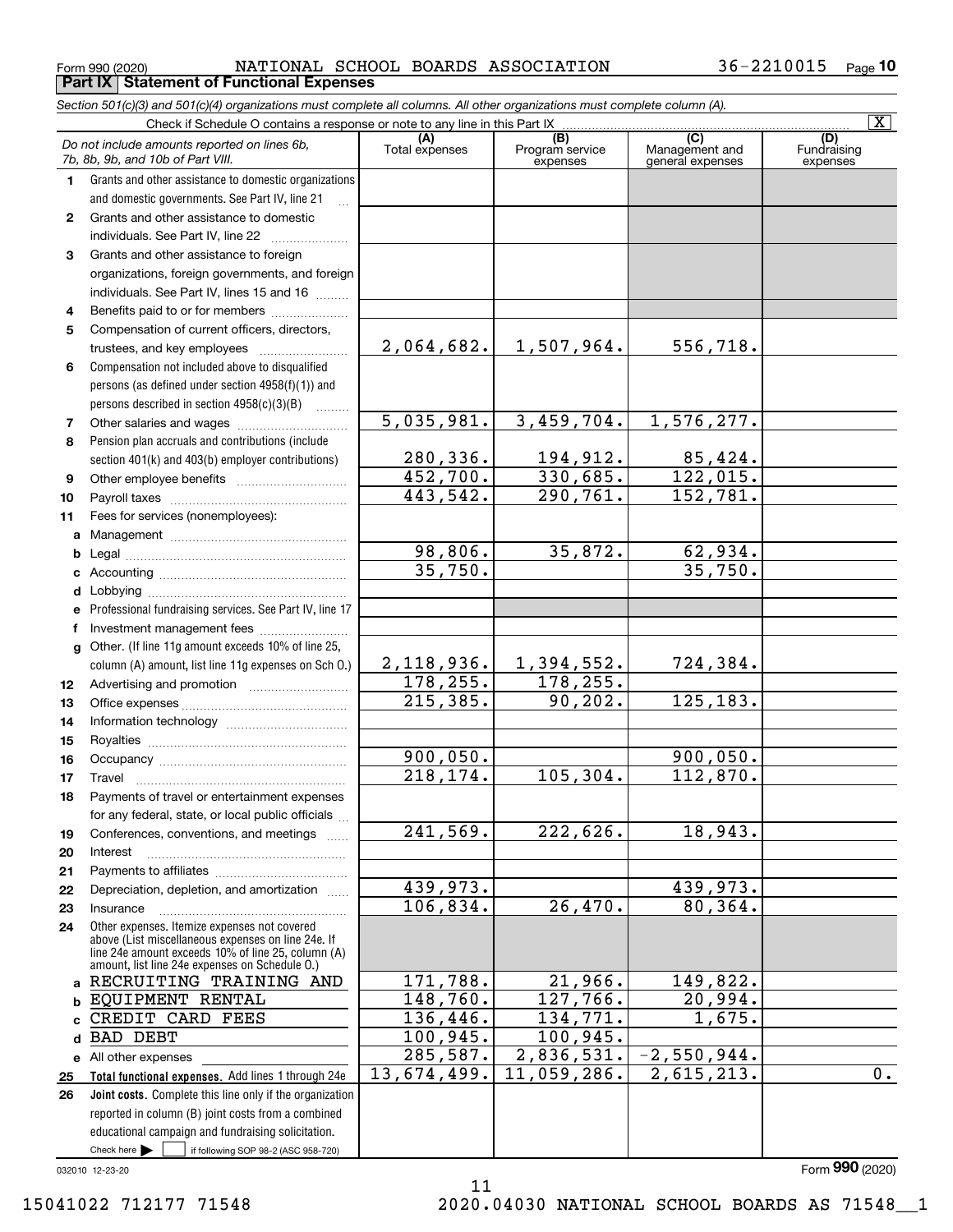**Part X Balance Sheet**

 $\overline{\phantom{0}}$ 

**11**

|                             |          |                                                                                            |                                                                       |                          | (A)<br>Beginning of year |                         | (B)<br>End of year       |  |  |
|-----------------------------|----------|--------------------------------------------------------------------------------------------|-----------------------------------------------------------------------|--------------------------|--------------------------|-------------------------|--------------------------|--|--|
|                             | 1        |                                                                                            |                                                                       |                          |                          | 1                       |                          |  |  |
|                             | 2        |                                                                                            |                                                                       |                          | 10, 151, 610.            | $\mathbf{2}$            | 5,527,700.               |  |  |
|                             | 3        |                                                                                            |                                                                       |                          |                          | 3                       |                          |  |  |
|                             | 4        |                                                                                            |                                                                       |                          | 290,861.                 | $\overline{\mathbf{4}}$ | 3,858,243.               |  |  |
|                             | 5        | Loans and other receivables from any current or former officer, director,                  |                                                                       |                          |                          |                         |                          |  |  |
|                             |          | trustee, key employee, creator or founder, substantial contributor, or 35%                 |                                                                       |                          |                          |                         |                          |  |  |
|                             |          | controlled entity or family member of any of these persons                                 |                                                                       |                          |                          | 5                       |                          |  |  |
|                             | 6        | Loans and other receivables from other disqualified persons (as defined                    |                                                                       |                          |                          |                         |                          |  |  |
|                             |          | under section 4958(f)(1)), and persons described in section 4958(c)(3)(B)                  |                                                                       | $\ldots$                 |                          | 6                       |                          |  |  |
|                             | 7        |                                                                                            |                                                                       | $\overline{\phantom{a}}$ |                          |                         |                          |  |  |
| Assets                      | 8        |                                                                                            |                                                                       | 8                        |                          |                         |                          |  |  |
|                             | 9        | Prepaid expenses and deferred charges                                                      |                                                                       |                          | 693,999.                 | $\boldsymbol{9}$        | 625,227.                 |  |  |
|                             |          | 10a Land, buildings, and equipment: cost or other                                          |                                                                       |                          |                          |                         |                          |  |  |
|                             |          |                                                                                            |                                                                       |                          |                          |                         |                          |  |  |
|                             |          | <b>b</b> Less: accumulated depreciation                                                    |                                                                       |                          | 2,091,534.               | 10 <sub>c</sub>         | 1,786,727.               |  |  |
|                             | 11       |                                                                                            |                                                                       |                          |                          | 11                      |                          |  |  |
|                             | 12       |                                                                                            |                                                                       | 12                       |                          |                         |                          |  |  |
|                             | 13       |                                                                                            |                                                                       |                          |                          | 13                      |                          |  |  |
|                             | 14       |                                                                                            |                                                                       |                          |                          | 14                      |                          |  |  |
|                             | 15       |                                                                                            |                                                                       |                          | 524,976.<br>13,752,980.  | 15                      | 573, 130.<br>12,371,027. |  |  |
|                             | 16       |                                                                                            |                                                                       |                          | 737,187.                 | 16                      | 336,281.                 |  |  |
|                             | 17       |                                                                                            |                                                                       |                          |                          | 17                      |                          |  |  |
|                             | 18       |                                                                                            | 8,388,681.                                                            | 18<br>19                 | 5,664,444.               |                         |                          |  |  |
|                             | 19<br>20 |                                                                                            |                                                                       | 20                       |                          |                         |                          |  |  |
|                             | 21       |                                                                                            | Escrow or custodial account liability. Complete Part IV of Schedule D |                          |                          |                         |                          |  |  |
|                             | 22       | Loans and other payables to any current or former officer, director,                       |                                                                       |                          |                          | 21                      |                          |  |  |
| Liabilities                 |          | trustee, key employee, creator or founder, substantial contributor, or 35%                 |                                                                       |                          |                          |                         |                          |  |  |
|                             |          | controlled entity or family member of any of these persons                                 |                                                                       |                          |                          | 22                      |                          |  |  |
|                             | 23       | Secured mortgages and notes payable to unrelated third parties                             |                                                                       |                          |                          | 23                      |                          |  |  |
|                             | 24       |                                                                                            |                                                                       |                          |                          | 24                      |                          |  |  |
|                             | 25       | Other liabilities (including federal income tax, payables to related third                 |                                                                       |                          |                          |                         |                          |  |  |
|                             |          | parties, and other liabilities not included on lines 17-24). Complete Part X               |                                                                       |                          |                          |                         |                          |  |  |
|                             |          | of Schedule D                                                                              |                                                                       |                          | 19,726,472.              | 25                      | 21,308,053.              |  |  |
|                             | 26       | Total liabilities. Add lines 17 through 25                                                 |                                                                       |                          | 28,852,340.              | 26                      | 27,308,778.              |  |  |
|                             |          | Organizations that follow FASB ASC 958, check here $\blacktriangleright \lfloor X \rfloor$ |                                                                       |                          |                          |                         |                          |  |  |
|                             |          | and complete lines 27, 28, 32, and 33.                                                     |                                                                       |                          |                          |                         |                          |  |  |
|                             | 27       |                                                                                            |                                                                       |                          | $-15,099,360.$           | 27                      | $-15,043,438.$           |  |  |
|                             | 28       |                                                                                            |                                                                       |                          |                          | 28                      | 105,687.                 |  |  |
|                             |          | Organizations that do not follow FASB ASC 958, check here $\blacktriangleright$            |                                                                       |                          |                          |                         |                          |  |  |
|                             |          | and complete lines 29 through 33.                                                          |                                                                       |                          |                          |                         |                          |  |  |
| Net Assets or Fund Balances | 29       |                                                                                            |                                                                       |                          |                          | 29                      |                          |  |  |
|                             | 30       | Paid-in or capital surplus, or land, building, or equipment fund                           |                                                                       |                          |                          | 30                      |                          |  |  |
|                             | 31       | Retained earnings, endowment, accumulated income, or other funds                           |                                                                       |                          |                          | 31                      |                          |  |  |
|                             | 32       |                                                                                            |                                                                       |                          | $-15,099,360.$           | 32                      | $-14,937,751.$           |  |  |
|                             | 33       | Total liabilities and net assets/fund balances                                             |                                                                       |                          | 13,752,980.              | 33                      | 12,371,027.              |  |  |

Form (2020) **990**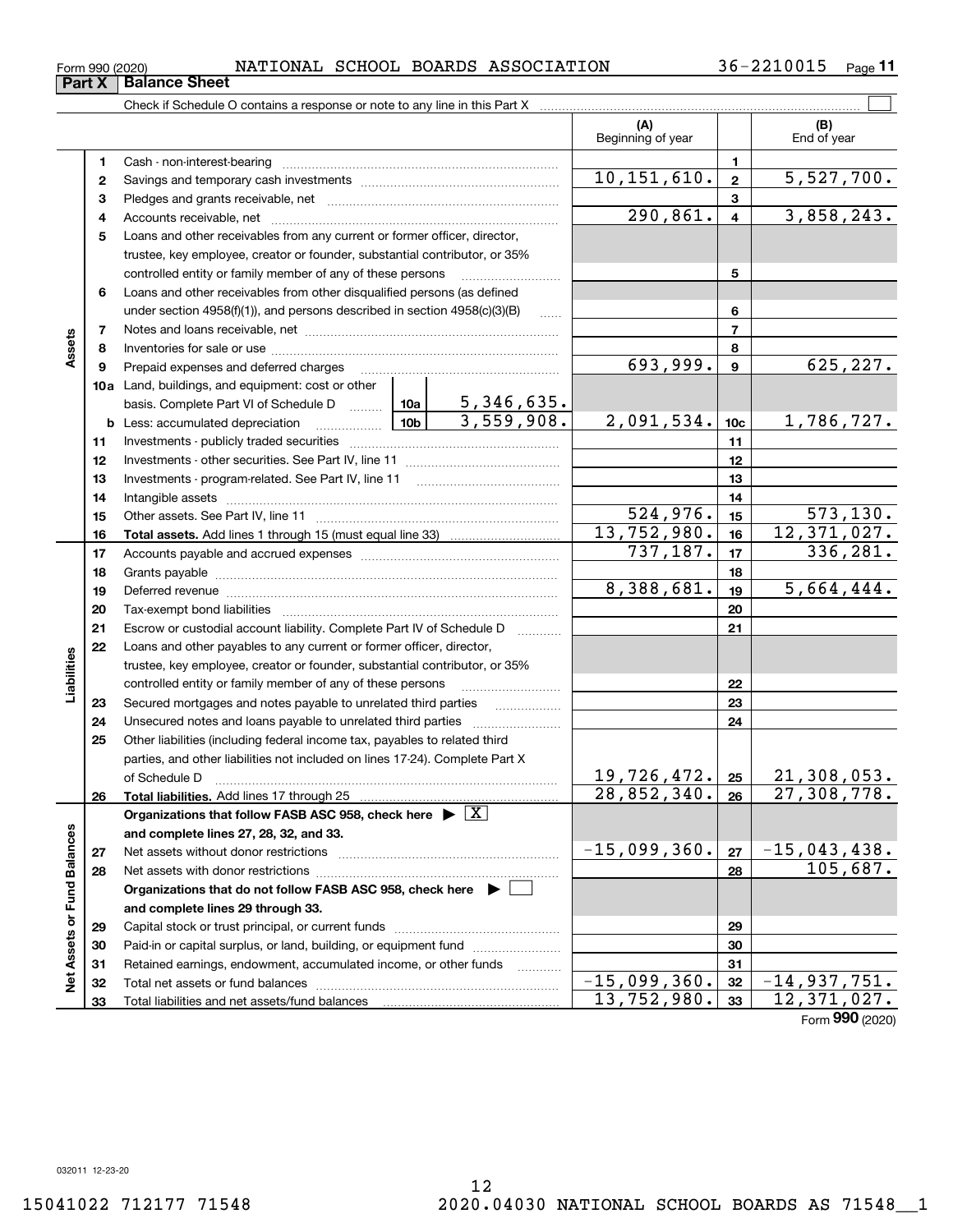|    | NATIONAL SCHOOL BOARDS ASSOCIATION<br>Form 990 (2020)                                                                                                                              |                | 36-2210015 |                 |           | Page 12        |  |  |  |
|----|------------------------------------------------------------------------------------------------------------------------------------------------------------------------------------|----------------|------------|-----------------|-----------|----------------|--|--|--|
|    | Part XI<br><b>Reconciliation of Net Assets</b>                                                                                                                                     |                |            |                 |           |                |  |  |  |
|    |                                                                                                                                                                                    |                |            |                 |           | $ \mathbf{X} $ |  |  |  |
|    |                                                                                                                                                                                    |                |            |                 |           |                |  |  |  |
| 1  |                                                                                                                                                                                    | $\mathbf{1}$   |            | 15, 111, 042.   |           |                |  |  |  |
| 2  |                                                                                                                                                                                    | $\mathbf{2}$   |            | 13,674,499.     |           |                |  |  |  |
| 3  | 1,436,543.<br>3<br>Revenue less expenses. Subtract line 2 from line 1                                                                                                              |                |            |                 |           |                |  |  |  |
| 4  | $-15,099,360.$<br>4<br>Net assets or fund balances at beginning of year (must equal Part X, line 32, column (A)) <i>manageredial</i>                                               |                |            |                 |           |                |  |  |  |
| 5  | Net unrealized gains (losses) on investments                                                                                                                                       | 5              |            |                 |           |                |  |  |  |
| 6  |                                                                                                                                                                                    | 6              |            |                 |           |                |  |  |  |
| 7  | Investment expenses                                                                                                                                                                | $\overline{7}$ |            |                 |           |                |  |  |  |
| 8  | Prior period adjustments                                                                                                                                                           | 8              |            |                 |           |                |  |  |  |
| 9  | Other changes in net assets or fund balances (explain on Schedule O)                                                                                                               | 9              |            | $-1, 274, 934.$ |           |                |  |  |  |
| 10 | Net assets or fund balances at end of year. Combine lines 3 through 9 (must equal Part X, line 32,                                                                                 |                |            |                 |           |                |  |  |  |
|    | column (B))                                                                                                                                                                        | 10             |            | $-14,937,751.$  |           |                |  |  |  |
|    | Part XII Financial Statements and Reporting                                                                                                                                        |                |            |                 |           |                |  |  |  |
|    | Check if Schedule O contains a response or note to any line in this Part XII [11] [11] [11] [11] [11] Check if Schedule O contains a response or note to any line in this Part XII |                |            |                 |           |                |  |  |  |
|    |                                                                                                                                                                                    |                |            |                 | Yes       | No.            |  |  |  |
| 1  | $\boxed{\mathbf{X}}$ Accrual<br>Accounting method used to prepare the Form 990: <u>I</u> Cash<br>Other                                                                             |                |            |                 |           |                |  |  |  |
|    | If the organization changed its method of accounting from a prior year or checked "Other," explain in Schedule O.                                                                  |                |            |                 |           |                |  |  |  |
|    | 2a Were the organization's financial statements compiled or reviewed by an independent accountant?                                                                                 |                |            | 2a              |           | x              |  |  |  |
|    | If "Yes," check a box below to indicate whether the financial statements for the year were compiled or reviewed on a                                                               |                |            |                 |           |                |  |  |  |
|    | separate basis, consolidated basis, or both:                                                                                                                                       |                |            |                 |           |                |  |  |  |
|    | Separate basis<br><b>Consolidated basis</b><br>Both consolidated and separate basis                                                                                                |                |            |                 |           |                |  |  |  |
|    | <b>b</b> Were the organization's financial statements audited by an independent accountant?                                                                                        |                |            | 2 <sub>b</sub>  | х         |                |  |  |  |
|    | If "Yes," check a box below to indicate whether the financial statements for the year were audited on a separate basis,                                                            |                |            |                 |           |                |  |  |  |
|    | consolidated basis, or both:                                                                                                                                                       |                |            |                 |           |                |  |  |  |
|    | $\mid$ $\rm X \mid$ Consolidated basis<br>Separate basis<br>Both consolidated and separate basis                                                                                   |                |            |                 |           |                |  |  |  |
|    | c If "Yes" to line 2a or 2b, does the organization have a committee that assumes responsibility for oversight of the audit,                                                        |                |            |                 |           |                |  |  |  |
|    |                                                                                                                                                                                    |                |            | 2c              | X         |                |  |  |  |
|    | If the organization changed either its oversight process or selection process during the tax year, explain on Schedule O.                                                          |                |            |                 |           |                |  |  |  |
|    | 3a As a result of a federal award, was the organization required to undergo an audit or audits as set forth in the Single Audit                                                    |                |            |                 |           |                |  |  |  |
|    |                                                                                                                                                                                    |                |            | За              |           | x              |  |  |  |
|    | b If "Yes," did the organization undergo the required audit or audits? If the organization did not undergo the required audit                                                      |                |            |                 |           |                |  |  |  |
|    |                                                                                                                                                                                    |                |            | 3b              |           |                |  |  |  |
|    |                                                                                                                                                                                    |                |            |                 | $000 - 1$ |                |  |  |  |

Form (2020) **990**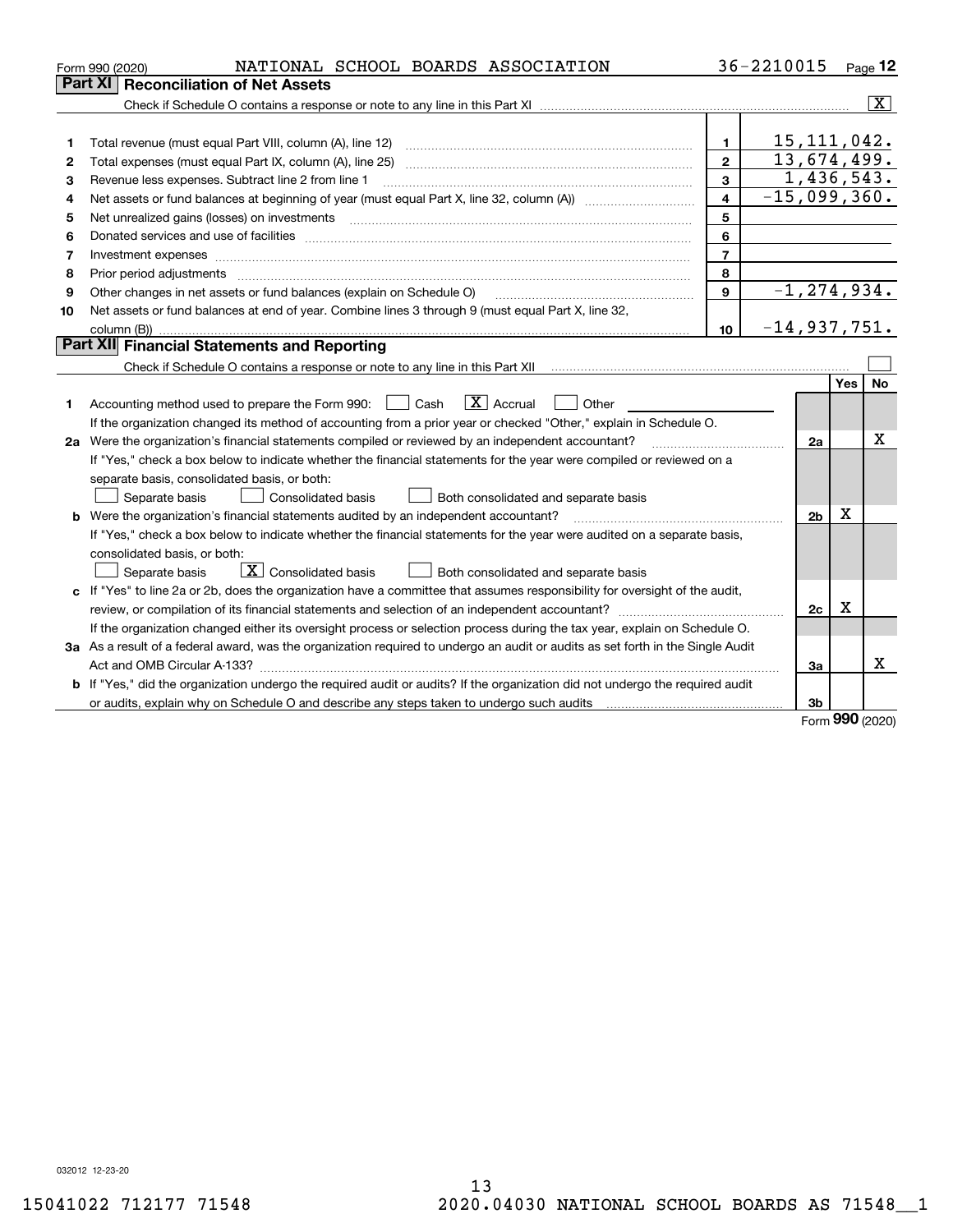| <b>SCHEDULE A</b> |
|-------------------|
|-------------------|

**(Form 990 or 990-EZ)**

## **Public Charity Status and Public Support**

**Complete if the organization is a section 501(c)(3) organization or a section 4947(a)(1) nonexempt charitable trust. | Attach to Form 990 or Form 990-EZ.** 

| OMB No. 1545-0047                   |
|-------------------------------------|
| 2020                                |
| <b>Open to Public</b><br>Inspection |

|        |        | Department of the Treasury<br>Internal Revenue Service |                                             | Attach to Form 990 or Form 990-EZ.<br>$\blacktriangleright$ Go to www.irs.gov/Form990 for instructions and the latest information. |                                                                                                                                              | <b>Open to Public</b><br>Inspection |                                 |                            |  |            |                                       |  |
|--------|--------|--------------------------------------------------------|---------------------------------------------|------------------------------------------------------------------------------------------------------------------------------------|----------------------------------------------------------------------------------------------------------------------------------------------|-------------------------------------|---------------------------------|----------------------------|--|------------|---------------------------------------|--|
|        |        | Name of the organization                               |                                             |                                                                                                                                    |                                                                                                                                              |                                     |                                 |                            |  |            | <b>Employer identification number</b> |  |
|        |        |                                                        |                                             |                                                                                                                                    | NATIONAL SCHOOL BOARDS ASSOCIATION                                                                                                           |                                     |                                 |                            |  | 36-2210015 |                                       |  |
| Part I |        |                                                        |                                             |                                                                                                                                    | Reason for Public Charity Status. (All organizations must complete this part.) See instructions.                                             |                                     |                                 |                            |  |            |                                       |  |
|        |        |                                                        |                                             |                                                                                                                                    | The organization is not a private foundation because it is: (For lines 1 through 12, check only one box.)                                    |                                     |                                 |                            |  |            |                                       |  |
| 1.     |        |                                                        |                                             |                                                                                                                                    | A church, convention of churches, or association of churches described in section 170(b)(1)(A)(i).                                           |                                     |                                 |                            |  |            |                                       |  |
| 2      |        |                                                        |                                             |                                                                                                                                    | A school described in section 170(b)(1)(A)(ii). (Attach Schedule E (Form 990 or 990-EZ).)                                                    |                                     |                                 |                            |  |            |                                       |  |
| 3      |        |                                                        |                                             |                                                                                                                                    | A hospital or a cooperative hospital service organization described in section $170(b)(1)(A)(iii)$ .                                         |                                     |                                 |                            |  |            |                                       |  |
| 4      |        |                                                        |                                             |                                                                                                                                    | A medical research organization operated in conjunction with a hospital described in section 170(b)(1)(A)(iii). Enter the hospital's name,   |                                     |                                 |                            |  |            |                                       |  |
|        |        | city, and state:                                       |                                             |                                                                                                                                    |                                                                                                                                              |                                     |                                 |                            |  |            |                                       |  |
| 5      |        |                                                        |                                             |                                                                                                                                    | An organization operated for the benefit of a college or university owned or operated by a governmental unit described in                    |                                     |                                 |                            |  |            |                                       |  |
|        |        |                                                        |                                             | section $170(b)(1)(A)(iv)$ . (Complete Part II.)                                                                                   |                                                                                                                                              |                                     |                                 |                            |  |            |                                       |  |
| 6      |        |                                                        |                                             |                                                                                                                                    | A federal, state, or local government or governmental unit described in section 170(b)(1)(A)(v).                                             |                                     |                                 |                            |  |            |                                       |  |
| 7      |        |                                                        |                                             |                                                                                                                                    | An organization that normally receives a substantial part of its support from a governmental unit or from the general public described in    |                                     |                                 |                            |  |            |                                       |  |
|        |        |                                                        |                                             | section 170(b)(1)(A)(vi). (Complete Part II.)                                                                                      |                                                                                                                                              |                                     |                                 |                            |  |            |                                       |  |
| 8      |        |                                                        |                                             |                                                                                                                                    | A community trust described in section 170(b)(1)(A)(vi). (Complete Part II.)                                                                 |                                     |                                 |                            |  |            |                                       |  |
| 9      |        |                                                        |                                             |                                                                                                                                    | An agricultural research organization described in section 170(b)(1)(A)(ix) operated in conjunction with a land-grant college                |                                     |                                 |                            |  |            |                                       |  |
|        |        |                                                        |                                             |                                                                                                                                    | or university or a non-land-grant college of agriculture (see instructions). Enter the name, city, and state of the college or               |                                     |                                 |                            |  |            |                                       |  |
|        |        | university:                                            |                                             |                                                                                                                                    |                                                                                                                                              |                                     |                                 |                            |  |            |                                       |  |
|        | 10 $X$ |                                                        |                                             |                                                                                                                                    | An organization that normally receives (1) more than 33 1/3% of its support from contributions, membership fees, and gross receipts from     |                                     |                                 |                            |  |            |                                       |  |
|        |        |                                                        |                                             |                                                                                                                                    | activities related to its exempt functions, subject to certain exceptions; and (2) no more than 33 1/3% of its support from gross investment |                                     |                                 |                            |  |            |                                       |  |
|        |        |                                                        |                                             |                                                                                                                                    | income and unrelated business taxable income (less section 511 tax) from businesses acquired by the organization after June 30, 1975.        |                                     |                                 |                            |  |            |                                       |  |
|        |        |                                                        |                                             | See section 509(a)(2). (Complete Part III.)                                                                                        |                                                                                                                                              |                                     |                                 |                            |  |            |                                       |  |
| 11     |        |                                                        |                                             |                                                                                                                                    | An organization organized and operated exclusively to test for public safety. See section 509(a)(4).                                         |                                     |                                 |                            |  |            |                                       |  |
| 12     |        |                                                        |                                             |                                                                                                                                    | An organization organized and operated exclusively for the benefit of, to perform the functions of, or to carry out the purposes of one or   |                                     |                                 |                            |  |            |                                       |  |
|        |        |                                                        |                                             |                                                                                                                                    | more publicly supported organizations described in section 509(a)(1) or section 509(a)(2). See section 509(a)(3). Check the box in           |                                     |                                 |                            |  |            |                                       |  |
|        |        |                                                        |                                             |                                                                                                                                    | lines 12a through 12d that describes the type of supporting organization and complete lines 12e, 12f, and 12g.                               |                                     |                                 |                            |  |            |                                       |  |
| а      |        |                                                        |                                             |                                                                                                                                    | Type I. A supporting organization operated, supervised, or controlled by its supported organization(s), typically by giving                  |                                     |                                 |                            |  |            |                                       |  |
|        |        |                                                        |                                             |                                                                                                                                    | the supported organization(s) the power to regularly appoint or elect a majority of the directors or trustees of the supporting              |                                     |                                 |                            |  |            |                                       |  |
|        |        |                                                        |                                             | organization. You must complete Part IV, Sections A and B.                                                                         |                                                                                                                                              |                                     |                                 |                            |  |            |                                       |  |
| b      |        |                                                        |                                             |                                                                                                                                    | Type II. A supporting organization supervised or controlled in connection with its supported organization(s), by having                      |                                     |                                 |                            |  |            |                                       |  |
|        |        |                                                        |                                             |                                                                                                                                    | control or management of the supporting organization vested in the same persons that control or manage the supported                         |                                     |                                 |                            |  |            |                                       |  |
|        |        |                                                        |                                             | organization(s). You must complete Part IV, Sections A and C.                                                                      |                                                                                                                                              |                                     |                                 |                            |  |            |                                       |  |
| с      |        |                                                        |                                             |                                                                                                                                    | Type III functionally integrated. A supporting organization operated in connection with, and functionally integrated with,                   |                                     |                                 |                            |  |            |                                       |  |
|        |        |                                                        |                                             |                                                                                                                                    | its supported organization(s) (see instructions). You must complete Part IV, Sections A, D, and E.                                           |                                     |                                 |                            |  |            |                                       |  |
| d      |        |                                                        |                                             |                                                                                                                                    | Type III non-functionally integrated. A supporting organization operated in connection with its supported organization(s)                    |                                     |                                 |                            |  |            |                                       |  |
|        |        |                                                        |                                             |                                                                                                                                    | that is not functionally integrated. The organization generally must satisfy a distribution requirement and an attentiveness                 |                                     |                                 |                            |  |            |                                       |  |
|        |        |                                                        |                                             |                                                                                                                                    | requirement (see instructions). You must complete Part IV, Sections A and D, and Part V.                                                     |                                     |                                 |                            |  |            |                                       |  |
| е      |        |                                                        |                                             |                                                                                                                                    | Check this box if the organization received a written determination from the IRS that it is a Type I, Type II, Type III                      |                                     |                                 |                            |  |            |                                       |  |
|        |        |                                                        |                                             |                                                                                                                                    | functionally integrated, or Type III non-functionally integrated supporting organization.                                                    |                                     |                                 |                            |  |            |                                       |  |
| f.     |        |                                                        | Enter the number of supported organizations | g Provide the following information about the supported organization(s).                                                           |                                                                                                                                              |                                     |                                 |                            |  |            |                                       |  |
|        |        | (i) Name of supported                                  |                                             | (ii) EIN                                                                                                                           | (iii) Type of organization                                                                                                                   |                                     | (iv) Is the organization listed | (v) Amount of monetary     |  |            | (vi) Amount of other                  |  |
|        |        | organization                                           |                                             |                                                                                                                                    | (described on lines 1-10                                                                                                                     | in your governing document?<br>Yes  | No                              | support (see instructions) |  |            | support (see instructions)            |  |
|        |        |                                                        |                                             |                                                                                                                                    | above (see instructions))                                                                                                                    |                                     |                                 |                            |  |            |                                       |  |
|        |        |                                                        |                                             |                                                                                                                                    |                                                                                                                                              |                                     |                                 |                            |  |            |                                       |  |
|        |        |                                                        |                                             |                                                                                                                                    |                                                                                                                                              |                                     |                                 |                            |  |            |                                       |  |
|        |        |                                                        |                                             |                                                                                                                                    |                                                                                                                                              |                                     |                                 |                            |  |            |                                       |  |
|        |        |                                                        |                                             |                                                                                                                                    |                                                                                                                                              |                                     |                                 |                            |  |            |                                       |  |
|        |        |                                                        |                                             |                                                                                                                                    |                                                                                                                                              |                                     |                                 |                            |  |            |                                       |  |
|        |        |                                                        |                                             |                                                                                                                                    |                                                                                                                                              |                                     |                                 |                            |  |            |                                       |  |
|        |        |                                                        |                                             |                                                                                                                                    |                                                                                                                                              |                                     |                                 |                            |  |            |                                       |  |
|        |        |                                                        |                                             |                                                                                                                                    |                                                                                                                                              |                                     |                                 |                            |  |            |                                       |  |
|        |        |                                                        |                                             |                                                                                                                                    |                                                                                                                                              |                                     |                                 |                            |  |            |                                       |  |
| Total  |        |                                                        |                                             |                                                                                                                                    |                                                                                                                                              |                                     |                                 |                            |  |            |                                       |  |

LHA For Paperwork Reduction Act Notice, see the Instructions for Form 990 or 990-EZ. <sub>032021</sub> o1-25-21 Schedule A (Form 990 or 990-EZ) 2020 14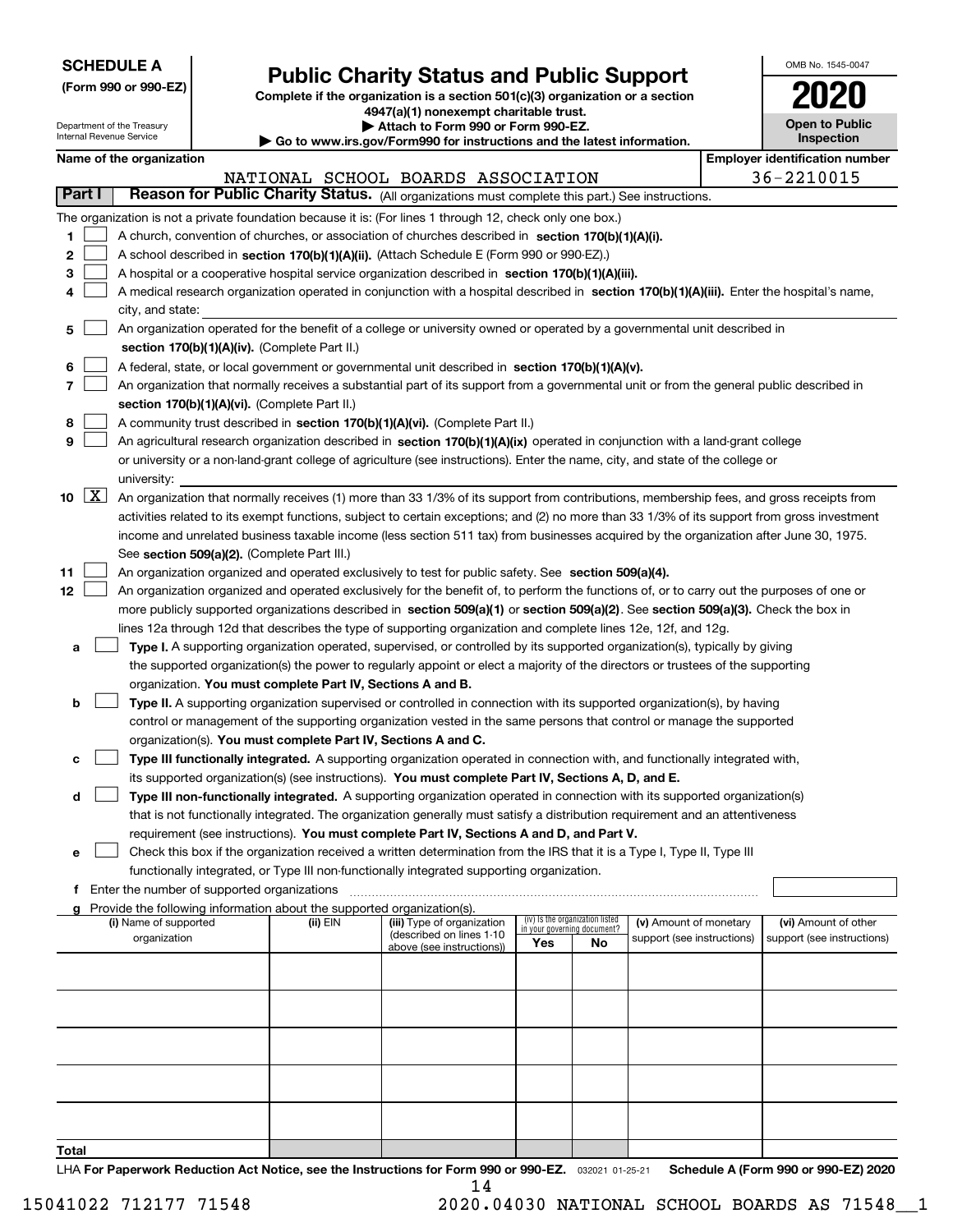#### Schedule A (Form 990 or 990-EZ) 2020 NATIONAL SCHOOL BOARDS ASSOCIATION 36-22I00I5 Page NATIONAL SCHOOL BOARDS ASSOCIATION 36-2210015

(Complete only if you checked the box on line 5, 7, or 8 of Part I or if the organization failed to qualify under Part III. If the organization fails to qualify under the tests listed below, please complete Part III.) **Part II Support Schedule for Organizations Described in Sections 170(b)(1)(A)(iv) and 170(b)(1)(A)(vi)**

|    | <b>Section A. Public Support</b>                                                                                                                                                                                              |          |            |            |            |          |                                      |
|----|-------------------------------------------------------------------------------------------------------------------------------------------------------------------------------------------------------------------------------|----------|------------|------------|------------|----------|--------------------------------------|
|    | Calendar year (or fiscal year beginning in) $\blacktriangleright$                                                                                                                                                             | (a) 2016 | $(b)$ 2017 | $(c)$ 2018 | $(d)$ 2019 | (e) 2020 | (f) Total                            |
|    | <b>1</b> Gifts, grants, contributions, and                                                                                                                                                                                    |          |            |            |            |          |                                      |
|    | membership fees received. (Do not                                                                                                                                                                                             |          |            |            |            |          |                                      |
|    | include any "unusual grants.")                                                                                                                                                                                                |          |            |            |            |          |                                      |
|    | 2 Tax revenues levied for the organ-                                                                                                                                                                                          |          |            |            |            |          |                                      |
|    | ization's benefit and either paid to                                                                                                                                                                                          |          |            |            |            |          |                                      |
|    | or expended on its behalf                                                                                                                                                                                                     |          |            |            |            |          |                                      |
|    | 3 The value of services or facilities                                                                                                                                                                                         |          |            |            |            |          |                                      |
|    | furnished by a governmental unit to                                                                                                                                                                                           |          |            |            |            |          |                                      |
|    | the organization without charge                                                                                                                                                                                               |          |            |            |            |          |                                      |
|    | <b>4 Total.</b> Add lines 1 through 3                                                                                                                                                                                         |          |            |            |            |          |                                      |
| 5. | The portion of total contributions                                                                                                                                                                                            |          |            |            |            |          |                                      |
|    | by each person (other than a                                                                                                                                                                                                  |          |            |            |            |          |                                      |
|    | governmental unit or publicly                                                                                                                                                                                                 |          |            |            |            |          |                                      |
|    | supported organization) included                                                                                                                                                                                              |          |            |            |            |          |                                      |
|    | on line 1 that exceeds 2% of the                                                                                                                                                                                              |          |            |            |            |          |                                      |
|    | amount shown on line 11,                                                                                                                                                                                                      |          |            |            |            |          |                                      |
|    | column (f)                                                                                                                                                                                                                    |          |            |            |            |          |                                      |
|    | 6 Public support. Subtract line 5 from line 4.                                                                                                                                                                                |          |            |            |            |          |                                      |
|    | <b>Section B. Total Support</b>                                                                                                                                                                                               |          |            |            |            |          |                                      |
|    | Calendar year (or fiscal year beginning in) $\blacktriangleright$                                                                                                                                                             | (a) 2016 | (b) 2017   | $(c)$ 2018 | $(d)$ 2019 | (e) 2020 | (f) Total                            |
|    | 7 Amounts from line 4                                                                                                                                                                                                         |          |            |            |            |          |                                      |
| 8  | Gross income from interest,                                                                                                                                                                                                   |          |            |            |            |          |                                      |
|    | dividends, payments received on                                                                                                                                                                                               |          |            |            |            |          |                                      |
|    | securities loans, rents, royalties,                                                                                                                                                                                           |          |            |            |            |          |                                      |
|    | and income from similar sources                                                                                                                                                                                               |          |            |            |            |          |                                      |
| 9  | Net income from unrelated business                                                                                                                                                                                            |          |            |            |            |          |                                      |
|    | activities, whether or not the                                                                                                                                                                                                |          |            |            |            |          |                                      |
|    | business is regularly carried on                                                                                                                                                                                              |          |            |            |            |          |                                      |
|    | <b>10</b> Other income. Do not include gain                                                                                                                                                                                   |          |            |            |            |          |                                      |
|    | or loss from the sale of capital                                                                                                                                                                                              |          |            |            |            |          |                                      |
|    | assets (Explain in Part VI.)                                                                                                                                                                                                  |          |            |            |            |          |                                      |
|    | 11 Total support. Add lines 7 through 10                                                                                                                                                                                      |          |            |            |            |          |                                      |
|    | <b>12</b> Gross receipts from related activities, etc. (see instructions)                                                                                                                                                     |          |            |            |            | 12       |                                      |
|    | 13 First 5 years. If the Form 990 is for the organization's first, second, third, fourth, or fifth tax year as a section 501(c)(3)                                                                                            |          |            |            |            |          |                                      |
|    | organization, check this box and stop here manufactured and state and state and state and state and state and stop here and stop here are all and state and state and state and state and state and state and state and state |          |            |            |            |          |                                      |
|    | <b>Section C. Computation of Public Support Percentage</b>                                                                                                                                                                    |          |            |            |            |          |                                      |
|    | 14 Public support percentage for 2020 (line 6, column (f), divided by line 11, column (f) <i>mummumumum</i>                                                                                                                   |          |            |            |            | 14       | %                                    |
|    |                                                                                                                                                                                                                               |          |            |            |            | 15       | %                                    |
|    | 16a 33 1/3% support test - 2020. If the organization did not check the box on line 13, and line 14 is 33 1/3% or more, check this box and                                                                                     |          |            |            |            |          |                                      |
|    | stop here. The organization qualifies as a publicly supported organization                                                                                                                                                    |          |            |            |            |          |                                      |
|    | b 33 1/3% support test - 2019. If the organization did not check a box on line 13 or 16a, and line 15 is 33 1/3% or more, check this box                                                                                      |          |            |            |            |          |                                      |
|    | and stop here. The organization qualifies as a publicly supported organization                                                                                                                                                |          |            |            |            |          |                                      |
|    | 17a 10% -facts-and-circumstances test - 2020. If the organization did not check a box on line 13, 16a, or 16b, and line 14 is 10% or more,                                                                                    |          |            |            |            |          |                                      |
|    | and if the organization meets the facts-and-circumstances test, check this box and stop here. Explain in Part VI how the organization                                                                                         |          |            |            |            |          |                                      |
|    | meets the facts-and-circumstances test. The organization qualifies as a publicly supported organization                                                                                                                       |          |            |            |            |          |                                      |
|    | <b>b 10% -facts-and-circumstances test - 2019.</b> If the organization did not check a box on line 13, 16a, 16b, or 17a, and line 15 is 10% or                                                                                |          |            |            |            |          |                                      |
|    | more, and if the organization meets the facts-and-circumstances test, check this box and stop here. Explain in Part VI how the                                                                                                |          |            |            |            |          |                                      |
|    | organization meets the facts-and-circumstances test. The organization qualifies as a publicly supported organization                                                                                                          |          |            |            |            |          |                                      |
|    | 18 Private foundation. If the organization did not check a box on line 13, 16a, 16b, 17a, or 17b, check this box and see instructions                                                                                         |          |            |            |            |          |                                      |
|    |                                                                                                                                                                                                                               |          |            |            |            |          | Schedule A (Form 990 or 990-F7) 2020 |

**Schedule A (Form 990 or 990-EZ) 2020**

032022 01-25-21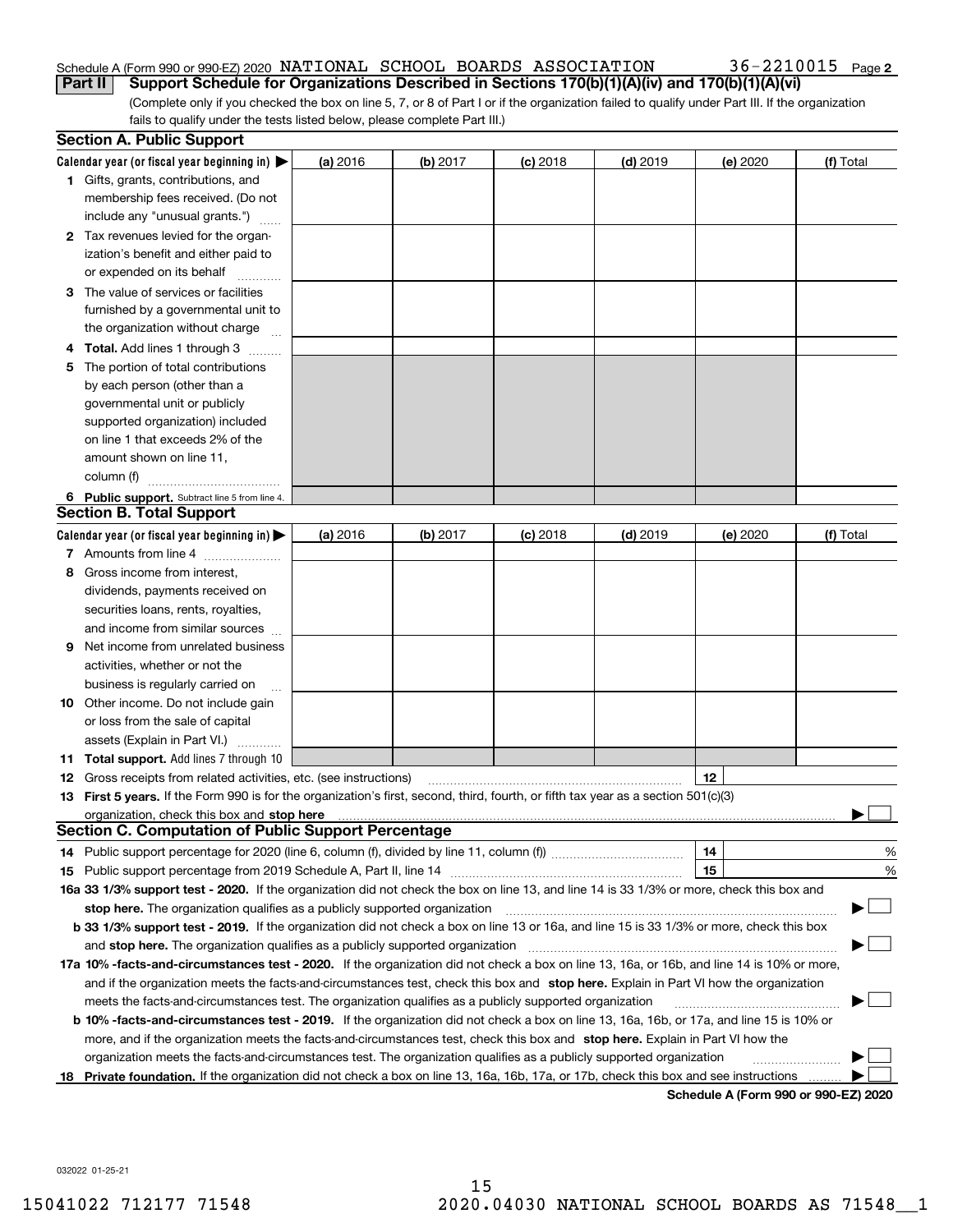#### Schedule A (Form 990 or 990-EZ) 2020  $\,$  <code>NATIONAL SCHOOL BOARDS</code> <code>ASSOCIATION</code>  $\,$  <code>36–2210015</code> <code> Page</code> **Part III Support Schedule for Organizations Described in Section 509(a)(2)**

(Complete only if you checked the box on line 10 of Part I or if the organization failed to qualify under Part II. If the organization fails to qualify under the tests listed below, please complete Part II.)

| Calendar year (or fiscal year beginning in)<br>$(a)$ 2016<br>(b) 2017<br>$(d)$ 2019<br>$(c)$ 2018<br>(e) 2020<br>1 Gifts, grants, contributions, and<br>membership fees received. (Do not<br>215,627.<br>491,656.<br>160,887.<br>892,607.<br>1,000.<br>include any "unusual grants.")<br>2 Gross receipts from admissions,<br>merchandise sold or services per-<br>formed, or facilities furnished in<br>any activity that is related to the<br>5518089. 16071660. 16335990. 16731030. 13139399. 67796168.<br>organization's tax-exempt purpose<br>3 Gross receipts from activities that<br>are not an unrelated trade or bus-<br>470,550.<br>569, 110.<br>606, 641.<br>iness under section 513<br>4 Tax revenues levied for the organ-<br>ization's benefit and either paid to<br>or expended on its behalf<br>5 The value of services or facilities<br>furnished by a governmental unit to<br>the organization without charge<br>6410696.16072660.17120727.17829327.13770836.71204246.<br>6 Total. Add lines 1 through 5<br>7a Amounts included on lines 1, 2, and<br>3 received from disqualified persons<br><b>b</b> Amounts included on lines 2 and 3 received<br>from other than disqualified persons that<br>exceed the greater of \$5,000 or 1% of the<br>amount on line 13 for the year<br>c Add lines 7a and 7b<br>8 Public support. (Subtract line 7c from line 6.)<br>Calendar year (or fiscal year beginning in)<br>$(c)$ 2018<br>$(d)$ 2019<br>(e) 2020<br>(a) 2016<br>(b) 2017 | (f) Total<br>1761777.<br>1646301.<br>$0$ .<br>0.<br>$\overline{0}$ .<br>71204246. |
|-----------------------------------------------------------------------------------------------------------------------------------------------------------------------------------------------------------------------------------------------------------------------------------------------------------------------------------------------------------------------------------------------------------------------------------------------------------------------------------------------------------------------------------------------------------------------------------------------------------------------------------------------------------------------------------------------------------------------------------------------------------------------------------------------------------------------------------------------------------------------------------------------------------------------------------------------------------------------------------------------------------------------------------------------------------------------------------------------------------------------------------------------------------------------------------------------------------------------------------------------------------------------------------------------------------------------------------------------------------------------------------------------------------------------------------------------------------------------------------------------|-----------------------------------------------------------------------------------|
|                                                                                                                                                                                                                                                                                                                                                                                                                                                                                                                                                                                                                                                                                                                                                                                                                                                                                                                                                                                                                                                                                                                                                                                                                                                                                                                                                                                                                                                                                               |                                                                                   |
|                                                                                                                                                                                                                                                                                                                                                                                                                                                                                                                                                                                                                                                                                                                                                                                                                                                                                                                                                                                                                                                                                                                                                                                                                                                                                                                                                                                                                                                                                               |                                                                                   |
| <b>Section B. Total Support</b>                                                                                                                                                                                                                                                                                                                                                                                                                                                                                                                                                                                                                                                                                                                                                                                                                                                                                                                                                                                                                                                                                                                                                                                                                                                                                                                                                                                                                                                               |                                                                                   |
|                                                                                                                                                                                                                                                                                                                                                                                                                                                                                                                                                                                                                                                                                                                                                                                                                                                                                                                                                                                                                                                                                                                                                                                                                                                                                                                                                                                                                                                                                               |                                                                                   |
|                                                                                                                                                                                                                                                                                                                                                                                                                                                                                                                                                                                                                                                                                                                                                                                                                                                                                                                                                                                                                                                                                                                                                                                                                                                                                                                                                                                                                                                                                               |                                                                                   |
|                                                                                                                                                                                                                                                                                                                                                                                                                                                                                                                                                                                                                                                                                                                                                                                                                                                                                                                                                                                                                                                                                                                                                                                                                                                                                                                                                                                                                                                                                               |                                                                                   |
|                                                                                                                                                                                                                                                                                                                                                                                                                                                                                                                                                                                                                                                                                                                                                                                                                                                                                                                                                                                                                                                                                                                                                                                                                                                                                                                                                                                                                                                                                               |                                                                                   |
|                                                                                                                                                                                                                                                                                                                                                                                                                                                                                                                                                                                                                                                                                                                                                                                                                                                                                                                                                                                                                                                                                                                                                                                                                                                                                                                                                                                                                                                                                               |                                                                                   |
|                                                                                                                                                                                                                                                                                                                                                                                                                                                                                                                                                                                                                                                                                                                                                                                                                                                                                                                                                                                                                                                                                                                                                                                                                                                                                                                                                                                                                                                                                               |                                                                                   |
|                                                                                                                                                                                                                                                                                                                                                                                                                                                                                                                                                                                                                                                                                                                                                                                                                                                                                                                                                                                                                                                                                                                                                                                                                                                                                                                                                                                                                                                                                               |                                                                                   |
|                                                                                                                                                                                                                                                                                                                                                                                                                                                                                                                                                                                                                                                                                                                                                                                                                                                                                                                                                                                                                                                                                                                                                                                                                                                                                                                                                                                                                                                                                               |                                                                                   |
|                                                                                                                                                                                                                                                                                                                                                                                                                                                                                                                                                                                                                                                                                                                                                                                                                                                                                                                                                                                                                                                                                                                                                                                                                                                                                                                                                                                                                                                                                               |                                                                                   |
|                                                                                                                                                                                                                                                                                                                                                                                                                                                                                                                                                                                                                                                                                                                                                                                                                                                                                                                                                                                                                                                                                                                                                                                                                                                                                                                                                                                                                                                                                               |                                                                                   |
|                                                                                                                                                                                                                                                                                                                                                                                                                                                                                                                                                                                                                                                                                                                                                                                                                                                                                                                                                                                                                                                                                                                                                                                                                                                                                                                                                                                                                                                                                               |                                                                                   |
|                                                                                                                                                                                                                                                                                                                                                                                                                                                                                                                                                                                                                                                                                                                                                                                                                                                                                                                                                                                                                                                                                                                                                                                                                                                                                                                                                                                                                                                                                               |                                                                                   |
|                                                                                                                                                                                                                                                                                                                                                                                                                                                                                                                                                                                                                                                                                                                                                                                                                                                                                                                                                                                                                                                                                                                                                                                                                                                                                                                                                                                                                                                                                               |                                                                                   |
|                                                                                                                                                                                                                                                                                                                                                                                                                                                                                                                                                                                                                                                                                                                                                                                                                                                                                                                                                                                                                                                                                                                                                                                                                                                                                                                                                                                                                                                                                               |                                                                                   |
|                                                                                                                                                                                                                                                                                                                                                                                                                                                                                                                                                                                                                                                                                                                                                                                                                                                                                                                                                                                                                                                                                                                                                                                                                                                                                                                                                                                                                                                                                               | (f) Total                                                                         |
| 6410696.16072660.17120727.17829327.13770836.71204246.<br>9 Amounts from line 6                                                                                                                                                                                                                                                                                                                                                                                                                                                                                                                                                                                                                                                                                                                                                                                                                                                                                                                                                                                                                                                                                                                                                                                                                                                                                                                                                                                                                |                                                                                   |
| 10a Gross income from interest,<br>dividends, payments received on<br>securities loans, rents, royalties,<br>473, 358.   421, 130.<br>$218, 209.$ 391,040.<br>414,018.<br>and income from similar sources                                                                                                                                                                                                                                                                                                                                                                                                                                                                                                                                                                                                                                                                                                                                                                                                                                                                                                                                                                                                                                                                                                                                                                                                                                                                                     | 1917755.                                                                          |
| <b>b</b> Unrelated business taxable income                                                                                                                                                                                                                                                                                                                                                                                                                                                                                                                                                                                                                                                                                                                                                                                                                                                                                                                                                                                                                                                                                                                                                                                                                                                                                                                                                                                                                                                    |                                                                                   |
| (less section 511 taxes) from businesses                                                                                                                                                                                                                                                                                                                                                                                                                                                                                                                                                                                                                                                                                                                                                                                                                                                                                                                                                                                                                                                                                                                                                                                                                                                                                                                                                                                                                                                      |                                                                                   |
| 62, 381.<br>6,098.<br>$0$ .<br>acquired after June 30, 1975                                                                                                                                                                                                                                                                                                                                                                                                                                                                                                                                                                                                                                                                                                                                                                                                                                                                                                                                                                                                                                                                                                                                                                                                                                                                                                                                                                                                                                   | 68,479.                                                                           |
| 535,739.<br>$\overline{218,209}.$<br>427, 228.<br>391,040.<br>414,018.<br>c Add lines 10a and 10b<br><b>11</b> Net income from unrelated business<br>activities not included in line 10b.<br>whether or not the business is<br>regularly carried on                                                                                                                                                                                                                                                                                                                                                                                                                                                                                                                                                                                                                                                                                                                                                                                                                                                                                                                                                                                                                                                                                                                                                                                                                                           | 1986234.                                                                          |
| <b>12</b> Other income. Do not include gain<br>or loss from the sale of capital<br>$58,848.$ 135,774.<br>60,949.<br>71,822.<br>46,938.<br>assets (Explain in Part VI.)                                                                                                                                                                                                                                                                                                                                                                                                                                                                                                                                                                                                                                                                                                                                                                                                                                                                                                                                                                                                                                                                                                                                                                                                                                                                                                                        | 374,331.                                                                          |
| 6675843. [16522548. [17792240. [18317504. [14256676. 73564811.<br><b>13</b> Total support. (Add lines 9, 10c, 11, and 12.)                                                                                                                                                                                                                                                                                                                                                                                                                                                                                                                                                                                                                                                                                                                                                                                                                                                                                                                                                                                                                                                                                                                                                                                                                                                                                                                                                                    |                                                                                   |
| 14 First 5 years. If the Form 990 is for the organization's first, second, third, fourth, or fifth tax year as a section 501(c)(3) organization,                                                                                                                                                                                                                                                                                                                                                                                                                                                                                                                                                                                                                                                                                                                                                                                                                                                                                                                                                                                                                                                                                                                                                                                                                                                                                                                                              |                                                                                   |
| check this box and stop here measurement and the control of the state of the control of the state of the control of the control of the control of the control of the control of the control of the control of the control of t                                                                                                                                                                                                                                                                                                                                                                                                                                                                                                                                                                                                                                                                                                                                                                                                                                                                                                                                                                                                                                                                                                                                                                                                                                                                |                                                                                   |
| <b>Section C. Computation of Public Support Percentage</b>                                                                                                                                                                                                                                                                                                                                                                                                                                                                                                                                                                                                                                                                                                                                                                                                                                                                                                                                                                                                                                                                                                                                                                                                                                                                                                                                                                                                                                    |                                                                                   |
| 15<br>15 Public support percentage for 2020 (line 8, column (f), divided by line 13, column (f))                                                                                                                                                                                                                                                                                                                                                                                                                                                                                                                                                                                                                                                                                                                                                                                                                                                                                                                                                                                                                                                                                                                                                                                                                                                                                                                                                                                              | 96.79<br>%                                                                        |
| 16<br>Public support percentage from 2019 Schedule A, Part III, line 15<br>16                                                                                                                                                                                                                                                                                                                                                                                                                                                                                                                                                                                                                                                                                                                                                                                                                                                                                                                                                                                                                                                                                                                                                                                                                                                                                                                                                                                                                 | 96.84<br>$\%$                                                                     |
| Section D. Computation of Investment Income Percentage                                                                                                                                                                                                                                                                                                                                                                                                                                                                                                                                                                                                                                                                                                                                                                                                                                                                                                                                                                                                                                                                                                                                                                                                                                                                                                                                                                                                                                        |                                                                                   |
| 17<br>17 Investment income percentage for 2020 (line 10c, column (f), divided by line 13, column (f))                                                                                                                                                                                                                                                                                                                                                                                                                                                                                                                                                                                                                                                                                                                                                                                                                                                                                                                                                                                                                                                                                                                                                                                                                                                                                                                                                                                         | 2.70<br>%<br>2.25                                                                 |
| 18<br>18 Investment income percentage from 2019 Schedule A, Part III, line 17                                                                                                                                                                                                                                                                                                                                                                                                                                                                                                                                                                                                                                                                                                                                                                                                                                                                                                                                                                                                                                                                                                                                                                                                                                                                                                                                                                                                                 | %                                                                                 |
| 19a 33 1/3% support tests - 2020. If the organization did not check the box on line 14, and line 15 is more than 33 1/3%, and line 17 is not                                                                                                                                                                                                                                                                                                                                                                                                                                                                                                                                                                                                                                                                                                                                                                                                                                                                                                                                                                                                                                                                                                                                                                                                                                                                                                                                                  | $\blacktriangleright$ $\boxed{\text{X}}$                                          |
| more than 33 1/3%, check this box and stop here. The organization qualifies as a publicly supported organization<br>b 33 1/3% support tests - 2019. If the organization did not check a box on line 14 or line 19a, and line 16 is more than 33 1/3%, and                                                                                                                                                                                                                                                                                                                                                                                                                                                                                                                                                                                                                                                                                                                                                                                                                                                                                                                                                                                                                                                                                                                                                                                                                                     |                                                                                   |
| line 18 is not more than 33 1/3%, check this box and stop here. The organization qualifies as a publicly supported organization                                                                                                                                                                                                                                                                                                                                                                                                                                                                                                                                                                                                                                                                                                                                                                                                                                                                                                                                                                                                                                                                                                                                                                                                                                                                                                                                                               |                                                                                   |
| Private foundation. If the organization did not check a box on line 14, 19a, or 19b, check this box and see instructions<br>20                                                                                                                                                                                                                                                                                                                                                                                                                                                                                                                                                                                                                                                                                                                                                                                                                                                                                                                                                                                                                                                                                                                                                                                                                                                                                                                                                                |                                                                                   |
| Schedule A (Form 990 or 990-EZ) 2020<br>032023 01-25-21                                                                                                                                                                                                                                                                                                                                                                                                                                                                                                                                                                                                                                                                                                                                                                                                                                                                                                                                                                                                                                                                                                                                                                                                                                                                                                                                                                                                                                       |                                                                                   |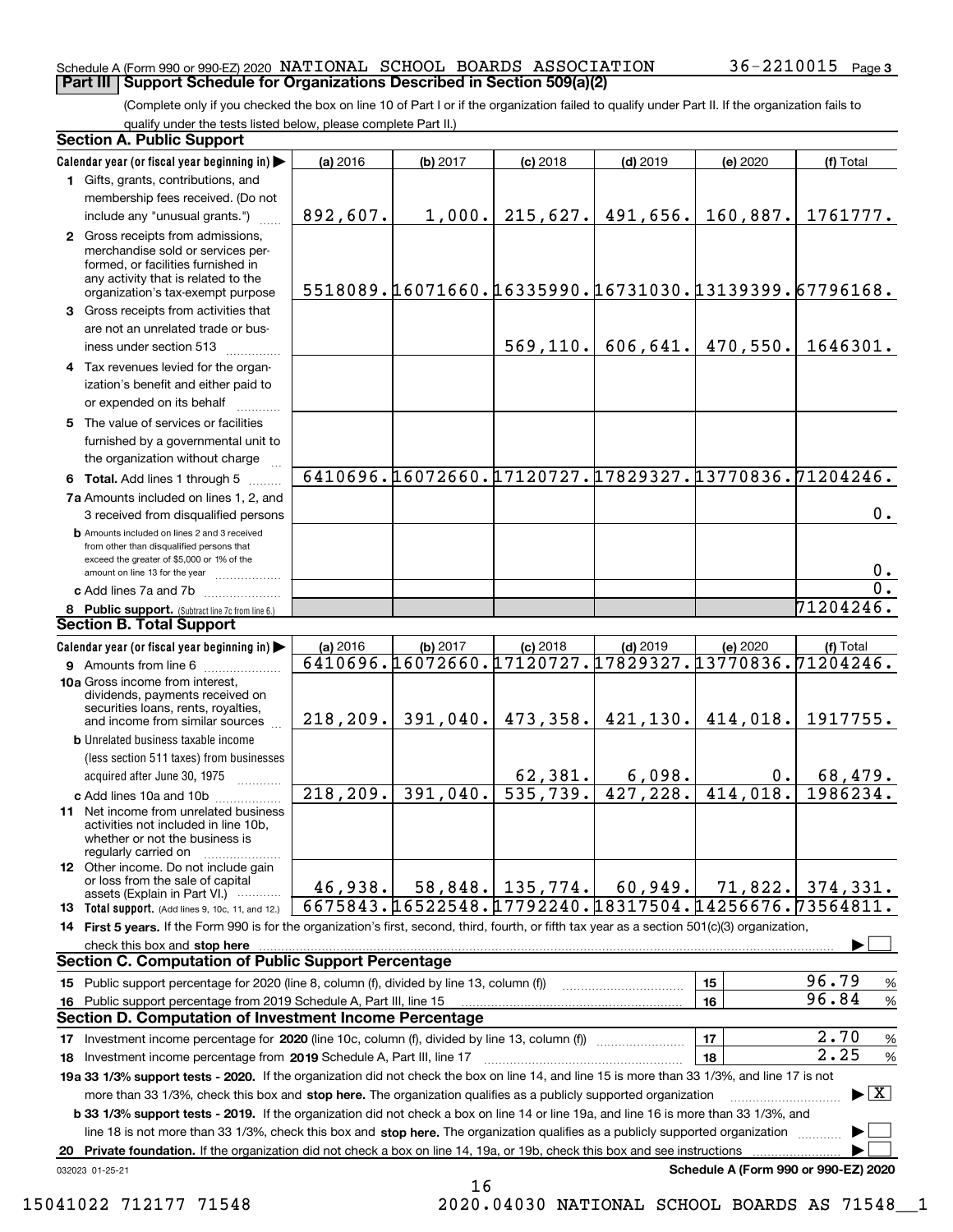#### Schedule A (Form 990 or 990-EZ) 2020  $\,$  <code>NATIONAL SCHOOL BOARDS</code> <code>ASSOCIATION</code>  $\,$  <code>36–2210015</code> <code> Page</code>

#### 36-2210015 Page 4

**1**

**2**

**3a**

**YesNo**

## **Part IV Supporting Organizations**

(Complete only if you checked a box in line 12 on Part I. If you checked box 12a, Part I, complete Sections A and B. If you checked box 12b, Part I, complete Sections A and C. If you checked box 12c, Part I, complete Sections A, D, and E. If you checked box 12d, Part I, complete Sections A and D, and complete Part V.)

#### **Section A. All Supporting Organizations**

- **1** Are all of the organization's supported organizations listed by name in the organization's governing documents? If "No," describe in **Part VI** how the supported organizations are designated. If designated by *class or purpose, describe the designation. If historic and continuing relationship, explain.*
- **2** Did the organization have any supported organization that does not have an IRS determination of status under section 509(a)(1) or (2)? If "Yes," explain in Part VI how the organization determined that the supported *organization was described in section 509(a)(1) or (2).*
- **3a** Did the organization have a supported organization described in section 501(c)(4), (5), or (6)? If "Yes," answer *lines 3b and 3c below.*
- **b** Did the organization confirm that each supported organization qualified under section 501(c)(4), (5), or (6) and satisfied the public support tests under section 509(a)(2)? If "Yes," describe in **Part VI** when and how the *organization made the determination.*
- **c**Did the organization ensure that all support to such organizations was used exclusively for section 170(c)(2)(B) purposes? If "Yes," explain in **Part VI** what controls the organization put in place to ensure such use.
- **4a***If* Was any supported organization not organized in the United States ("foreign supported organization")? *"Yes," and if you checked box 12a or 12b in Part I, answer lines 4b and 4c below.*
- **b** Did the organization have ultimate control and discretion in deciding whether to make grants to the foreign supported organization? If "Yes," describe in **Part VI** how the organization had such control and discretion *despite being controlled or supervised by or in connection with its supported organizations.*
- **c** Did the organization support any foreign supported organization that does not have an IRS determination under sections 501(c)(3) and 509(a)(1) or (2)? If "Yes," explain in **Part VI** what controls the organization used *to ensure that all support to the foreign supported organization was used exclusively for section 170(c)(2)(B) purposes.*
- **5a** Did the organization add, substitute, or remove any supported organizations during the tax year? If "Yes," answer lines 5b and 5c below (if applicable). Also, provide detail in **Part VI,** including (i) the names and EIN *numbers of the supported organizations added, substituted, or removed; (ii) the reasons for each such action; (iii) the authority under the organization's organizing document authorizing such action; and (iv) how the action was accomplished (such as by amendment to the organizing document).*
- **b** Type I or Type II only. Was any added or substituted supported organization part of a class already designated in the organization's organizing document?
- **cSubstitutions only.**  Was the substitution the result of an event beyond the organization's control?
- **6** Did the organization provide support (whether in the form of grants or the provision of services or facilities) to **Part VI.** *If "Yes," provide detail in* support or benefit one or more of the filing organization's supported organizations? anyone other than (i) its supported organizations, (ii) individuals that are part of the charitable class benefited by one or more of its supported organizations, or (iii) other supporting organizations that also
- **7**Did the organization provide a grant, loan, compensation, or other similar payment to a substantial contributor *If "Yes," complete Part I of Schedule L (Form 990 or 990-EZ).* regard to a substantial contributor? (as defined in section 4958(c)(3)(C)), a family member of a substantial contributor, or a 35% controlled entity with
- **8** Did the organization make a loan to a disqualified person (as defined in section 4958) not described in line 7? *If "Yes," complete Part I of Schedule L (Form 990 or 990-EZ).*
- **9a** Was the organization controlled directly or indirectly at any time during the tax year by one or more in section 509(a)(1) or (2))? If "Yes," *provide detail in* <code>Part VI.</code> disqualified persons, as defined in section 4946 (other than foundation managers and organizations described
- **b** Did one or more disqualified persons (as defined in line 9a) hold a controlling interest in any entity in which the supporting organization had an interest? If "Yes," provide detail in P**art VI**.
- **c**Did a disqualified person (as defined in line 9a) have an ownership interest in, or derive any personal benefit from, assets in which the supporting organization also had an interest? If "Yes," provide detail in P**art VI.**
- **10a** Was the organization subject to the excess business holdings rules of section 4943 because of section supporting organizations)? If "Yes," answer line 10b below. 4943(f) (regarding certain Type II supporting organizations, and all Type III non-functionally integrated
- **b** Did the organization have any excess business holdings in the tax year? (Use Schedule C, Form 4720, to *determine whether the organization had excess business holdings.)*

032024 01-25-21



**Schedule A (Form 990 or 990-EZ) 2020**

15041022 712177 71548 2020.04030 NATIONAL SCHOOL BOARDS AS 71548\_\_1

17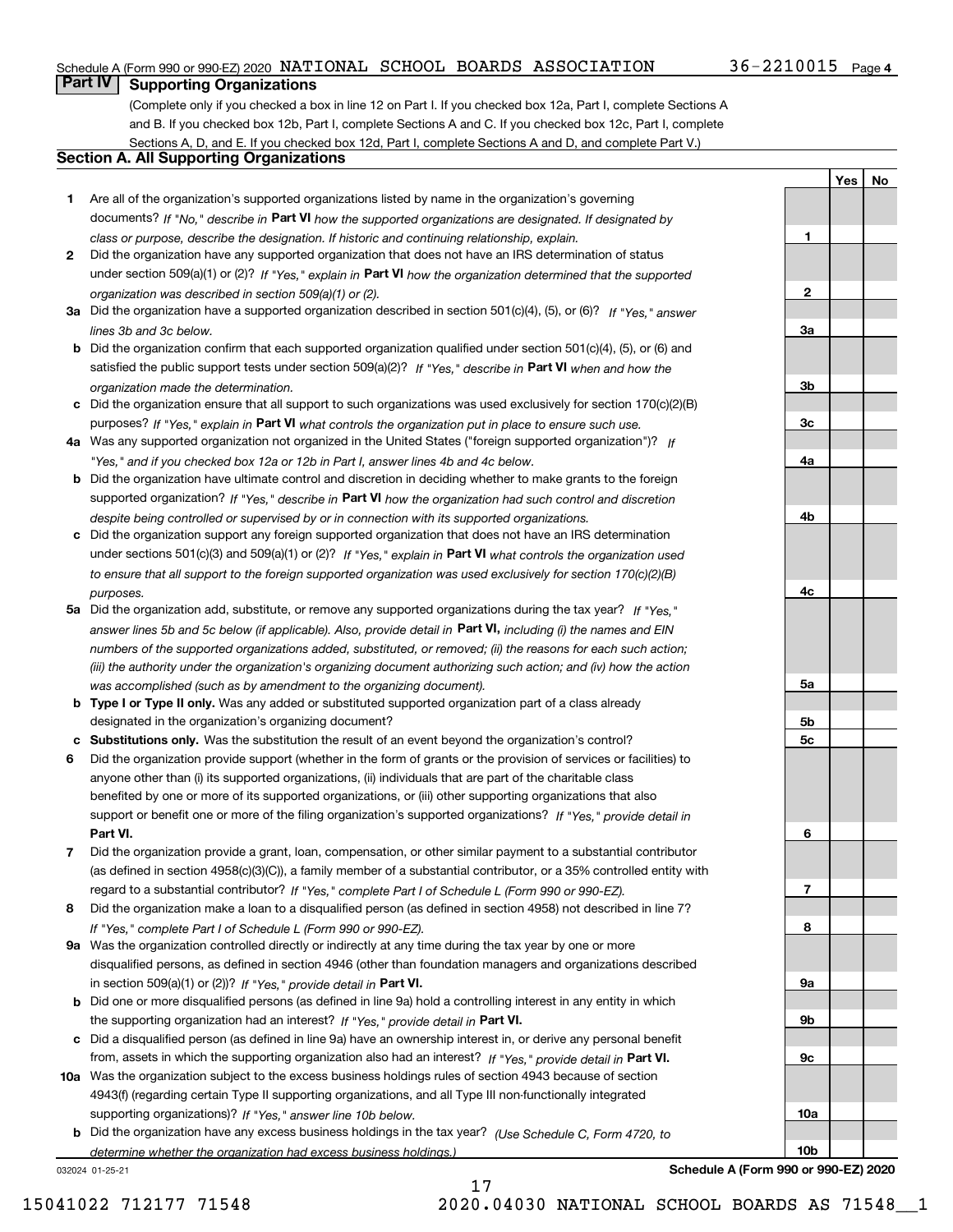#### Schedule A (Form 990 or 990-EZ) 2020  $\,$  <code>NATIONAL SCHOOL BOARDS</code> <code>ASSOCIATION</code>  $\,$  <code>36–2210015</code> <code> Page</code> **Part IV Supporting Organizations** *(continued)*

|              |                                                                                                                                                                                                                                                            |                 | Yes | No |
|--------------|------------------------------------------------------------------------------------------------------------------------------------------------------------------------------------------------------------------------------------------------------------|-----------------|-----|----|
| 11           | Has the organization accepted a gift or contribution from any of the following persons?                                                                                                                                                                    |                 |     |    |
|              | a A person who directly or indirectly controls, either alone or together with persons described in lines 11b and                                                                                                                                           |                 |     |    |
|              | 11c below, the governing body of a supported organization?                                                                                                                                                                                                 | 11a             |     |    |
|              | <b>b</b> A family member of a person described in line 11a above?                                                                                                                                                                                          | 11 <sub>b</sub> |     |    |
|              | c A 35% controlled entity of a person described in line 11a or 11b above? If "Yes" to line 11a, 11b, or 11c, provide                                                                                                                                       |                 |     |    |
|              | detail in Part VI.                                                                                                                                                                                                                                         | 11c             |     |    |
|              | <b>Section B. Type I Supporting Organizations</b>                                                                                                                                                                                                          |                 |     |    |
|              |                                                                                                                                                                                                                                                            |                 | Yes | No |
| 1            | Did the governing body, members of the governing body, officers acting in their official capacity, or membership of one or                                                                                                                                 |                 |     |    |
|              | more supported organizations have the power to regularly appoint or elect at least a majority of the organization's officers,                                                                                                                              |                 |     |    |
|              | directors, or trustees at all times during the tax year? If "No," describe in Part VI how the supported organization(s)                                                                                                                                    |                 |     |    |
|              | effectively operated, supervised, or controlled the organization's activities. If the organization had more than one supported<br>organization, describe how the powers to appoint and/or remove officers, directors, or trustees were allocated among the |                 |     |    |
|              | supported organizations and what conditions or restrictions, if any, applied to such powers during the tax year.                                                                                                                                           | 1               |     |    |
| $\mathbf{2}$ | Did the organization operate for the benefit of any supported organization other than the supported                                                                                                                                                        |                 |     |    |
|              | organization(s) that operated, supervised, or controlled the supporting organization? If "Yes," explain in                                                                                                                                                 |                 |     |    |
|              | Part VI how providing such benefit carried out the purposes of the supported organization(s) that operated,                                                                                                                                                |                 |     |    |
|              | supervised, or controlled the supporting organization.                                                                                                                                                                                                     | $\mathbf{2}$    |     |    |
|              | <b>Section C. Type II Supporting Organizations</b>                                                                                                                                                                                                         |                 |     |    |
|              |                                                                                                                                                                                                                                                            |                 | Yes | No |
| 1            | Were a majority of the organization's directors or trustees during the tax year also a majority of the directors                                                                                                                                           |                 |     |    |
|              | or trustees of each of the organization's supported organization(s)? If "No," describe in Part VI how control                                                                                                                                              |                 |     |    |
|              | or management of the supporting organization was vested in the same persons that controlled or managed                                                                                                                                                     |                 |     |    |
|              | the supported organization(s).                                                                                                                                                                                                                             | 1               |     |    |
|              | <b>Section D. All Type III Supporting Organizations</b>                                                                                                                                                                                                    |                 |     |    |
|              |                                                                                                                                                                                                                                                            |                 | Yes | No |
| 1            | Did the organization provide to each of its supported organizations, by the last day of the fifth month of the                                                                                                                                             |                 |     |    |
|              | organization's tax year, (i) a written notice describing the type and amount of support provided during the prior tax                                                                                                                                      |                 |     |    |
|              | year, (ii) a copy of the Form 990 that was most recently filed as of the date of notification, and (iii) copies of the                                                                                                                                     |                 |     |    |
|              | organization's governing documents in effect on the date of notification, to the extent not previously provided?                                                                                                                                           | 1               |     |    |
| 2            | Were any of the organization's officers, directors, or trustees either (i) appointed or elected by the supported                                                                                                                                           |                 |     |    |
|              | organization(s) or (ii) serving on the governing body of a supported organization? If "No," explain in Part VI how                                                                                                                                         |                 |     |    |
|              | the organization maintained a close and continuous working relationship with the supported organization(s).                                                                                                                                                | 2               |     |    |
| 3            | By reason of the relationship described in line 2, above, did the organization's supported organizations have a                                                                                                                                            |                 |     |    |
|              | significant voice in the organization's investment policies and in directing the use of the organization's                                                                                                                                                 |                 |     |    |
|              | income or assets at all times during the tax year? If "Yes," describe in Part VI the role the organization's                                                                                                                                               |                 |     |    |
|              | supported organizations played in this regard.                                                                                                                                                                                                             | 3               |     |    |
|              | Section E. Type III Functionally Integrated Supporting Organizations                                                                                                                                                                                       |                 |     |    |
| 1            | Check the box next to the method that the organization used to satisfy the Integral Part Test during the year (see instructions).                                                                                                                          |                 |     |    |
| a            | The organization satisfied the Activities Test. Complete line 2 below.                                                                                                                                                                                     |                 |     |    |
| b            | The organization is the parent of each of its supported organizations. Complete line 3 below.                                                                                                                                                              |                 |     |    |
| c            | The organization supported a governmental entity. Describe in Part VI how you supported a governmental entity (see instructions)                                                                                                                           |                 |     |    |
| 2            | Activities Test. Answer lines 2a and 2b below.                                                                                                                                                                                                             |                 | Yes | No |
| а            | Did substantially all of the organization's activities during the tax year directly further the exempt purposes of                                                                                                                                         |                 |     |    |
|              | the supported organization(s) to which the organization was responsive? If "Yes," then in Part VI identify                                                                                                                                                 |                 |     |    |
|              | those supported organizations and explain how these activities directly furthered their exempt purposes,                                                                                                                                                   |                 |     |    |
|              | how the organization was responsive to those supported organizations, and how the organization determined                                                                                                                                                  |                 |     |    |
|              | that these activities constituted substantially all of its activities.                                                                                                                                                                                     | 2a              |     |    |
| b            | Did the activities described in line 2a, above, constitute activities that, but for the organization's involvement,                                                                                                                                        |                 |     |    |
|              | one or more of the organization's supported organization(s) would have been engaged in? If "Yes," explain in                                                                                                                                               |                 |     |    |
|              | Part VI the reasons for the organization's position that its supported organization(s) would have engaged in                                                                                                                                               |                 |     |    |
|              | these activities but for the organization's involvement.                                                                                                                                                                                                   | 2 <sub>b</sub>  |     |    |
| з            | Parent of Supported Organizations. Answer lines 3a and 3b below.                                                                                                                                                                                           |                 |     |    |
| а            | Did the organization have the power to regularly appoint or elect a majority of the officers, directors, or                                                                                                                                                |                 |     |    |
|              | trustees of each of the supported organizations? If "Yes" or "No" provide details in Part VI.                                                                                                                                                              | 3a              |     |    |

**b** Did the organization exercise a substantial degree of direction over the policies, programs, and activities of each trustees of each of the supported organizations? If "Yes" or "No" provide details in P**art VI.** of its supported organizations? If "Yes," describe in Part VI the role played by the organization in this regard.

032025 01-25-21

**Schedule A (Form 990 or 990-EZ) 2020**

**3b**

18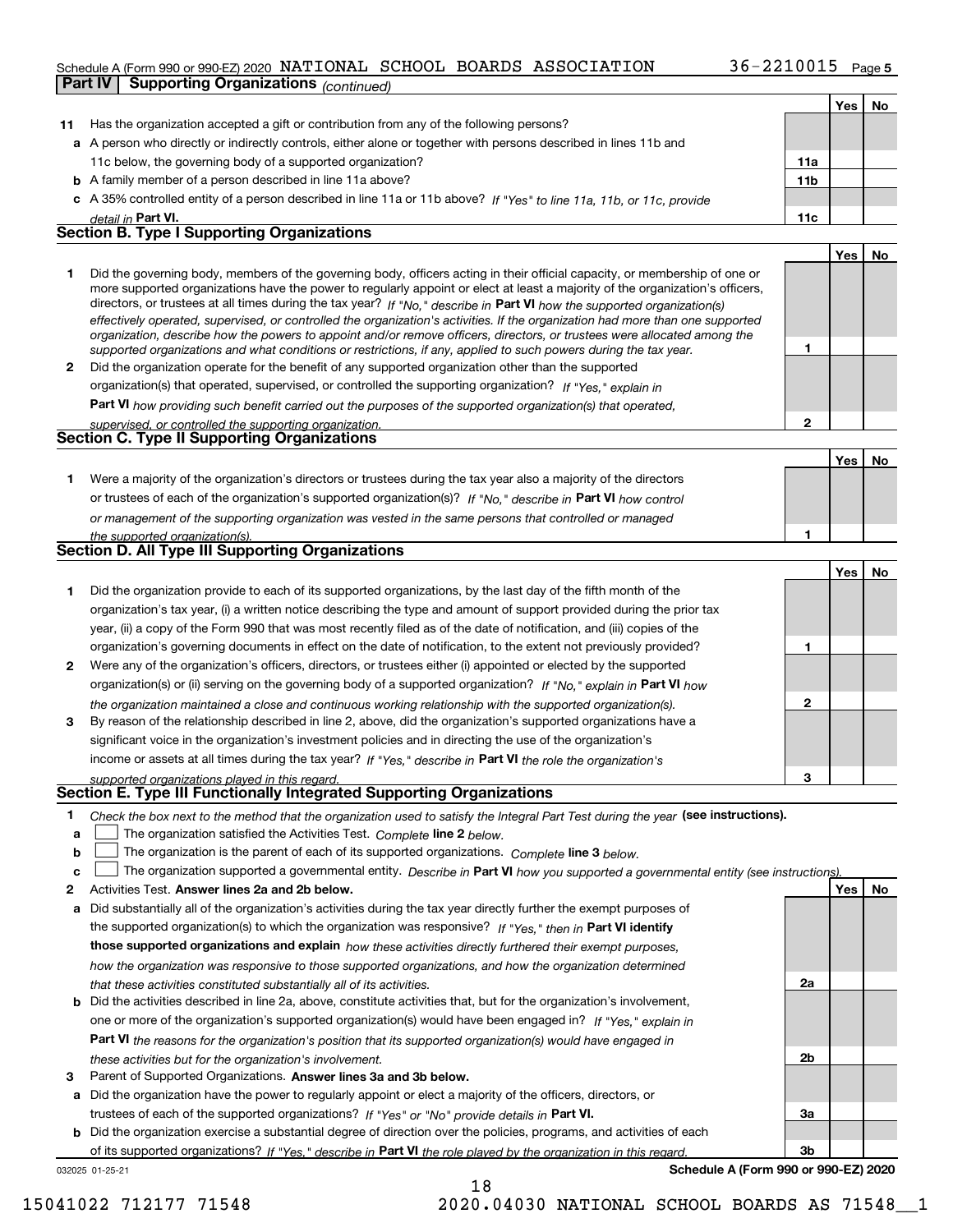#### Schedule A (Form 990 or 990-EZ) 2020  $\,$  <code>NATIONAL SCHOOL BOARDS</code> <code>ASSOCIATION</code>  $\,$  <code>36–2210015</code> <code> Page</code> **Part V Type III Non-Functionally Integrated 509(a)(3) Supporting Organizations**

1 Check here if the organization satisfied the Integral Part Test as a qualifying trust on Nov. 20, 1970 (explain in Part VI). See instructions. All other Type III non-functionally integrated supporting organizations must complete Sections A through E.

|    | Section A - Adjusted Net Income                                                                                                   | (A) Prior Year | (B) Current Year<br>(optional) |                                |
|----|-----------------------------------------------------------------------------------------------------------------------------------|----------------|--------------------------------|--------------------------------|
| 1  | Net short-term capital gain                                                                                                       | 1              |                                |                                |
| 2  | Recoveries of prior-year distributions                                                                                            | $\mathbf{2}$   |                                |                                |
| 3  | Other gross income (see instructions)                                                                                             | 3              |                                |                                |
| 4  | Add lines 1 through 3.                                                                                                            | 4              |                                |                                |
| 5  | Depreciation and depletion                                                                                                        | 5              |                                |                                |
| 6  | Portion of operating expenses paid or incurred for production or                                                                  |                |                                |                                |
|    | collection of gross income or for management, conservation, or                                                                    |                |                                |                                |
|    | maintenance of property held for production of income (see instructions)                                                          | 6              |                                |                                |
| 7  | Other expenses (see instructions)                                                                                                 | $\overline{7}$ |                                |                                |
| 8  | Adjusted Net Income (subtract lines 5, 6, and 7 from line 4)                                                                      | 8              |                                |                                |
|    | <b>Section B - Minimum Asset Amount</b>                                                                                           |                | (A) Prior Year                 | (B) Current Year<br>(optional) |
| 1  | Aggregate fair market value of all non-exempt-use assets (see                                                                     |                |                                |                                |
|    | instructions for short tax year or assets held for part of year):                                                                 |                |                                |                                |
|    | <b>a</b> Average monthly value of securities                                                                                      | 1a             |                                |                                |
|    | <b>b</b> Average monthly cash balances                                                                                            | 1 <sub>b</sub> |                                |                                |
|    | c Fair market value of other non-exempt-use assets                                                                                | 1c             |                                |                                |
|    | <b>d</b> Total (add lines 1a, 1b, and 1c)                                                                                         | 1d             |                                |                                |
|    | e Discount claimed for blockage or other factors                                                                                  |                |                                |                                |
|    | (explain in detail in Part VI):                                                                                                   |                |                                |                                |
| 2  | Acquisition indebtedness applicable to non-exempt-use assets                                                                      | $\mathbf{2}$   |                                |                                |
| З. | Subtract line 2 from line 1d.                                                                                                     | 3              |                                |                                |
| 4  | Cash deemed held for exempt use. Enter 0.015 of line 3 (for greater amount,                                                       |                |                                |                                |
|    | see instructions).                                                                                                                | 4              |                                |                                |
| 5  | Net value of non-exempt-use assets (subtract line 4 from line 3)                                                                  | 5              |                                |                                |
| 6  | Multiply line 5 by 0.035.                                                                                                         | 6              |                                |                                |
| 7  | Recoveries of prior-year distributions                                                                                            | $\overline{7}$ |                                |                                |
| 8  | Minimum Asset Amount (add line 7 to line 6)                                                                                       | 8              |                                |                                |
|    | <b>Section C - Distributable Amount</b>                                                                                           |                |                                | <b>Current Year</b>            |
| 1  | Adjusted net income for prior year (from Section A, line 8, column A)                                                             | 1              |                                |                                |
| 2  | Enter 0.85 of line 1.                                                                                                             | $\overline{2}$ |                                |                                |
| 3  | Minimum asset amount for prior year (from Section B, line 8, column A)                                                            | 3              |                                |                                |
| 4  | Enter greater of line 2 or line 3.                                                                                                | 4              |                                |                                |
| 5  | Income tax imposed in prior year                                                                                                  | 5              |                                |                                |
| 6  | <b>Distributable Amount.</b> Subtract line 5 from line 4, unless subject to                                                       |                |                                |                                |
|    | emergency temporary reduction (see instructions).                                                                                 | 6              |                                |                                |
| 7  | Check here if the current year is the organization's first as a non-functionally integrated Type III supporting organization (see |                |                                |                                |

instructions).

**1**

**Schedule A (Form 990 or 990-EZ) 2020**

032026 01-25-21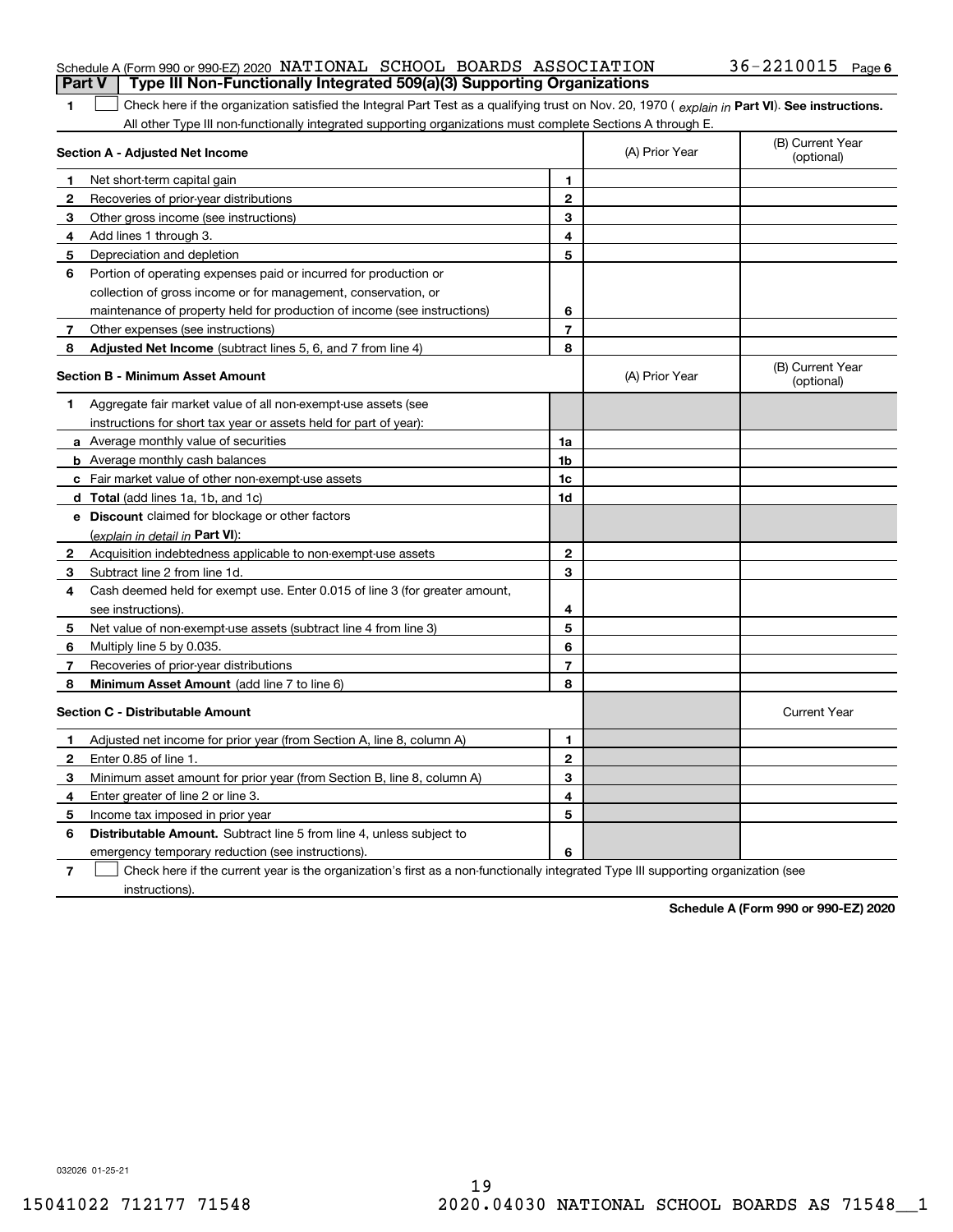#### Schedule A (Form 990 or 990-EZ) 2020 NATIONAL SCHOOL BOARDS ASSOCIATION 36-22I00I5 Page NATIONAL SCHOOL BOARDS ASSOCIATION 36-2210015

| <b>Section D - Distributions</b><br><b>Current Year</b><br>1<br>Amounts paid to supported organizations to accomplish exempt purposes<br>1.<br>Amounts paid to perform activity that directly furthers exempt purposes of supported<br>2<br>2<br>organizations, in excess of income from activity<br>3<br>Administrative expenses paid to accomplish exempt purposes of supported organizations<br>3<br>4<br>Amounts paid to acquire exempt-use assets<br>4<br>5<br>5<br>Qualified set-aside amounts (prior IRS approval required - provide details in Part VI)<br>6<br>Other distributions ( <i>describe in</i> Part VI). See instructions.<br>6<br>7<br>Total annual distributions. Add lines 1 through 6.<br>7<br>8<br>Distributions to attentive supported organizations to which the organization is responsive<br>8<br>(provide details in Part VI). See instructions.<br>9<br>Distributable amount for 2020 from Section C, line 6<br>9<br>10<br>Line 8 amount divided by line 9 amount<br>10<br>(i)<br>(ii)<br>(iii)<br><b>Underdistributions</b><br><b>Distributable</b><br><b>Excess Distributions</b><br><b>Section E - Distribution Allocations</b> (see instructions)<br>Pre-2020<br>Amount for 2020<br>Distributable amount for 2020 from Section C, line 6<br>1<br>2<br>Underdistributions, if any, for years prior to 2020 (reason-<br>able cause required - explain in Part VI). See instructions.<br>Excess distributions carryover, if any, to 2020<br>3<br>a From 2015<br><b>b</b> From 2016<br>$c$ From 2017<br><b>d</b> From 2018<br>e From 2019<br>f Total of lines 3a through 3e<br>g Applied to underdistributions of prior years<br><b>h</b> Applied to 2020 distributable amount<br>Carryover from 2015 not applied (see instructions)<br>Remainder. Subtract lines 3g, 3h, and 3i from line 3f.<br>Distributions for 2020 from Section D,<br>4<br>line $7:$<br>a Applied to underdistributions of prior years<br><b>b</b> Applied to 2020 distributable amount<br>c Remainder. Subtract lines 4a and 4b from line 4.<br>Remaining underdistributions for years prior to 2020, if<br>5<br>any. Subtract lines 3g and 4a from line 2. For result greater<br>than zero, explain in Part VI. See instructions.<br>Remaining underdistributions for 2020. Subtract lines 3h<br>6<br>and 4b from line 1. For result greater than zero, explain in<br>Part VI. See instructions.<br>Excess distributions carryover to 2021. Add lines 3j<br>$\overline{7}$<br>and 4c.<br>Breakdown of line 7:<br>8<br>a Excess from 2016<br><b>b</b> Excess from 2017<br>c Excess from 2018<br>d Excess from 2019 | Part V | Type III Non-Functionally Integrated 509(a)(3) Supporting Organizations |  | (continued) |  |
|------------------------------------------------------------------------------------------------------------------------------------------------------------------------------------------------------------------------------------------------------------------------------------------------------------------------------------------------------------------------------------------------------------------------------------------------------------------------------------------------------------------------------------------------------------------------------------------------------------------------------------------------------------------------------------------------------------------------------------------------------------------------------------------------------------------------------------------------------------------------------------------------------------------------------------------------------------------------------------------------------------------------------------------------------------------------------------------------------------------------------------------------------------------------------------------------------------------------------------------------------------------------------------------------------------------------------------------------------------------------------------------------------------------------------------------------------------------------------------------------------------------------------------------------------------------------------------------------------------------------------------------------------------------------------------------------------------------------------------------------------------------------------------------------------------------------------------------------------------------------------------------------------------------------------------------------------------------------------------------------------------------------------------------------------------------------------------------------------------------------------------------------------------------------------------------------------------------------------------------------------------------------------------------------------------------------------------------------------------------------------------------------------------------------------------------------------------------------------------------------------------------------------------------------------------------------------------------------------------------------|--------|-------------------------------------------------------------------------|--|-------------|--|
|                                                                                                                                                                                                                                                                                                                                                                                                                                                                                                                                                                                                                                                                                                                                                                                                                                                                                                                                                                                                                                                                                                                                                                                                                                                                                                                                                                                                                                                                                                                                                                                                                                                                                                                                                                                                                                                                                                                                                                                                                                                                                                                                                                                                                                                                                                                                                                                                                                                                                                                                                                                                                        |        |                                                                         |  |             |  |
|                                                                                                                                                                                                                                                                                                                                                                                                                                                                                                                                                                                                                                                                                                                                                                                                                                                                                                                                                                                                                                                                                                                                                                                                                                                                                                                                                                                                                                                                                                                                                                                                                                                                                                                                                                                                                                                                                                                                                                                                                                                                                                                                                                                                                                                                                                                                                                                                                                                                                                                                                                                                                        |        |                                                                         |  |             |  |
|                                                                                                                                                                                                                                                                                                                                                                                                                                                                                                                                                                                                                                                                                                                                                                                                                                                                                                                                                                                                                                                                                                                                                                                                                                                                                                                                                                                                                                                                                                                                                                                                                                                                                                                                                                                                                                                                                                                                                                                                                                                                                                                                                                                                                                                                                                                                                                                                                                                                                                                                                                                                                        |        |                                                                         |  |             |  |
|                                                                                                                                                                                                                                                                                                                                                                                                                                                                                                                                                                                                                                                                                                                                                                                                                                                                                                                                                                                                                                                                                                                                                                                                                                                                                                                                                                                                                                                                                                                                                                                                                                                                                                                                                                                                                                                                                                                                                                                                                                                                                                                                                                                                                                                                                                                                                                                                                                                                                                                                                                                                                        |        |                                                                         |  |             |  |
|                                                                                                                                                                                                                                                                                                                                                                                                                                                                                                                                                                                                                                                                                                                                                                                                                                                                                                                                                                                                                                                                                                                                                                                                                                                                                                                                                                                                                                                                                                                                                                                                                                                                                                                                                                                                                                                                                                                                                                                                                                                                                                                                                                                                                                                                                                                                                                                                                                                                                                                                                                                                                        |        |                                                                         |  |             |  |
|                                                                                                                                                                                                                                                                                                                                                                                                                                                                                                                                                                                                                                                                                                                                                                                                                                                                                                                                                                                                                                                                                                                                                                                                                                                                                                                                                                                                                                                                                                                                                                                                                                                                                                                                                                                                                                                                                                                                                                                                                                                                                                                                                                                                                                                                                                                                                                                                                                                                                                                                                                                                                        |        |                                                                         |  |             |  |
|                                                                                                                                                                                                                                                                                                                                                                                                                                                                                                                                                                                                                                                                                                                                                                                                                                                                                                                                                                                                                                                                                                                                                                                                                                                                                                                                                                                                                                                                                                                                                                                                                                                                                                                                                                                                                                                                                                                                                                                                                                                                                                                                                                                                                                                                                                                                                                                                                                                                                                                                                                                                                        |        |                                                                         |  |             |  |
|                                                                                                                                                                                                                                                                                                                                                                                                                                                                                                                                                                                                                                                                                                                                                                                                                                                                                                                                                                                                                                                                                                                                                                                                                                                                                                                                                                                                                                                                                                                                                                                                                                                                                                                                                                                                                                                                                                                                                                                                                                                                                                                                                                                                                                                                                                                                                                                                                                                                                                                                                                                                                        |        |                                                                         |  |             |  |
|                                                                                                                                                                                                                                                                                                                                                                                                                                                                                                                                                                                                                                                                                                                                                                                                                                                                                                                                                                                                                                                                                                                                                                                                                                                                                                                                                                                                                                                                                                                                                                                                                                                                                                                                                                                                                                                                                                                                                                                                                                                                                                                                                                                                                                                                                                                                                                                                                                                                                                                                                                                                                        |        |                                                                         |  |             |  |
|                                                                                                                                                                                                                                                                                                                                                                                                                                                                                                                                                                                                                                                                                                                                                                                                                                                                                                                                                                                                                                                                                                                                                                                                                                                                                                                                                                                                                                                                                                                                                                                                                                                                                                                                                                                                                                                                                                                                                                                                                                                                                                                                                                                                                                                                                                                                                                                                                                                                                                                                                                                                                        |        |                                                                         |  |             |  |
|                                                                                                                                                                                                                                                                                                                                                                                                                                                                                                                                                                                                                                                                                                                                                                                                                                                                                                                                                                                                                                                                                                                                                                                                                                                                                                                                                                                                                                                                                                                                                                                                                                                                                                                                                                                                                                                                                                                                                                                                                                                                                                                                                                                                                                                                                                                                                                                                                                                                                                                                                                                                                        |        |                                                                         |  |             |  |
|                                                                                                                                                                                                                                                                                                                                                                                                                                                                                                                                                                                                                                                                                                                                                                                                                                                                                                                                                                                                                                                                                                                                                                                                                                                                                                                                                                                                                                                                                                                                                                                                                                                                                                                                                                                                                                                                                                                                                                                                                                                                                                                                                                                                                                                                                                                                                                                                                                                                                                                                                                                                                        |        |                                                                         |  |             |  |
|                                                                                                                                                                                                                                                                                                                                                                                                                                                                                                                                                                                                                                                                                                                                                                                                                                                                                                                                                                                                                                                                                                                                                                                                                                                                                                                                                                                                                                                                                                                                                                                                                                                                                                                                                                                                                                                                                                                                                                                                                                                                                                                                                                                                                                                                                                                                                                                                                                                                                                                                                                                                                        |        |                                                                         |  |             |  |
|                                                                                                                                                                                                                                                                                                                                                                                                                                                                                                                                                                                                                                                                                                                                                                                                                                                                                                                                                                                                                                                                                                                                                                                                                                                                                                                                                                                                                                                                                                                                                                                                                                                                                                                                                                                                                                                                                                                                                                                                                                                                                                                                                                                                                                                                                                                                                                                                                                                                                                                                                                                                                        |        |                                                                         |  |             |  |
|                                                                                                                                                                                                                                                                                                                                                                                                                                                                                                                                                                                                                                                                                                                                                                                                                                                                                                                                                                                                                                                                                                                                                                                                                                                                                                                                                                                                                                                                                                                                                                                                                                                                                                                                                                                                                                                                                                                                                                                                                                                                                                                                                                                                                                                                                                                                                                                                                                                                                                                                                                                                                        |        |                                                                         |  |             |  |
|                                                                                                                                                                                                                                                                                                                                                                                                                                                                                                                                                                                                                                                                                                                                                                                                                                                                                                                                                                                                                                                                                                                                                                                                                                                                                                                                                                                                                                                                                                                                                                                                                                                                                                                                                                                                                                                                                                                                                                                                                                                                                                                                                                                                                                                                                                                                                                                                                                                                                                                                                                                                                        |        |                                                                         |  |             |  |
|                                                                                                                                                                                                                                                                                                                                                                                                                                                                                                                                                                                                                                                                                                                                                                                                                                                                                                                                                                                                                                                                                                                                                                                                                                                                                                                                                                                                                                                                                                                                                                                                                                                                                                                                                                                                                                                                                                                                                                                                                                                                                                                                                                                                                                                                                                                                                                                                                                                                                                                                                                                                                        |        |                                                                         |  |             |  |
|                                                                                                                                                                                                                                                                                                                                                                                                                                                                                                                                                                                                                                                                                                                                                                                                                                                                                                                                                                                                                                                                                                                                                                                                                                                                                                                                                                                                                                                                                                                                                                                                                                                                                                                                                                                                                                                                                                                                                                                                                                                                                                                                                                                                                                                                                                                                                                                                                                                                                                                                                                                                                        |        |                                                                         |  |             |  |
|                                                                                                                                                                                                                                                                                                                                                                                                                                                                                                                                                                                                                                                                                                                                                                                                                                                                                                                                                                                                                                                                                                                                                                                                                                                                                                                                                                                                                                                                                                                                                                                                                                                                                                                                                                                                                                                                                                                                                                                                                                                                                                                                                                                                                                                                                                                                                                                                                                                                                                                                                                                                                        |        |                                                                         |  |             |  |
|                                                                                                                                                                                                                                                                                                                                                                                                                                                                                                                                                                                                                                                                                                                                                                                                                                                                                                                                                                                                                                                                                                                                                                                                                                                                                                                                                                                                                                                                                                                                                                                                                                                                                                                                                                                                                                                                                                                                                                                                                                                                                                                                                                                                                                                                                                                                                                                                                                                                                                                                                                                                                        |        |                                                                         |  |             |  |
|                                                                                                                                                                                                                                                                                                                                                                                                                                                                                                                                                                                                                                                                                                                                                                                                                                                                                                                                                                                                                                                                                                                                                                                                                                                                                                                                                                                                                                                                                                                                                                                                                                                                                                                                                                                                                                                                                                                                                                                                                                                                                                                                                                                                                                                                                                                                                                                                                                                                                                                                                                                                                        |        |                                                                         |  |             |  |
|                                                                                                                                                                                                                                                                                                                                                                                                                                                                                                                                                                                                                                                                                                                                                                                                                                                                                                                                                                                                                                                                                                                                                                                                                                                                                                                                                                                                                                                                                                                                                                                                                                                                                                                                                                                                                                                                                                                                                                                                                                                                                                                                                                                                                                                                                                                                                                                                                                                                                                                                                                                                                        |        |                                                                         |  |             |  |
|                                                                                                                                                                                                                                                                                                                                                                                                                                                                                                                                                                                                                                                                                                                                                                                                                                                                                                                                                                                                                                                                                                                                                                                                                                                                                                                                                                                                                                                                                                                                                                                                                                                                                                                                                                                                                                                                                                                                                                                                                                                                                                                                                                                                                                                                                                                                                                                                                                                                                                                                                                                                                        |        |                                                                         |  |             |  |
|                                                                                                                                                                                                                                                                                                                                                                                                                                                                                                                                                                                                                                                                                                                                                                                                                                                                                                                                                                                                                                                                                                                                                                                                                                                                                                                                                                                                                                                                                                                                                                                                                                                                                                                                                                                                                                                                                                                                                                                                                                                                                                                                                                                                                                                                                                                                                                                                                                                                                                                                                                                                                        |        |                                                                         |  |             |  |
|                                                                                                                                                                                                                                                                                                                                                                                                                                                                                                                                                                                                                                                                                                                                                                                                                                                                                                                                                                                                                                                                                                                                                                                                                                                                                                                                                                                                                                                                                                                                                                                                                                                                                                                                                                                                                                                                                                                                                                                                                                                                                                                                                                                                                                                                                                                                                                                                                                                                                                                                                                                                                        |        |                                                                         |  |             |  |
|                                                                                                                                                                                                                                                                                                                                                                                                                                                                                                                                                                                                                                                                                                                                                                                                                                                                                                                                                                                                                                                                                                                                                                                                                                                                                                                                                                                                                                                                                                                                                                                                                                                                                                                                                                                                                                                                                                                                                                                                                                                                                                                                                                                                                                                                                                                                                                                                                                                                                                                                                                                                                        |        |                                                                         |  |             |  |
|                                                                                                                                                                                                                                                                                                                                                                                                                                                                                                                                                                                                                                                                                                                                                                                                                                                                                                                                                                                                                                                                                                                                                                                                                                                                                                                                                                                                                                                                                                                                                                                                                                                                                                                                                                                                                                                                                                                                                                                                                                                                                                                                                                                                                                                                                                                                                                                                                                                                                                                                                                                                                        |        |                                                                         |  |             |  |
|                                                                                                                                                                                                                                                                                                                                                                                                                                                                                                                                                                                                                                                                                                                                                                                                                                                                                                                                                                                                                                                                                                                                                                                                                                                                                                                                                                                                                                                                                                                                                                                                                                                                                                                                                                                                                                                                                                                                                                                                                                                                                                                                                                                                                                                                                                                                                                                                                                                                                                                                                                                                                        |        |                                                                         |  |             |  |
|                                                                                                                                                                                                                                                                                                                                                                                                                                                                                                                                                                                                                                                                                                                                                                                                                                                                                                                                                                                                                                                                                                                                                                                                                                                                                                                                                                                                                                                                                                                                                                                                                                                                                                                                                                                                                                                                                                                                                                                                                                                                                                                                                                                                                                                                                                                                                                                                                                                                                                                                                                                                                        |        |                                                                         |  |             |  |
|                                                                                                                                                                                                                                                                                                                                                                                                                                                                                                                                                                                                                                                                                                                                                                                                                                                                                                                                                                                                                                                                                                                                                                                                                                                                                                                                                                                                                                                                                                                                                                                                                                                                                                                                                                                                                                                                                                                                                                                                                                                                                                                                                                                                                                                                                                                                                                                                                                                                                                                                                                                                                        |        |                                                                         |  |             |  |
|                                                                                                                                                                                                                                                                                                                                                                                                                                                                                                                                                                                                                                                                                                                                                                                                                                                                                                                                                                                                                                                                                                                                                                                                                                                                                                                                                                                                                                                                                                                                                                                                                                                                                                                                                                                                                                                                                                                                                                                                                                                                                                                                                                                                                                                                                                                                                                                                                                                                                                                                                                                                                        |        |                                                                         |  |             |  |
|                                                                                                                                                                                                                                                                                                                                                                                                                                                                                                                                                                                                                                                                                                                                                                                                                                                                                                                                                                                                                                                                                                                                                                                                                                                                                                                                                                                                                                                                                                                                                                                                                                                                                                                                                                                                                                                                                                                                                                                                                                                                                                                                                                                                                                                                                                                                                                                                                                                                                                                                                                                                                        |        |                                                                         |  |             |  |
|                                                                                                                                                                                                                                                                                                                                                                                                                                                                                                                                                                                                                                                                                                                                                                                                                                                                                                                                                                                                                                                                                                                                                                                                                                                                                                                                                                                                                                                                                                                                                                                                                                                                                                                                                                                                                                                                                                                                                                                                                                                                                                                                                                                                                                                                                                                                                                                                                                                                                                                                                                                                                        |        |                                                                         |  |             |  |
|                                                                                                                                                                                                                                                                                                                                                                                                                                                                                                                                                                                                                                                                                                                                                                                                                                                                                                                                                                                                                                                                                                                                                                                                                                                                                                                                                                                                                                                                                                                                                                                                                                                                                                                                                                                                                                                                                                                                                                                                                                                                                                                                                                                                                                                                                                                                                                                                                                                                                                                                                                                                                        |        |                                                                         |  |             |  |
|                                                                                                                                                                                                                                                                                                                                                                                                                                                                                                                                                                                                                                                                                                                                                                                                                                                                                                                                                                                                                                                                                                                                                                                                                                                                                                                                                                                                                                                                                                                                                                                                                                                                                                                                                                                                                                                                                                                                                                                                                                                                                                                                                                                                                                                                                                                                                                                                                                                                                                                                                                                                                        |        |                                                                         |  |             |  |
|                                                                                                                                                                                                                                                                                                                                                                                                                                                                                                                                                                                                                                                                                                                                                                                                                                                                                                                                                                                                                                                                                                                                                                                                                                                                                                                                                                                                                                                                                                                                                                                                                                                                                                                                                                                                                                                                                                                                                                                                                                                                                                                                                                                                                                                                                                                                                                                                                                                                                                                                                                                                                        |        |                                                                         |  |             |  |
|                                                                                                                                                                                                                                                                                                                                                                                                                                                                                                                                                                                                                                                                                                                                                                                                                                                                                                                                                                                                                                                                                                                                                                                                                                                                                                                                                                                                                                                                                                                                                                                                                                                                                                                                                                                                                                                                                                                                                                                                                                                                                                                                                                                                                                                                                                                                                                                                                                                                                                                                                                                                                        |        |                                                                         |  |             |  |
|                                                                                                                                                                                                                                                                                                                                                                                                                                                                                                                                                                                                                                                                                                                                                                                                                                                                                                                                                                                                                                                                                                                                                                                                                                                                                                                                                                                                                                                                                                                                                                                                                                                                                                                                                                                                                                                                                                                                                                                                                                                                                                                                                                                                                                                                                                                                                                                                                                                                                                                                                                                                                        |        |                                                                         |  |             |  |
|                                                                                                                                                                                                                                                                                                                                                                                                                                                                                                                                                                                                                                                                                                                                                                                                                                                                                                                                                                                                                                                                                                                                                                                                                                                                                                                                                                                                                                                                                                                                                                                                                                                                                                                                                                                                                                                                                                                                                                                                                                                                                                                                                                                                                                                                                                                                                                                                                                                                                                                                                                                                                        |        |                                                                         |  |             |  |
|                                                                                                                                                                                                                                                                                                                                                                                                                                                                                                                                                                                                                                                                                                                                                                                                                                                                                                                                                                                                                                                                                                                                                                                                                                                                                                                                                                                                                                                                                                                                                                                                                                                                                                                                                                                                                                                                                                                                                                                                                                                                                                                                                                                                                                                                                                                                                                                                                                                                                                                                                                                                                        |        |                                                                         |  |             |  |
|                                                                                                                                                                                                                                                                                                                                                                                                                                                                                                                                                                                                                                                                                                                                                                                                                                                                                                                                                                                                                                                                                                                                                                                                                                                                                                                                                                                                                                                                                                                                                                                                                                                                                                                                                                                                                                                                                                                                                                                                                                                                                                                                                                                                                                                                                                                                                                                                                                                                                                                                                                                                                        |        |                                                                         |  |             |  |
|                                                                                                                                                                                                                                                                                                                                                                                                                                                                                                                                                                                                                                                                                                                                                                                                                                                                                                                                                                                                                                                                                                                                                                                                                                                                                                                                                                                                                                                                                                                                                                                                                                                                                                                                                                                                                                                                                                                                                                                                                                                                                                                                                                                                                                                                                                                                                                                                                                                                                                                                                                                                                        |        |                                                                         |  |             |  |
|                                                                                                                                                                                                                                                                                                                                                                                                                                                                                                                                                                                                                                                                                                                                                                                                                                                                                                                                                                                                                                                                                                                                                                                                                                                                                                                                                                                                                                                                                                                                                                                                                                                                                                                                                                                                                                                                                                                                                                                                                                                                                                                                                                                                                                                                                                                                                                                                                                                                                                                                                                                                                        |        |                                                                         |  |             |  |
|                                                                                                                                                                                                                                                                                                                                                                                                                                                                                                                                                                                                                                                                                                                                                                                                                                                                                                                                                                                                                                                                                                                                                                                                                                                                                                                                                                                                                                                                                                                                                                                                                                                                                                                                                                                                                                                                                                                                                                                                                                                                                                                                                                                                                                                                                                                                                                                                                                                                                                                                                                                                                        |        |                                                                         |  |             |  |
|                                                                                                                                                                                                                                                                                                                                                                                                                                                                                                                                                                                                                                                                                                                                                                                                                                                                                                                                                                                                                                                                                                                                                                                                                                                                                                                                                                                                                                                                                                                                                                                                                                                                                                                                                                                                                                                                                                                                                                                                                                                                                                                                                                                                                                                                                                                                                                                                                                                                                                                                                                                                                        |        |                                                                         |  |             |  |
|                                                                                                                                                                                                                                                                                                                                                                                                                                                                                                                                                                                                                                                                                                                                                                                                                                                                                                                                                                                                                                                                                                                                                                                                                                                                                                                                                                                                                                                                                                                                                                                                                                                                                                                                                                                                                                                                                                                                                                                                                                                                                                                                                                                                                                                                                                                                                                                                                                                                                                                                                                                                                        |        |                                                                         |  |             |  |
|                                                                                                                                                                                                                                                                                                                                                                                                                                                                                                                                                                                                                                                                                                                                                                                                                                                                                                                                                                                                                                                                                                                                                                                                                                                                                                                                                                                                                                                                                                                                                                                                                                                                                                                                                                                                                                                                                                                                                                                                                                                                                                                                                                                                                                                                                                                                                                                                                                                                                                                                                                                                                        |        |                                                                         |  |             |  |
|                                                                                                                                                                                                                                                                                                                                                                                                                                                                                                                                                                                                                                                                                                                                                                                                                                                                                                                                                                                                                                                                                                                                                                                                                                                                                                                                                                                                                                                                                                                                                                                                                                                                                                                                                                                                                                                                                                                                                                                                                                                                                                                                                                                                                                                                                                                                                                                                                                                                                                                                                                                                                        |        | e Excess from 2020                                                      |  |             |  |

**Schedule A (Form 990 or 990-EZ) 2020**

032027 01-25-21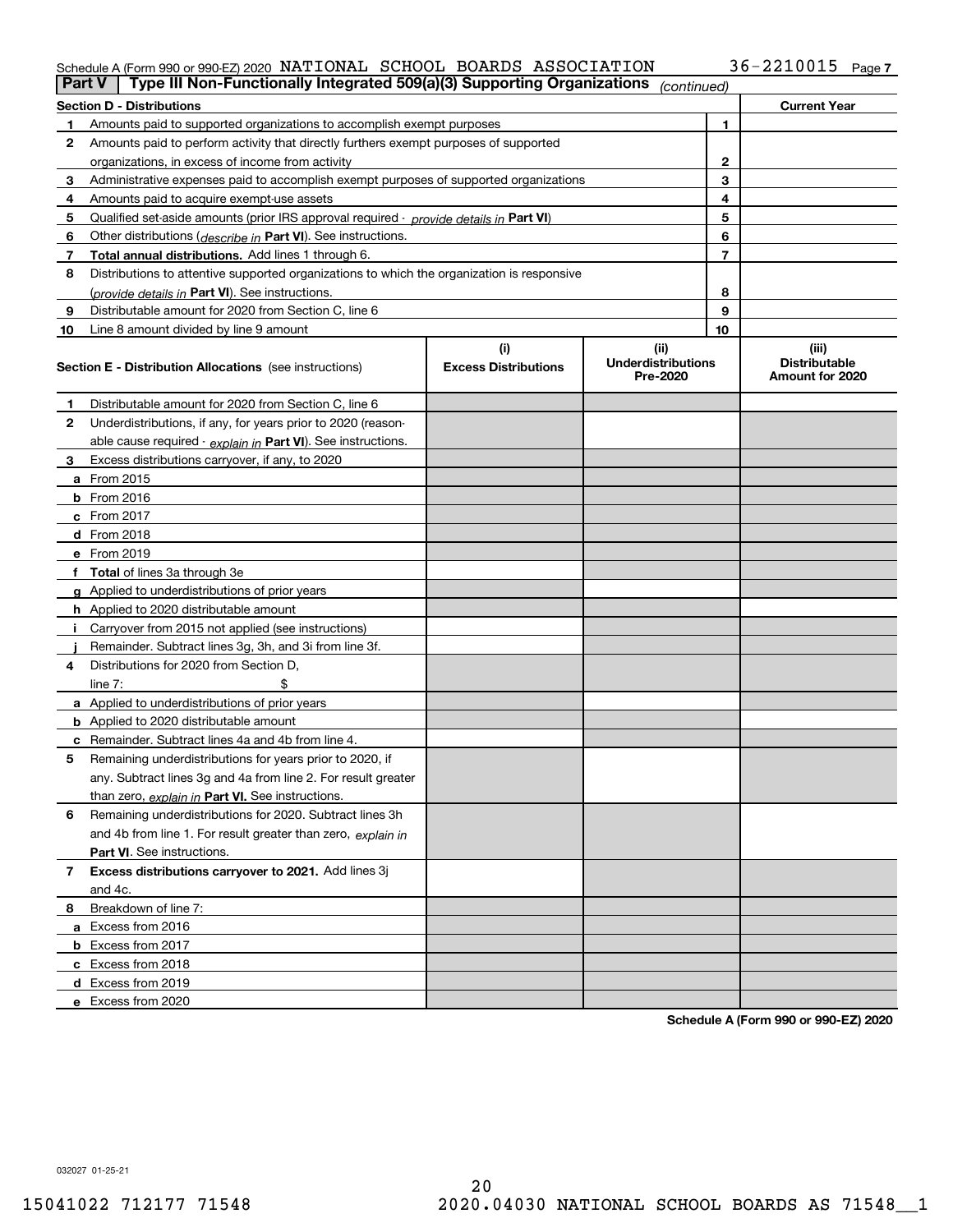| <b>Part VI</b>  | Schedule A (Form 990 or 990-EZ) 2020 NATIONAL SCHOOL BOARDS ASSOCIATION<br>Supplemental Information. Provide the explanations required by Part II, line 10; Part II, line 17a or 17b; Part III, line 12;<br>Part IV, Section A, lines 1, 2, 3b, 3c, 4b, 4c, 5a, 6, 9a, 9b, 9c, 11a, 11b, and 11c; Part IV, Section B, lines 1 and 2; Part IV, Section C,<br>line 1; Part IV, Section D, lines 2 and 3; Part IV, Section E, lines 1c, 2a, 2b, 3a, and 3b; Part V, line 1; Part V, Section B, line 1e; Part V,<br>Section D, lines 5, 6, and 8; and Part V, Section E, lines 2, 5, and 6. Also complete this part for any additional information. |  |    |  | 36-2210015 Page 8                    |  |
|-----------------|-------------------------------------------------------------------------------------------------------------------------------------------------------------------------------------------------------------------------------------------------------------------------------------------------------------------------------------------------------------------------------------------------------------------------------------------------------------------------------------------------------------------------------------------------------------------------------------------------------------------------------------------------|--|----|--|--------------------------------------|--|
|                 | (See instructions.)                                                                                                                                                                                                                                                                                                                                                                                                                                                                                                                                                                                                                             |  |    |  |                                      |  |
|                 |                                                                                                                                                                                                                                                                                                                                                                                                                                                                                                                                                                                                                                                 |  |    |  |                                      |  |
|                 |                                                                                                                                                                                                                                                                                                                                                                                                                                                                                                                                                                                                                                                 |  |    |  |                                      |  |
|                 |                                                                                                                                                                                                                                                                                                                                                                                                                                                                                                                                                                                                                                                 |  |    |  |                                      |  |
|                 |                                                                                                                                                                                                                                                                                                                                                                                                                                                                                                                                                                                                                                                 |  |    |  |                                      |  |
|                 |                                                                                                                                                                                                                                                                                                                                                                                                                                                                                                                                                                                                                                                 |  |    |  |                                      |  |
|                 |                                                                                                                                                                                                                                                                                                                                                                                                                                                                                                                                                                                                                                                 |  |    |  |                                      |  |
|                 |                                                                                                                                                                                                                                                                                                                                                                                                                                                                                                                                                                                                                                                 |  |    |  |                                      |  |
|                 |                                                                                                                                                                                                                                                                                                                                                                                                                                                                                                                                                                                                                                                 |  |    |  |                                      |  |
|                 |                                                                                                                                                                                                                                                                                                                                                                                                                                                                                                                                                                                                                                                 |  |    |  |                                      |  |
|                 |                                                                                                                                                                                                                                                                                                                                                                                                                                                                                                                                                                                                                                                 |  |    |  |                                      |  |
|                 |                                                                                                                                                                                                                                                                                                                                                                                                                                                                                                                                                                                                                                                 |  |    |  |                                      |  |
|                 |                                                                                                                                                                                                                                                                                                                                                                                                                                                                                                                                                                                                                                                 |  |    |  |                                      |  |
|                 |                                                                                                                                                                                                                                                                                                                                                                                                                                                                                                                                                                                                                                                 |  |    |  |                                      |  |
|                 |                                                                                                                                                                                                                                                                                                                                                                                                                                                                                                                                                                                                                                                 |  |    |  |                                      |  |
|                 |                                                                                                                                                                                                                                                                                                                                                                                                                                                                                                                                                                                                                                                 |  |    |  |                                      |  |
|                 |                                                                                                                                                                                                                                                                                                                                                                                                                                                                                                                                                                                                                                                 |  |    |  |                                      |  |
|                 |                                                                                                                                                                                                                                                                                                                                                                                                                                                                                                                                                                                                                                                 |  |    |  |                                      |  |
|                 |                                                                                                                                                                                                                                                                                                                                                                                                                                                                                                                                                                                                                                                 |  |    |  |                                      |  |
|                 |                                                                                                                                                                                                                                                                                                                                                                                                                                                                                                                                                                                                                                                 |  |    |  |                                      |  |
|                 |                                                                                                                                                                                                                                                                                                                                                                                                                                                                                                                                                                                                                                                 |  |    |  |                                      |  |
|                 |                                                                                                                                                                                                                                                                                                                                                                                                                                                                                                                                                                                                                                                 |  |    |  |                                      |  |
|                 |                                                                                                                                                                                                                                                                                                                                                                                                                                                                                                                                                                                                                                                 |  |    |  |                                      |  |
|                 |                                                                                                                                                                                                                                                                                                                                                                                                                                                                                                                                                                                                                                                 |  |    |  |                                      |  |
|                 |                                                                                                                                                                                                                                                                                                                                                                                                                                                                                                                                                                                                                                                 |  |    |  |                                      |  |
|                 |                                                                                                                                                                                                                                                                                                                                                                                                                                                                                                                                                                                                                                                 |  |    |  |                                      |  |
|                 |                                                                                                                                                                                                                                                                                                                                                                                                                                                                                                                                                                                                                                                 |  |    |  |                                      |  |
|                 |                                                                                                                                                                                                                                                                                                                                                                                                                                                                                                                                                                                                                                                 |  |    |  |                                      |  |
|                 |                                                                                                                                                                                                                                                                                                                                                                                                                                                                                                                                                                                                                                                 |  |    |  |                                      |  |
|                 |                                                                                                                                                                                                                                                                                                                                                                                                                                                                                                                                                                                                                                                 |  |    |  |                                      |  |
|                 |                                                                                                                                                                                                                                                                                                                                                                                                                                                                                                                                                                                                                                                 |  |    |  |                                      |  |
|                 |                                                                                                                                                                                                                                                                                                                                                                                                                                                                                                                                                                                                                                                 |  |    |  |                                      |  |
| 032028 01-25-21 |                                                                                                                                                                                                                                                                                                                                                                                                                                                                                                                                                                                                                                                 |  |    |  | Schedule A (Form 990 or 990-EZ) 2020 |  |
|                 |                                                                                                                                                                                                                                                                                                                                                                                                                                                                                                                                                                                                                                                 |  | 21 |  |                                      |  |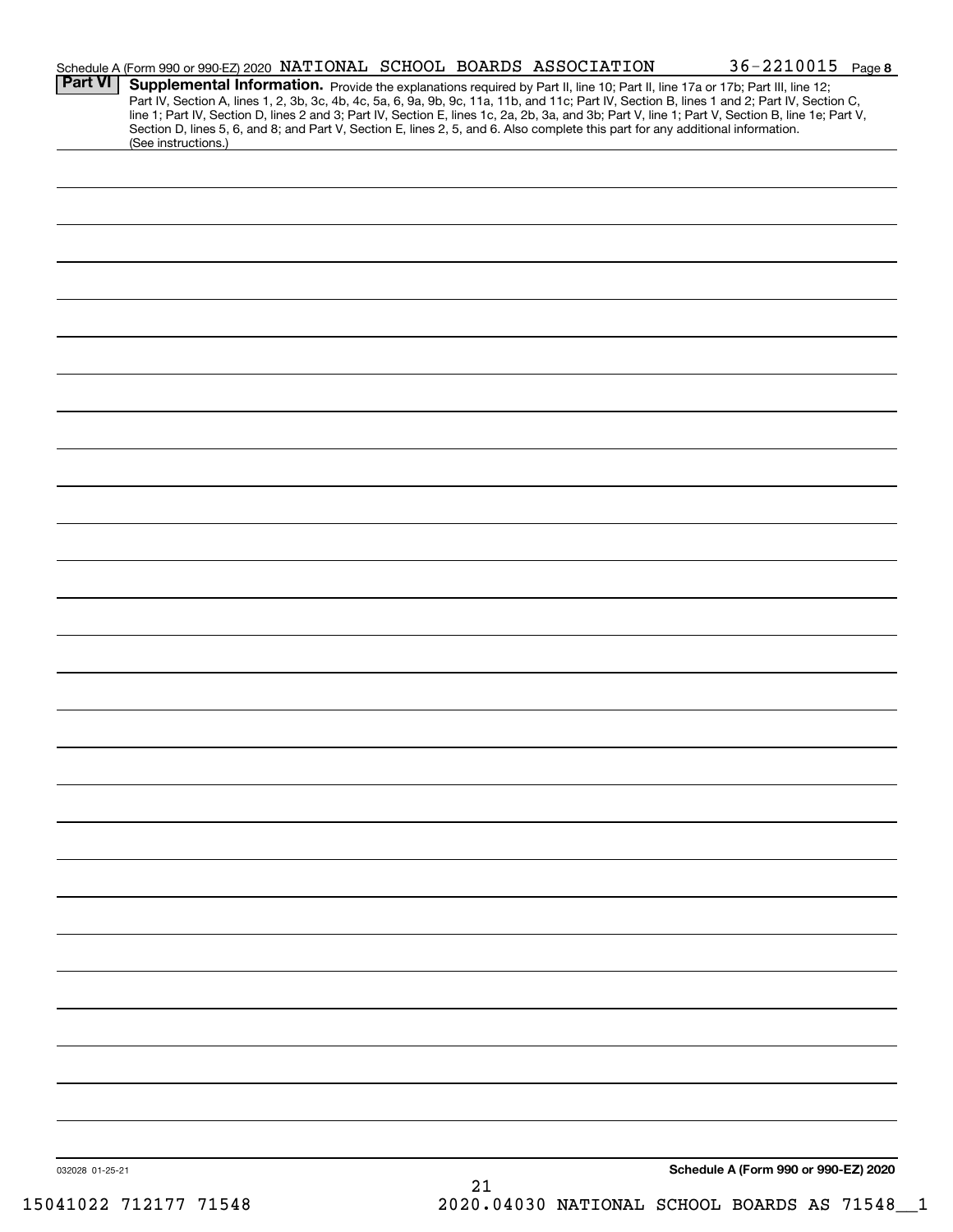Department of the Treasury Internal Revenue Service **(Form 990, 990-EZ, or 990-PF)**

Name of the organization

#### \*\* PUBLIC DISCLOSURE COPY \*\*

# **Schedule B Schedule of Contributors**

**| Attach to Form 990, Form 990-EZ, or Form 990-PF. | Go to www.irs.gov/Form990 for the latest information.** OMB No. 1545-0047

**2020**

**Employer identification number**

|                                       |  | NATIONAL SCHOOL BOARDS ASSOCIATION | 36-2210015 |
|---------------------------------------|--|------------------------------------|------------|
| <b>Organization type</b> (check one): |  |                                    |            |

| Filers of:         | Section:                                                                  |
|--------------------|---------------------------------------------------------------------------|
| Form 990 or 990-FZ | $\lfloor \mathbf{X} \rfloor$ 501(c)( 3) (enter number) organization       |
|                    | 4947(a)(1) nonexempt charitable trust not treated as a private foundation |
|                    | 527 political organization                                                |
| Form 990-PF        | 501(c)(3) exempt private foundation                                       |
|                    | 4947(a)(1) nonexempt charitable trust treated as a private foundation     |
|                    | 501(c)(3) taxable private foundation                                      |

Check if your organization is covered by the **General Rule** or a **Special Rule. Note:**  Only a section 501(c)(7), (8), or (10) organization can check boxes for both the General Rule and a Special Rule. See instructions.

#### **General Rule**

 $\boxed{\textbf{X}}$  For an organization filing Form 990, 990-EZ, or 990-PF that received, during the year, contributions totaling \$5,000 or more (in money or property) from any one contributor. Complete Parts I and II. See instructions for determining a contributor's total contributions.

#### **Special Rules**

| For an organization described in section 501(c)(3) filing Form 990 or 990-EZ that met the 33 1/3% support test of the regulations under               |
|-------------------------------------------------------------------------------------------------------------------------------------------------------|
| sections 509(a)(1) and 170(b)(1)(A)(vi), that checked Schedule A (Form 990 or 990-EZ), Part II, line 13, 16a, or 16b, and that received from          |
| any one contributor, during the year, total contributions of the greater of (1) \$5,000; or (2) 2% of the amount on (i) Form 990, Part VIII, line 1h; |
| or (ii) Form 990-EZ, line 1. Complete Parts I and II.                                                                                                 |

For an organization described in section 501(c)(7), (8), or (10) filing Form 990 or 990-EZ that received from any one contributor, during the year, total contributions of more than \$1,000 exclusively for religious, charitable, scientific, literary, or educational purposes, or for the prevention of cruelty to children or animals. Complete Parts I (entering "N/A" in column (b) instead of the contributor name and address), II, and III.  $\mathcal{L}^{\text{max}}$ 

purpose. Don't complete any of the parts unless the **General Rule** applies to this organization because it received *nonexclusively* year, contributions <sub>exclusively</sub> for religious, charitable, etc., purposes, but no such contributions totaled more than \$1,000. If this box is checked, enter here the total contributions that were received during the year for an  $\;$ exclusively religious, charitable, etc., For an organization described in section 501(c)(7), (8), or (10) filing Form 990 or 990-EZ that received from any one contributor, during the religious, charitable, etc., contributions totaling \$5,000 or more during the year  $\Box$ — $\Box$   $\Box$  $\mathcal{L}^{\text{max}}$ 

**Caution:**  An organization that isn't covered by the General Rule and/or the Special Rules doesn't file Schedule B (Form 990, 990-EZ, or 990-PF),  **must** but it answer "No" on Part IV, line 2, of its Form 990; or check the box on line H of its Form 990-EZ or on its Form 990-PF, Part I, line 2, to certify that it doesn't meet the filing requirements of Schedule B (Form 990, 990-EZ, or 990-PF).

**For Paperwork Reduction Act Notice, see the instructions for Form 990, 990-EZ, or 990-PF. Schedule B (Form 990, 990-EZ, or 990-PF) (2020)** LHA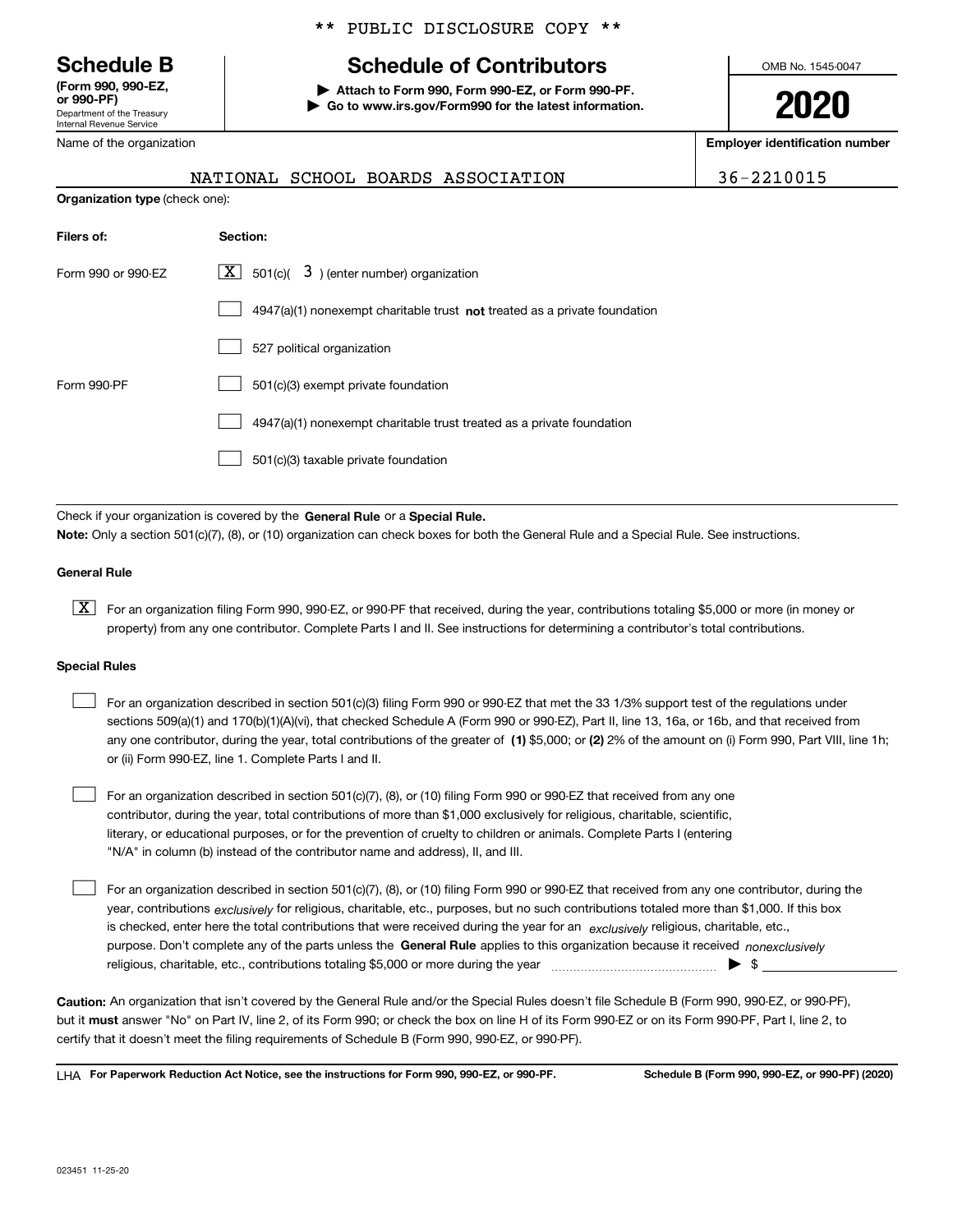**Employer identification number**

#### NATIONAL SCHOOL BOARDS ASSOCIATION 36-2210015

Chedule B (Form 990, 990-EZ, or 990-PF) (2020)<br> **2** alame of organization<br> **2Part I 2010015 2210015 2210015 2210015 2210015 2210015 2210015 2210015 2210015 2210015 2210015 2210015 2210015 221001** 

| (a)<br>No. | (b)<br>Name, address, and ZIP + 4 | (c)<br><b>Total contributions</b> | (d)<br>Type of contribution                                                                                        |
|------------|-----------------------------------|-----------------------------------|--------------------------------------------------------------------------------------------------------------------|
| 1          |                                   | 55,000.<br>\$                     | $\overline{\mathbf{X}}$<br>Person<br>Payroll<br>Noncash<br>(Complete Part II for<br>noncash contributions.)        |
| (a)<br>No. | (b)<br>Name, address, and ZIP + 4 | (c)<br><b>Total contributions</b> | (d)<br>Type of contribution                                                                                        |
| 2          |                                   | 100,000.<br>\$                    | $\overline{\mathbf{X}}$<br>Person<br>Payroll<br>Noncash<br>(Complete Part II for<br>noncash contributions.)        |
| (a)<br>No. | (b)<br>Name, address, and ZIP + 4 | (c)<br><b>Total contributions</b> | (d)<br>Type of contribution                                                                                        |
| 3          |                                   | 5,687.<br>\$                      | $\overline{\mathbf{X}}$<br>Person<br>Payroll<br><b>Noncash</b><br>(Complete Part II for<br>noncash contributions.) |
| (a)<br>No. | (b)<br>Name, address, and ZIP + 4 | (c)<br><b>Total contributions</b> | (d)<br>Type of contribution                                                                                        |
|            |                                   | \$                                | Person<br>Payroll<br><b>Noncash</b><br>(Complete Part II for<br>noncash contributions.)                            |
| (a)<br>No. | (b)<br>Name, address, and ZIP + 4 | (c)<br><b>Total contributions</b> | (d)<br>Type of contribution                                                                                        |
|            |                                   | \$                                | Person<br>Payroll<br>Noncash<br>(Complete Part II for<br>noncash contributions.)                                   |
| (a)<br>No. | (b)<br>Name, address, and ZIP + 4 | (c)<br><b>Total contributions</b> | (d)<br>Type of contribution                                                                                        |
|            |                                   | \$                                | Person<br>Payroll<br>Noncash<br>(Complete Part II for<br>noncash contributions.)                                   |

023452 11-25-20 **Schedule B (Form 990, 990-EZ, or 990-PF) (2020)**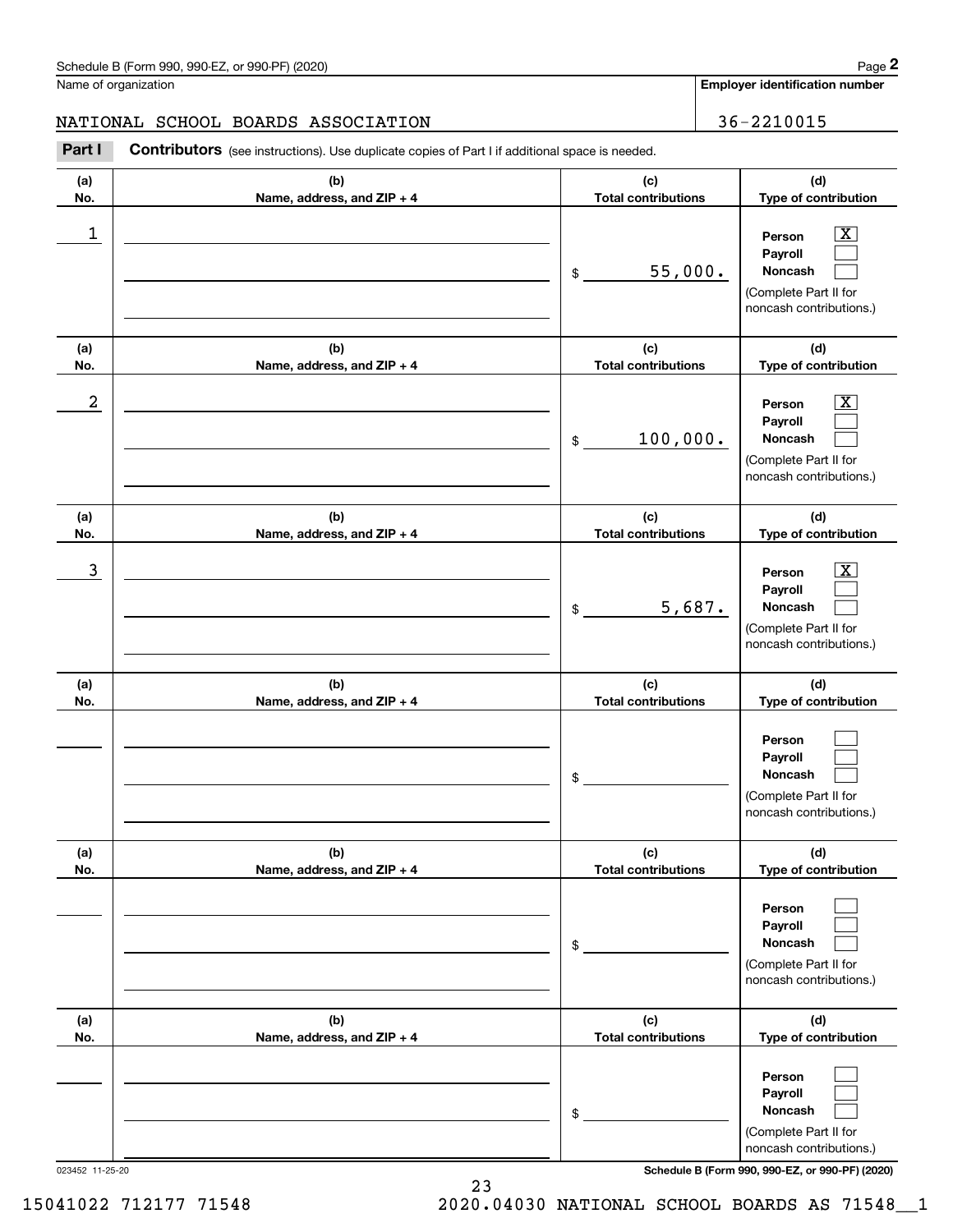Name of organization

**Employer identification number**

NATIONAL SCHOOL BOARDS ASSOCIATION | 36-2210015

Chedule B (Form 990, 990-EZ, or 990-PF) (2020)<br> **2020 Identification number**<br> **36-2210015 36-2210015 Part II Noncash Property** (see instructions). Use duplicate copies of Part II if additional space is needed.

| (a)<br>No.<br>from<br>Part I | (b)<br>Description of noncash property given | (c)<br>FMV (or estimate)<br>(See instructions.) | (d)<br>Date received |
|------------------------------|----------------------------------------------|-------------------------------------------------|----------------------|
|                              |                                              | $\frac{1}{2}$                                   |                      |
| (a)<br>No.<br>from<br>Part I | (b)<br>Description of noncash property given | (c)<br>FMV (or estimate)<br>(See instructions.) | (d)<br>Date received |
|                              |                                              | $\frac{1}{2}$                                   |                      |
| (a)<br>No.<br>from<br>Part I | (b)<br>Description of noncash property given | (c)<br>FMV (or estimate)<br>(See instructions.) | (d)<br>Date received |
|                              |                                              | $\frac{1}{2}$                                   |                      |
| (a)<br>No.<br>from<br>Part I | (b)<br>Description of noncash property given | (c)<br>FMV (or estimate)<br>(See instructions.) | (d)<br>Date received |
|                              |                                              | \$                                              |                      |
| (a)<br>No.<br>from<br>Part I | (b)<br>Description of noncash property given | (c)<br>FMV (or estimate)<br>(See instructions.) | (d)<br>Date received |
|                              |                                              | \$                                              |                      |
| (a)<br>No.<br>from<br>Part I | (b)<br>Description of noncash property given | (c)<br>FMV (or estimate)<br>(See instructions.) | (d)<br>Date received |
|                              |                                              | \$                                              |                      |

24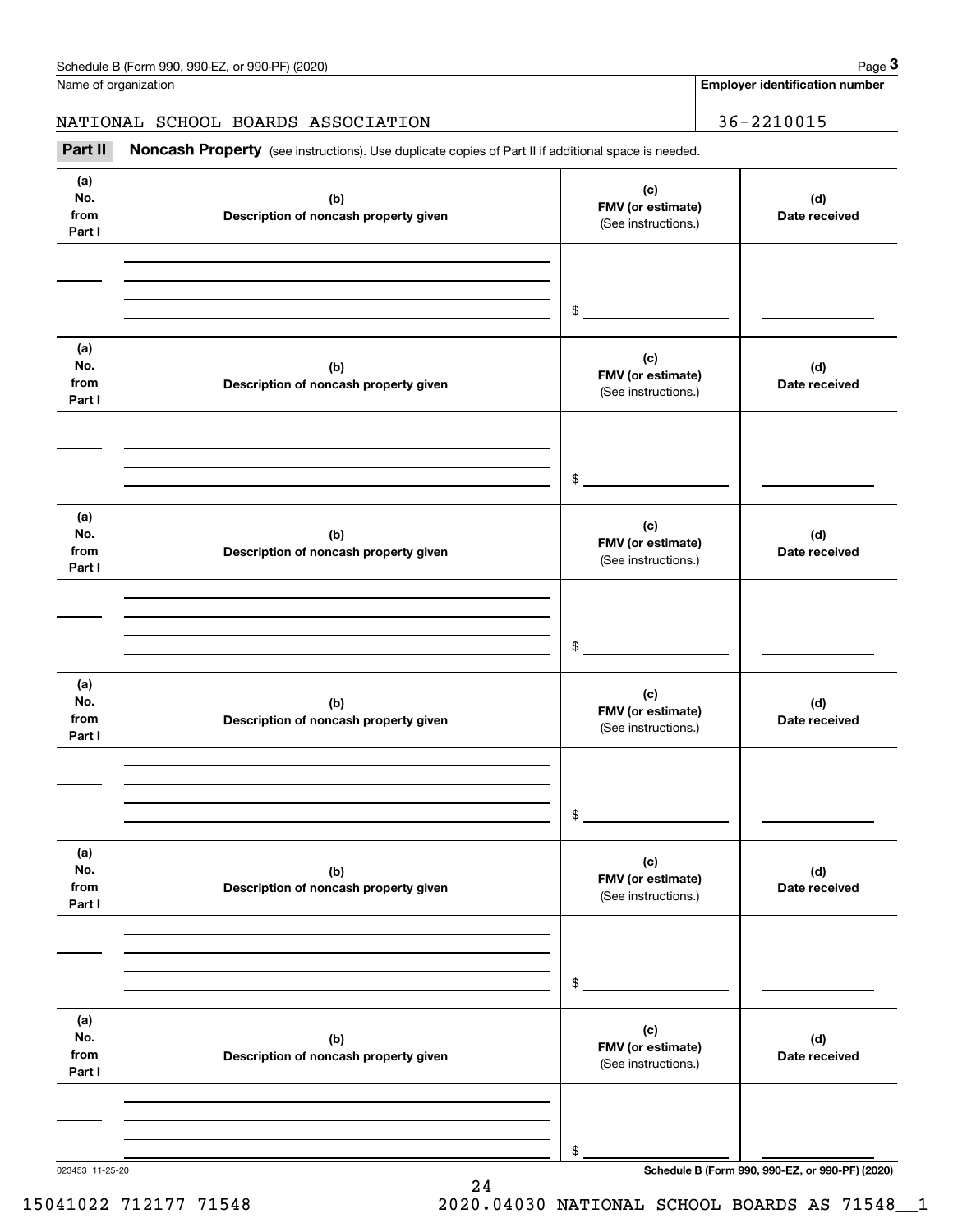|                      | Schedule B (Form 990, 990-EZ, or 990-PF) (2020)                                                                                                                                                                                                                              |                      |  | Page 4                                          |
|----------------------|------------------------------------------------------------------------------------------------------------------------------------------------------------------------------------------------------------------------------------------------------------------------------|----------------------|--|-------------------------------------------------|
| Name of organization |                                                                                                                                                                                                                                                                              |                      |  | <b>Employer identification number</b>           |
|                      | NATIONAL SCHOOL BOARDS ASSOCIATION                                                                                                                                                                                                                                           |                      |  | 36-2210015                                      |
| <b>Part III</b>      | Exclusively religious, charitable, etc., contributions to organizations described in section 501(c)(7), (8), or (10) that total more than \$1,000 for the year<br>from any one contributor. Complete columns (a) through (e) and the following line entry. For organizations |                      |  |                                                 |
|                      | completing Part III, enter the total of exclusively religious, charitable, etc., contributions of \$1,000 or less for the year. (Enter this info. once.) $\blacktriangleright$ \$                                                                                            |                      |  |                                                 |
| (a) No.              | Use duplicate copies of Part III if additional space is needed.                                                                                                                                                                                                              |                      |  |                                                 |
| from<br>Part I       | (b) Purpose of gift                                                                                                                                                                                                                                                          | (c) Use of gift      |  | (d) Description of how gift is held             |
|                      |                                                                                                                                                                                                                                                                              |                      |  |                                                 |
|                      |                                                                                                                                                                                                                                                                              |                      |  |                                                 |
|                      |                                                                                                                                                                                                                                                                              |                      |  |                                                 |
|                      |                                                                                                                                                                                                                                                                              | (e) Transfer of gift |  |                                                 |
|                      |                                                                                                                                                                                                                                                                              |                      |  |                                                 |
|                      | Transferee's name, address, and ZIP + 4                                                                                                                                                                                                                                      |                      |  | Relationship of transferor to transferee        |
|                      |                                                                                                                                                                                                                                                                              |                      |  |                                                 |
|                      |                                                                                                                                                                                                                                                                              |                      |  |                                                 |
| (a) No.              |                                                                                                                                                                                                                                                                              |                      |  |                                                 |
| from<br>Part I       | (b) Purpose of gift                                                                                                                                                                                                                                                          | (c) Use of gift      |  | (d) Description of how gift is held             |
|                      |                                                                                                                                                                                                                                                                              |                      |  |                                                 |
|                      |                                                                                                                                                                                                                                                                              |                      |  |                                                 |
|                      |                                                                                                                                                                                                                                                                              |                      |  |                                                 |
|                      |                                                                                                                                                                                                                                                                              | (e) Transfer of gift |  |                                                 |
|                      |                                                                                                                                                                                                                                                                              |                      |  |                                                 |
|                      | Transferee's name, address, and ZIP + 4                                                                                                                                                                                                                                      |                      |  | Relationship of transferor to transferee        |
|                      |                                                                                                                                                                                                                                                                              |                      |  |                                                 |
|                      |                                                                                                                                                                                                                                                                              |                      |  |                                                 |
| (a) No.              |                                                                                                                                                                                                                                                                              |                      |  |                                                 |
| from<br>Part I       | (b) Purpose of gift                                                                                                                                                                                                                                                          | (c) Use of gift      |  | (d) Description of how gift is held             |
|                      |                                                                                                                                                                                                                                                                              |                      |  |                                                 |
|                      |                                                                                                                                                                                                                                                                              |                      |  |                                                 |
|                      |                                                                                                                                                                                                                                                                              |                      |  |                                                 |
|                      |                                                                                                                                                                                                                                                                              | (e) Transfer of gift |  |                                                 |
|                      |                                                                                                                                                                                                                                                                              |                      |  |                                                 |
|                      | Transferee's name, address, and ZIP + 4                                                                                                                                                                                                                                      |                      |  | Relationship of transferor to transferee        |
|                      |                                                                                                                                                                                                                                                                              |                      |  |                                                 |
|                      |                                                                                                                                                                                                                                                                              |                      |  |                                                 |
| (a) No.              |                                                                                                                                                                                                                                                                              |                      |  |                                                 |
| `from<br>Part I      | (b) Purpose of gift                                                                                                                                                                                                                                                          | (c) Use of gift      |  | (d) Description of how gift is held             |
|                      |                                                                                                                                                                                                                                                                              |                      |  |                                                 |
|                      |                                                                                                                                                                                                                                                                              |                      |  |                                                 |
|                      |                                                                                                                                                                                                                                                                              |                      |  |                                                 |
|                      |                                                                                                                                                                                                                                                                              | (e) Transfer of gift |  |                                                 |
|                      |                                                                                                                                                                                                                                                                              |                      |  |                                                 |
|                      | Transferee's name, address, and $ZIP + 4$                                                                                                                                                                                                                                    |                      |  | Relationship of transferor to transferee        |
|                      |                                                                                                                                                                                                                                                                              |                      |  |                                                 |
|                      |                                                                                                                                                                                                                                                                              |                      |  |                                                 |
| 023454 11-25-20      |                                                                                                                                                                                                                                                                              |                      |  | Schedule B (Form 990, 990-EZ, or 990-PF) (2020) |
|                      |                                                                                                                                                                                                                                                                              |                      |  |                                                 |

25

**Schedule B (Form 990, 990-EZ, or 990-PF) (2020)**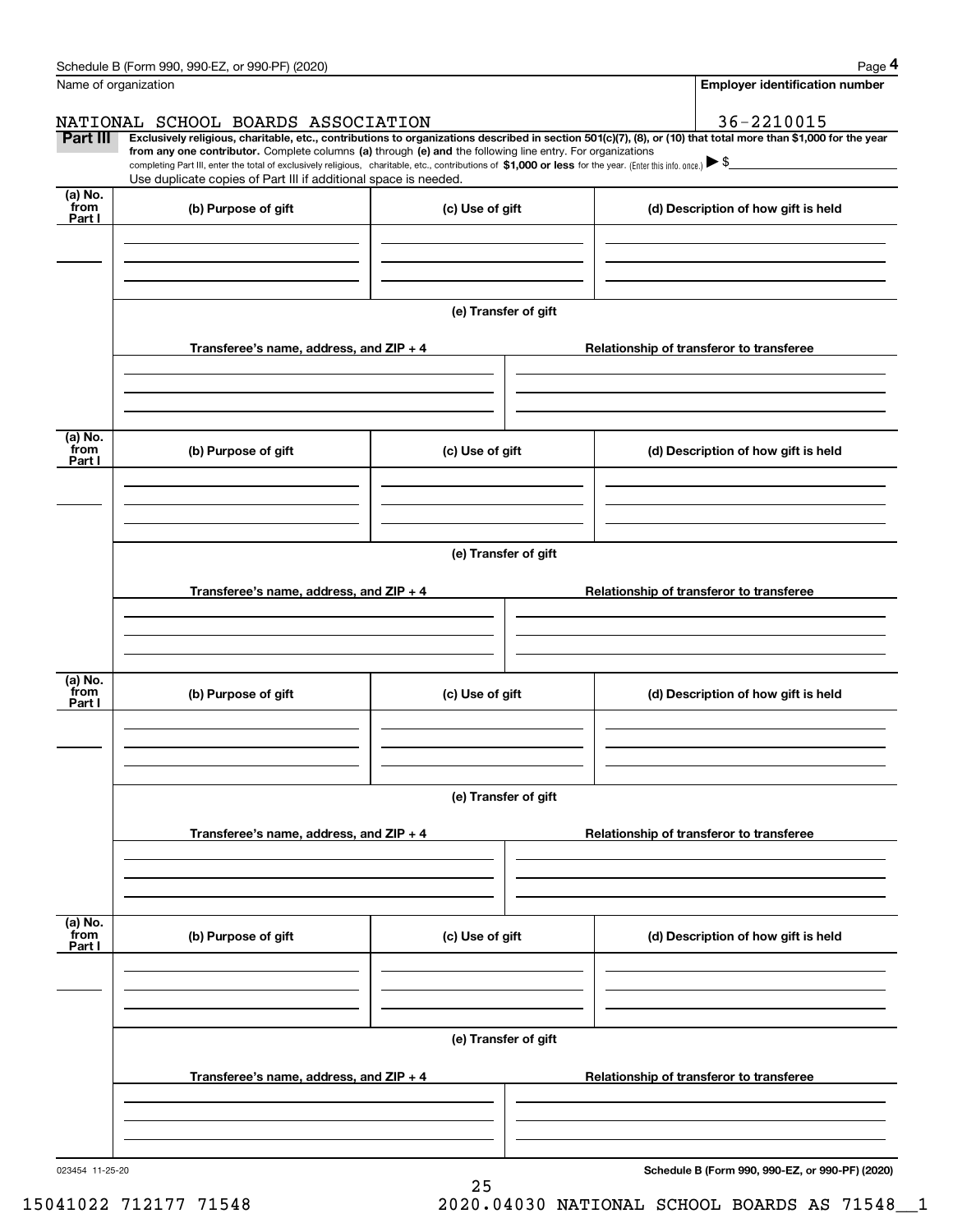| <b>SCHEDULE C</b>                                                                                  | <b>Political Campaign and Lobbying Activities</b>                                                                                                                                                                                                                             |         |                                                                                                                                                                                                                                                                                                                                                                             |                          | OMB No. 1545-0047                                     |
|----------------------------------------------------------------------------------------------------|-------------------------------------------------------------------------------------------------------------------------------------------------------------------------------------------------------------------------------------------------------------------------------|---------|-----------------------------------------------------------------------------------------------------------------------------------------------------------------------------------------------------------------------------------------------------------------------------------------------------------------------------------------------------------------------------|--------------------------|-------------------------------------------------------|
| (Form 990 or 990-EZ)                                                                               | For Organizations Exempt From Income Tax Under section 501(c) and section 527                                                                                                                                                                                                 |         |                                                                                                                                                                                                                                                                                                                                                                             |                          |                                                       |
|                                                                                                    | Complete if the organization is described below.<br>> Attach to Form 990 or Form 990-EZ.                                                                                                                                                                                      |         |                                                                                                                                                                                                                                                                                                                                                                             |                          |                                                       |
| Department of the Treasury<br>Internal Revenue Service                                             | Go to www.irs.gov/Form990 for instructions and the latest information.                                                                                                                                                                                                        |         |                                                                                                                                                                                                                                                                                                                                                                             |                          | <b>Open to Public</b><br>Inspection                   |
|                                                                                                    | If the organization answered "Yes," on Form 990, Part IV, line 3, or Form 990-EZ, Part V, line 46 (Political Campaign Activities), then                                                                                                                                       |         |                                                                                                                                                                                                                                                                                                                                                                             |                          |                                                       |
|                                                                                                    | • Section 501(c)(3) organizations: Complete Parts I-A and B. Do not complete Part I-C.                                                                                                                                                                                        |         |                                                                                                                                                                                                                                                                                                                                                                             |                          |                                                       |
|                                                                                                    | • Section 501(c) (other than section 501(c)(3)) organizations: Complete Parts I-A and C below. Do not complete Part I-B.                                                                                                                                                      |         |                                                                                                                                                                                                                                                                                                                                                                             |                          |                                                       |
| • Section 527 organizations: Complete Part I-A only.                                               |                                                                                                                                                                                                                                                                               |         |                                                                                                                                                                                                                                                                                                                                                                             |                          |                                                       |
|                                                                                                    | If the organization answered "Yes," on Form 990, Part IV, line 4, or Form 990-EZ, Part VI, line 47 (Lobbying Activities), then<br>• Section 501(c)(3) organizations that have filed Form 5768 (election under section 501(h)): Complete Part II-A. Do not complete Part II-B. |         |                                                                                                                                                                                                                                                                                                                                                                             |                          |                                                       |
|                                                                                                    | • Section 501(c)(3) organizations that have NOT filed Form 5768 (election under section 501(h)): Complete Part II-B. Do not complete Part II-A.                                                                                                                               |         |                                                                                                                                                                                                                                                                                                                                                                             |                          |                                                       |
|                                                                                                    | If the organization answered "Yes," on Form 990, Part IV, line 5 (Proxy Tax) (See separate instructions) or Form 990-EZ, Part V, line 35c (Proxy                                                                                                                              |         |                                                                                                                                                                                                                                                                                                                                                                             |                          |                                                       |
| Tax) (See separate instructions), then                                                             |                                                                                                                                                                                                                                                                               |         |                                                                                                                                                                                                                                                                                                                                                                             |                          |                                                       |
|                                                                                                    | • Section 501(c)(4), (5), or (6) organizations: Complete Part III.                                                                                                                                                                                                            |         |                                                                                                                                                                                                                                                                                                                                                                             |                          |                                                       |
| Name of organization                                                                               |                                                                                                                                                                                                                                                                               |         |                                                                                                                                                                                                                                                                                                                                                                             |                          | <b>Employer identification number</b>                 |
|                                                                                                    | NATIONAL SCHOOL BOARDS ASSOCIATION                                                                                                                                                                                                                                            |         |                                                                                                                                                                                                                                                                                                                                                                             |                          | 36-2210015                                            |
| Part I-A                                                                                           | Complete if the organization is exempt under section 501(c) or is a section 527 organization.                                                                                                                                                                                 |         |                                                                                                                                                                                                                                                                                                                                                                             |                          |                                                       |
|                                                                                                    |                                                                                                                                                                                                                                                                               |         |                                                                                                                                                                                                                                                                                                                                                                             |                          |                                                       |
|                                                                                                    | 1 Provide a description of the organization's direct and indirect political campaign activities in Part IV.                                                                                                                                                                   |         |                                                                                                                                                                                                                                                                                                                                                                             |                          |                                                       |
| Political campaign activity expenditures<br>2<br>Volunteer hours for political campaign activities |                                                                                                                                                                                                                                                                               |         |                                                                                                                                                                                                                                                                                                                                                                             | $\blacktriangleright$ \$ |                                                       |
|                                                                                                    |                                                                                                                                                                                                                                                                               |         |                                                                                                                                                                                                                                                                                                                                                                             |                          |                                                       |
| Part I-B                                                                                           | Complete if the organization is exempt under section 501(c)(3).                                                                                                                                                                                                               |         |                                                                                                                                                                                                                                                                                                                                                                             |                          |                                                       |
|                                                                                                    | 1 Enter the amount of any excise tax incurred by the organization under section 4955                                                                                                                                                                                          |         | $\begin{picture}(20,10) \put(0,0){\vector(1,0){10}} \put(15,0){\vector(1,0){10}} \put(15,0){\vector(1,0){10}} \put(15,0){\vector(1,0){10}} \put(15,0){\vector(1,0){10}} \put(15,0){\vector(1,0){10}} \put(15,0){\vector(1,0){10}} \put(15,0){\vector(1,0){10}} \put(15,0){\vector(1,0){10}} \put(15,0){\vector(1,0){10}} \put(15,0){\vector(1,0){10}} \put(15,0){\vector(1$ |                          |                                                       |
| 2                                                                                                  |                                                                                                                                                                                                                                                                               |         |                                                                                                                                                                                                                                                                                                                                                                             |                          |                                                       |
|                                                                                                    |                                                                                                                                                                                                                                                                               |         |                                                                                                                                                                                                                                                                                                                                                                             |                          | Yes<br>No                                             |
| 4a Was a correction made?                                                                          |                                                                                                                                                                                                                                                                               |         |                                                                                                                                                                                                                                                                                                                                                                             |                          | Yes<br>No                                             |
| <b>b</b> If "Yes," describe in Part IV.                                                            | Part I-C Complete if the organization is exempt under section 501(c), except section 501(c)(3).                                                                                                                                                                               |         |                                                                                                                                                                                                                                                                                                                                                                             |                          |                                                       |
|                                                                                                    |                                                                                                                                                                                                                                                                               |         |                                                                                                                                                                                                                                                                                                                                                                             |                          |                                                       |
|                                                                                                    | 1 Enter the amount directly expended by the filing organization for section 527 exempt function activities                                                                                                                                                                    |         |                                                                                                                                                                                                                                                                                                                                                                             | $\triangleright$ \$      |                                                       |
| exempt function activities                                                                         | 2 Enter the amount of the filing organization's funds contributed to other organizations for section 527                                                                                                                                                                      |         |                                                                                                                                                                                                                                                                                                                                                                             | $\blacktriangleright$ \$ |                                                       |
|                                                                                                    | 3 Total exempt function expenditures. Add lines 1 and 2. Enter here and on Form 1120-POL,                                                                                                                                                                                     |         |                                                                                                                                                                                                                                                                                                                                                                             |                          |                                                       |
|                                                                                                    |                                                                                                                                                                                                                                                                               |         |                                                                                                                                                                                                                                                                                                                                                                             | $\triangleright$ \$      |                                                       |
|                                                                                                    | Did the filing organization file Form 1120-POL for this year?                                                                                                                                                                                                                 |         |                                                                                                                                                                                                                                                                                                                                                                             |                          | Yes<br><b>No</b>                                      |
| 5                                                                                                  | Enter the names, addresses and employer identification number (EIN) of all section 527 political organizations to which the filing organization                                                                                                                               |         |                                                                                                                                                                                                                                                                                                                                                                             |                          |                                                       |
|                                                                                                    | made payments. For each organization listed, enter the amount paid from the filing organization's funds. Also enter the amount of political                                                                                                                                   |         |                                                                                                                                                                                                                                                                                                                                                                             |                          |                                                       |
|                                                                                                    | contributions received that were promptly and directly delivered to a separate political organization, such as a separate segregated fund or a                                                                                                                                |         |                                                                                                                                                                                                                                                                                                                                                                             |                          |                                                       |
|                                                                                                    | political action committee (PAC). If additional space is needed, provide information in Part IV.                                                                                                                                                                              |         |                                                                                                                                                                                                                                                                                                                                                                             |                          |                                                       |
| (a) Name                                                                                           | (b) Address                                                                                                                                                                                                                                                                   | (c) EIN | (d) Amount paid from<br>filing organization's                                                                                                                                                                                                                                                                                                                               |                          | (e) Amount of political<br>contributions received and |
|                                                                                                    |                                                                                                                                                                                                                                                                               |         | funds. If none, enter -0-.                                                                                                                                                                                                                                                                                                                                                  |                          | promptly and directly                                 |
|                                                                                                    |                                                                                                                                                                                                                                                                               |         |                                                                                                                                                                                                                                                                                                                                                                             |                          | delivered to a separate<br>political organization.    |
|                                                                                                    |                                                                                                                                                                                                                                                                               |         |                                                                                                                                                                                                                                                                                                                                                                             |                          | If none, enter -0-.                                   |
|                                                                                                    |                                                                                                                                                                                                                                                                               |         |                                                                                                                                                                                                                                                                                                                                                                             |                          |                                                       |
|                                                                                                    |                                                                                                                                                                                                                                                                               |         |                                                                                                                                                                                                                                                                                                                                                                             |                          |                                                       |
|                                                                                                    |                                                                                                                                                                                                                                                                               |         |                                                                                                                                                                                                                                                                                                                                                                             |                          |                                                       |
|                                                                                                    |                                                                                                                                                                                                                                                                               |         |                                                                                                                                                                                                                                                                                                                                                                             |                          |                                                       |
|                                                                                                    |                                                                                                                                                                                                                                                                               |         |                                                                                                                                                                                                                                                                                                                                                                             |                          |                                                       |
|                                                                                                    |                                                                                                                                                                                                                                                                               |         |                                                                                                                                                                                                                                                                                                                                                                             |                          |                                                       |
|                                                                                                    |                                                                                                                                                                                                                                                                               |         |                                                                                                                                                                                                                                                                                                                                                                             |                          |                                                       |
|                                                                                                    |                                                                                                                                                                                                                                                                               |         |                                                                                                                                                                                                                                                                                                                                                                             |                          |                                                       |
|                                                                                                    |                                                                                                                                                                                                                                                                               |         |                                                                                                                                                                                                                                                                                                                                                                             |                          |                                                       |
|                                                                                                    |                                                                                                                                                                                                                                                                               |         |                                                                                                                                                                                                                                                                                                                                                                             |                          |                                                       |
|                                                                                                    |                                                                                                                                                                                                                                                                               |         |                                                                                                                                                                                                                                                                                                                                                                             |                          |                                                       |
|                                                                                                    | For Paperwork Reduction Act Notice, see the Instructions for Form 990 or 990-EZ.                                                                                                                                                                                              |         |                                                                                                                                                                                                                                                                                                                                                                             |                          | Schedule C (Form 990 or 990-EZ) 2020                  |

032041 12-02-20 LHA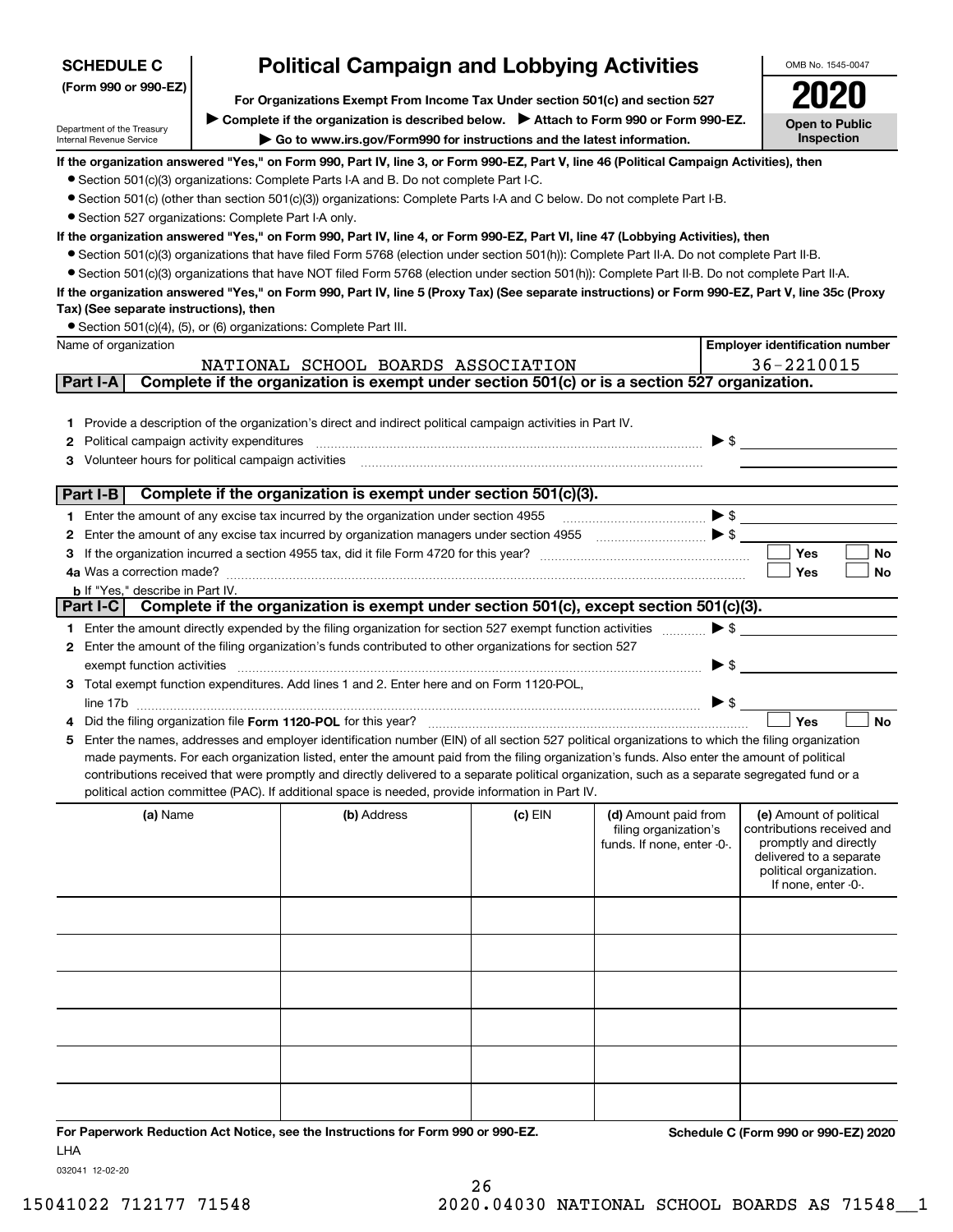| Schedule C (Form 990 or 990-EZ) 2020 NATIONAL SCHOOL BOARDS ASSOCIATION                                                                                                                                                     |              |                                                                                                         |            |                                        | 36-2210015 Page 2              |
|-----------------------------------------------------------------------------------------------------------------------------------------------------------------------------------------------------------------------------|--------------|---------------------------------------------------------------------------------------------------------|------------|----------------------------------------|--------------------------------|
| Complete if the organization is exempt under section 501(c)(3) and filed Form 5768 (election under<br>Part II-A<br>section 501(h)).                                                                                         |              |                                                                                                         |            |                                        |                                |
| A Check $\blacktriangleright$<br>if the filing organization belongs to an affiliated group (and list in Part IV each affiliated group member's name, address, EIN,<br>expenses, and share of excess lobbying expenditures). |              |                                                                                                         |            |                                        |                                |
| <b>B</b> Check $\blacktriangleright$<br>if the filing organization checked box A and "limited control" provisions apply.                                                                                                    |              |                                                                                                         |            |                                        |                                |
| <b>Limits on Lobbying Expenditures</b><br>(The term "expenditures" means amounts paid or incurred.)                                                                                                                         |              |                                                                                                         |            | (a) Filing<br>organization's<br>totals | (b) Affiliated group<br>totals |
| <b>1a</b> Total lobbying expenditures to influence public opinion (grassroots lobbying)                                                                                                                                     |              |                                                                                                         |            |                                        |                                |
| <b>b</b> Total lobbying expenditures to influence a legislative body (direct lobbying)                                                                                                                                      |              |                                                                                                         |            |                                        |                                |
| с                                                                                                                                                                                                                           |              |                                                                                                         |            |                                        |                                |
| Other exempt purpose expenditures<br>d                                                                                                                                                                                      |              |                                                                                                         |            |                                        |                                |
| е                                                                                                                                                                                                                           |              |                                                                                                         |            |                                        |                                |
| f Lobbying nontaxable amount. Enter the amount from the following table in both columns.                                                                                                                                    |              |                                                                                                         |            |                                        |                                |
| If the amount on line 1e, column (a) or (b) is:                                                                                                                                                                             |              | The lobbying nontaxable amount is:                                                                      |            |                                        |                                |
| Not over \$500,000                                                                                                                                                                                                          |              | 20% of the amount on line 1e.                                                                           |            |                                        |                                |
| Over \$500,000 but not over \$1,000,000                                                                                                                                                                                     |              | \$100,000 plus 15% of the excess over \$500,000.                                                        |            |                                        |                                |
| Over \$1,000,000 but not over \$1,500,000                                                                                                                                                                                   |              | \$175,000 plus 10% of the excess over \$1,000,000.                                                      |            |                                        |                                |
| Over \$1,500,000 but not over \$17,000,000                                                                                                                                                                                  |              | \$225,000 plus 5% of the excess over \$1,500,000.                                                       |            |                                        |                                |
| Over \$17,000,000                                                                                                                                                                                                           | \$1.000.000. |                                                                                                         |            |                                        |                                |
|                                                                                                                                                                                                                             |              |                                                                                                         |            |                                        |                                |
| g Grassroots nontaxable amount (enter 25% of line 1f)                                                                                                                                                                       |              |                                                                                                         |            |                                        |                                |
| <b>h</b> Subtract line 1g from line 1a. If zero or less, enter 0-                                                                                                                                                           |              |                                                                                                         |            |                                        |                                |
| i Subtract line 1f from line 1c. If zero or less, enter -0-                                                                                                                                                                 |              |                                                                                                         |            |                                        |                                |
| If there is an amount other than zero on either line 1h or line 1i, did the organization file Form 4720                                                                                                                     |              |                                                                                                         |            |                                        |                                |
| reporting section 4911 tax for this year?                                                                                                                                                                                   |              |                                                                                                         |            |                                        | Yes<br>No                      |
| (Some organizations that made a section 501(h) election do not have to complete all of the five columns below.                                                                                                              |              | 4-Year Averaging Period Under Section 501(h)<br>See the separate instructions for lines 2a through 2f.) |            |                                        |                                |
|                                                                                                                                                                                                                             |              | Lobbying Expenditures During 4-Year Averaging Period                                                    |            |                                        |                                |
| Calendar year<br>(or fiscal year beginning in)                                                                                                                                                                              | (a) $2017$   | (b) 2018                                                                                                | $(c)$ 2019 | $(d)$ 2020                             | (e) Total                      |
| 2a Lobbying nontaxable amount                                                                                                                                                                                               |              |                                                                                                         |            |                                        |                                |
| <b>b</b> Lobbying ceiling amount<br>(150% of line 2a, column(e))                                                                                                                                                            |              |                                                                                                         |            |                                        |                                |
| c Total lobbying expenditures                                                                                                                                                                                               |              |                                                                                                         |            |                                        |                                |
| d Grassroots nontaxable amount                                                                                                                                                                                              |              |                                                                                                         |            |                                        |                                |
| e Grassroots ceiling amount                                                                                                                                                                                                 |              |                                                                                                         |            |                                        |                                |
| (150% of line 2d, column (e))                                                                                                                                                                                               |              |                                                                                                         |            |                                        |                                |
| f Grassroots lobbying expenditures                                                                                                                                                                                          |              |                                                                                                         |            |                                        |                                |

**Schedule C (Form 990 or 990-EZ) 2020**

032042 12-02-20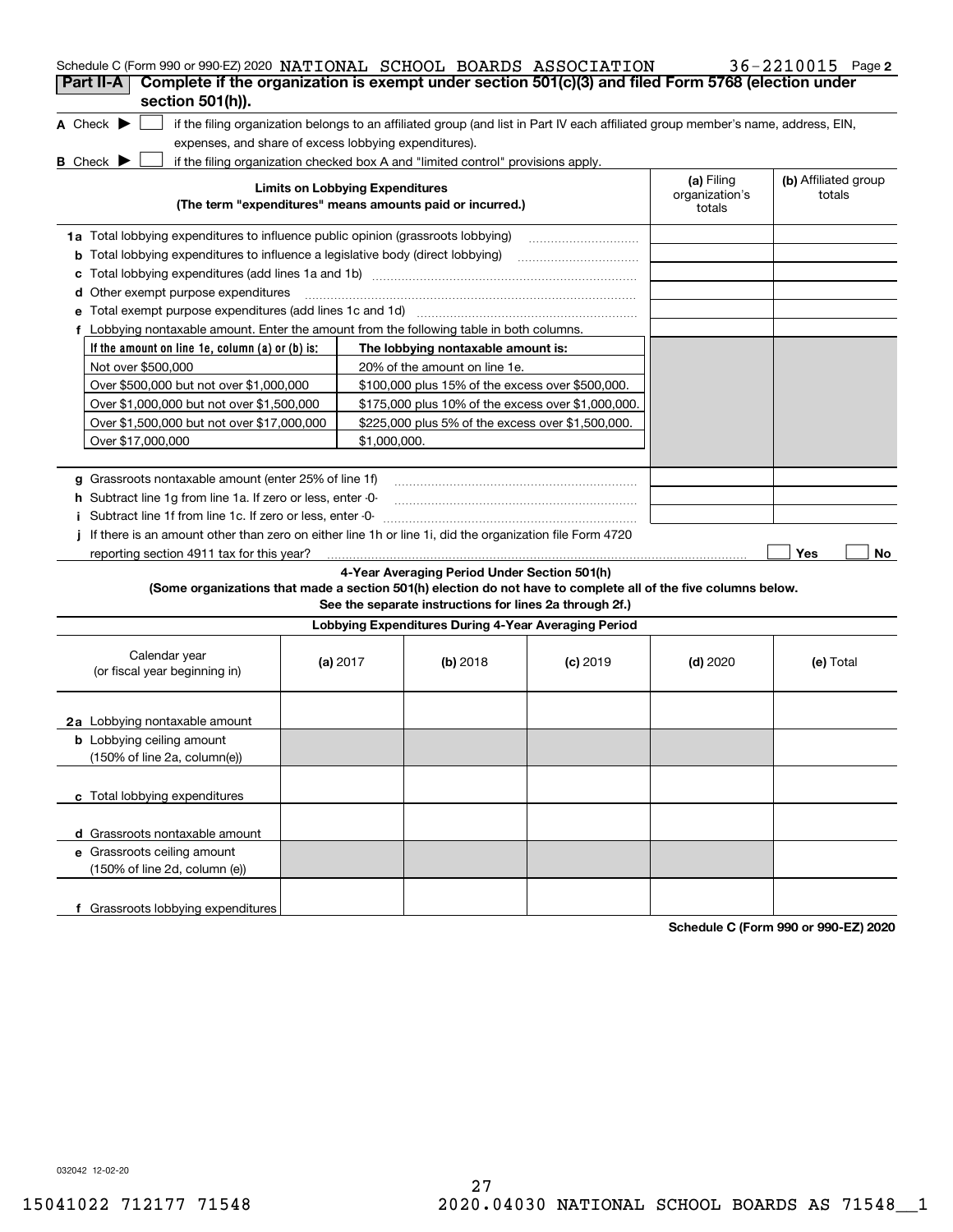### Schedule C (Form 990 or 990-EZ) 2020 NATIONAL SCHOOL BOARDS ASSOCIATION 36-2210015 Page

## **Part II-B** Complete if the organization is exempt under section 501(c)(3) and has NOT filed Form 5768 **(election under section 501(h)).**

| For each "Yes" response on lines 1a through 1i below, provide in Part IV a detailed description                                                                                                                                     | (a)         |                | (b)    |         |
|-------------------------------------------------------------------------------------------------------------------------------------------------------------------------------------------------------------------------------------|-------------|----------------|--------|---------|
| of the lobbying activity.                                                                                                                                                                                                           | Yes         | No             | Amount |         |
| During the year, did the filing organization attempt to influence foreign, national, state, or<br>1                                                                                                                                 |             |                |        |         |
| local legislation, including any attempt to influence public opinion on a legislative matter                                                                                                                                        |             |                |        |         |
| or referendum, through the use of:                                                                                                                                                                                                  |             |                |        |         |
|                                                                                                                                                                                                                                     |             | х              |        |         |
| <b>b</b> Paid staff or management (include compensation in expenses reported on lines 1c through 1i)?                                                                                                                               | x           |                |        |         |
|                                                                                                                                                                                                                                     |             | X              |        |         |
|                                                                                                                                                                                                                                     |             | X              |        |         |
| e Publications, or published or broadcast statements?                                                                                                                                                                               |             | X              |        |         |
| f Grants to other organizations for lobbying purposes?                                                                                                                                                                              |             | x              |        |         |
| g Direct contact with legislators, their staffs, government officials, or a legislative body?                                                                                                                                       | X           |                |        | 32,968. |
| h Rallies, demonstrations, seminars, conventions, speeches, lectures, or any similar means?                                                                                                                                         | $\mathbf X$ |                |        | 14,711. |
| <i>i</i> Other activities?                                                                                                                                                                                                          |             | Χ              |        |         |
|                                                                                                                                                                                                                                     |             |                |        | 47,679. |
| 2a Did the activities in line 1 cause the organization to be not described in section 501(c)(3)?                                                                                                                                    |             | $\mathbf X$    |        |         |
|                                                                                                                                                                                                                                     |             |                |        |         |
| c If "Yes," enter the amount of any tax incurred by organization managers under section 4912                                                                                                                                        |             |                |        |         |
| d If the filing organization incurred a section 4912 tax, did it file Form 4720 for this year?                                                                                                                                      |             |                |        |         |
| Complete if the organization is exempt under section 501(c)(4), section 501(c)(5), or section<br> Part III-A                                                                                                                        |             |                |        |         |
| $501(c)(6)$ .                                                                                                                                                                                                                       |             |                |        |         |
|                                                                                                                                                                                                                                     |             |                | Yes    | No      |
| 1.                                                                                                                                                                                                                                  |             | 1              |        |         |
| 2                                                                                                                                                                                                                                   |             | $\overline{2}$ |        |         |
| Did the organization agree to carry over lobbying and political campaign activity expenditures from the prior year?<br>З                                                                                                            |             | 3              |        |         |
| Complete if the organization is exempt under section 501(c)(4), section 501(c)(5), or section<br> Part III-B <br>501(c)(6) and if either (a) BOTH Part III-A, lines 1 and 2, are answered "No" OR (b) Part III-A, line 3, is        |             |                |        |         |
| answered "Yes."                                                                                                                                                                                                                     |             |                |        |         |
| Dues, assessments and similar amounts from members [11] matter content to the state of the state of the state of the state of the state of the state of the state of the state of the state of the state of the state of the s<br>1 |             | 1              |        |         |
| Section 162(e) nondeductible lobbying and political expenditures (do not include amounts of political<br>2                                                                                                                          |             |                |        |         |
| expenses for which the section 527(f) tax was paid).                                                                                                                                                                                |             |                |        |         |
|                                                                                                                                                                                                                                     |             | 2a             |        |         |
| b Carryover from last year manufactured and continuum control of the control of the control of the control of the control of the control of the control of the control of the control of the control of the control of the con      |             | 2b             |        |         |
| c                                                                                                                                                                                                                                   |             | 2c             |        |         |
| Aggregate amount reported in section 6033(e)(1)(A) notices of nondeductible section 162(e) dues                                                                                                                                     |             | 3              |        |         |
| If notices were sent and the amount on line 2c exceeds the amount on line 3, what portion of the excess<br>4                                                                                                                        |             |                |        |         |
| does the organization agree to carryover to the reasonable estimate of nondeductible lobbying and political                                                                                                                         |             |                |        |         |
| expenditure next year?                                                                                                                                                                                                              |             | 4              |        |         |
| Taxable amount of lobbying and political expenditures (See instructions)<br>5                                                                                                                                                       |             | 5              |        |         |
| <b>Part IV</b><br><b>Supplemental Information</b>                                                                                                                                                                                   |             |                |        |         |
| Provide the descriptions required for Part I-A, line 1; Part I-B, line 4; Part I-C, line 5; Part II-A (affiliated group list); Part II-A, lines 1 and 2 (See                                                                        |             |                |        |         |
| instructions); and Part II-B, line 1. Also, complete this part for any additional information.                                                                                                                                      |             |                |        |         |
| PART II-B, LINE 1, LOBBYING ACTIVITIES:                                                                                                                                                                                             |             |                |        |         |
|                                                                                                                                                                                                                                     |             |                |        |         |
| NSBA LOBBIES FOR EDUCATIONAL POLICY ISSUES AFFECTING SCHOOL BOARD                                                                                                                                                                   |             |                |        |         |

### MEMBERS AND LOCAL GOVERNANCE.

**Schedule C (Form 990 or 990-EZ) 2020**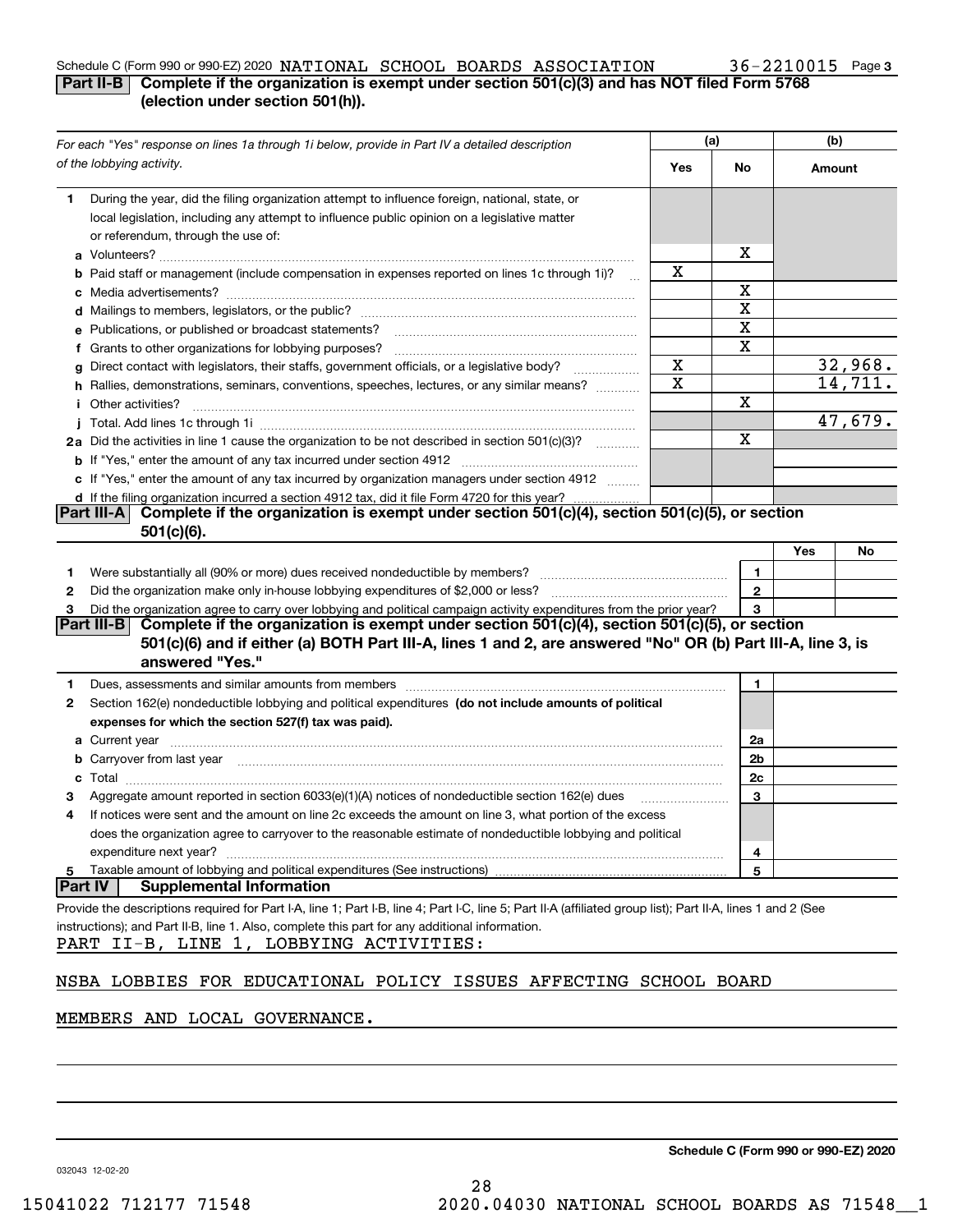| <b>SCHEDULE D</b> |  |
|-------------------|--|
|-------------------|--|

| (Form 990) |  |
|------------|--|
|------------|--|

## **Supplemental Financial Statements**

(Form 990)<br>
Pepartment of the Treasury<br>
Department of the Treasury<br>
Department of the Treasury<br>
Department of the Treasury<br> **Co to www.irs.gov/Form990 for instructions and the latest information.**<br> **Co to www.irs.gov/Form9** 



Department of the Treasury Internal Revenue Service

**Name of the organization Employer identification number**

NATIONAL SCHOOL BOARDS ASSOCIATION 36-2210015

| Part I  | Organizations Maintaining Donor Advised Funds or Other Similar Funds or Accounts. Complete if the                                              |                         |                                                    |
|---------|------------------------------------------------------------------------------------------------------------------------------------------------|-------------------------|----------------------------------------------------|
|         | organization answered "Yes" on Form 990, Part IV, line 6.                                                                                      |                         |                                                    |
|         |                                                                                                                                                | (a) Donor advised funds | (b) Funds and other accounts                       |
| 1       |                                                                                                                                                |                         |                                                    |
| 2       | Aggregate value of contributions to (during year)                                                                                              |                         |                                                    |
| з       |                                                                                                                                                |                         |                                                    |
| 4       |                                                                                                                                                |                         |                                                    |
| 5       | Did the organization inform all donors and donor advisors in writing that the assets held in donor advised funds                               |                         |                                                    |
|         |                                                                                                                                                |                         | Yes<br>No                                          |
| 6       | Did the organization inform all grantees, donors, and donor advisors in writing that grant funds can be used only                              |                         |                                                    |
|         | for charitable purposes and not for the benefit of the donor or donor advisor, or for any other purpose conferring                             |                         |                                                    |
|         | impermissible private benefit?                                                                                                                 |                         | Yes<br>No                                          |
| Part II | Conservation Easements. Complete if the organization answered "Yes" on Form 990, Part IV, line 7.                                              |                         |                                                    |
| 1       | Purpose(s) of conservation easements held by the organization (check all that apply).                                                          |                         |                                                    |
|         | Preservation of land for public use (for example, recreation or education)                                                                     |                         | Preservation of a historically important land area |
|         | Protection of natural habitat                                                                                                                  |                         | Preservation of a certified historic structure     |
|         | Preservation of open space                                                                                                                     |                         |                                                    |
| 2       | Complete lines 2a through 2d if the organization held a qualified conservation contribution in the form of a conservation easement on the last |                         |                                                    |
|         | day of the tax year.                                                                                                                           |                         | Held at the End of the Tax Year                    |
| а       | Total number of conservation easements                                                                                                         |                         | 2a                                                 |
|         | Total acreage restricted by conservation easements                                                                                             |                         | 2b                                                 |
|         | Number of conservation easements on a certified historic structure included in (a) manufacture included in (a)                                 |                         | 2c                                                 |
| d       | Number of conservation easements included in (c) acquired after 7/25/06, and not on a historic structure                                       |                         |                                                    |
|         |                                                                                                                                                |                         | 2d                                                 |
| 3       | Number of conservation easements modified, transferred, released, extinguished, or terminated by the organization during the tax               |                         |                                                    |
|         | year                                                                                                                                           |                         |                                                    |
| 4       | Number of states where property subject to conservation easement is located >                                                                  |                         |                                                    |
| 5       | Does the organization have a written policy regarding the periodic monitoring, inspection, handling of                                         |                         |                                                    |
|         | violations, and enforcement of the conservation easements it holds?                                                                            |                         | Yes<br>No                                          |
| 6       | Staff and volunteer hours devoted to monitoring, inspecting, handling of violations, and enforcing conservation easements during the year      |                         |                                                    |
| 7       | Amount of expenses incurred in monitoring, inspecting, handling of violations, and enforcing conservation easements during the year            |                         |                                                    |
|         | $\blacktriangleright$ \$                                                                                                                       |                         |                                                    |
| 8       | Does each conservation easement reported on line 2(d) above satisfy the requirements of section 170(h)(4)(B)(i)                                |                         |                                                    |
|         | and section $170(h)(4)(B)(ii)?$                                                                                                                |                         | Yes<br>No                                          |
| 9       | In Part XIII, describe how the organization reports conservation easements in its revenue and expense statement and                            |                         |                                                    |
|         | balance sheet, and include, if applicable, the text of the footnote to the organization's financial statements that describes the              |                         |                                                    |
|         | organization's accounting for conservation easements.                                                                                          |                         |                                                    |
|         | Organizations Maintaining Collections of Art, Historical Treasures, or Other Similar Assets.<br>Part III                                       |                         |                                                    |
|         | Complete if the organization answered "Yes" on Form 990, Part IV, line 8.                                                                      |                         |                                                    |
|         | 1a If the organization elected, as permitted under FASB ASC 958, not to report in its revenue statement and balance sheet works                |                         |                                                    |
|         | of art, historical treasures, or other similar assets held for public exhibition, education, or research in furtherance of public              |                         |                                                    |
|         | service, provide in Part XIII the text of the footnote to its financial statements that describes these items.                                 |                         |                                                    |
| b       | If the organization elected, as permitted under FASB ASC 958, to report in its revenue statement and balance sheet works of                    |                         |                                                    |
|         | art, historical treasures, or other similar assets held for public exhibition, education, or research in furtherance of public service,        |                         |                                                    |
|         | provide the following amounts relating to these items:                                                                                         |                         |                                                    |
|         |                                                                                                                                                |                         |                                                    |
|         | (ii) Assets included in Form 990, Part X                                                                                                       |                         |                                                    |
| 2       | If the organization received or held works of art, historical treasures, or other similar assets for financial gain, provide                   |                         |                                                    |
|         | the following amounts required to be reported under FASB ASC 958 relating to these items:                                                      |                         |                                                    |
|         |                                                                                                                                                |                         | \$                                                 |
|         | <b>b</b> Assets included in Form 990, Part X                                                                                                   |                         | $\blacktriangleright$ s                            |
|         | LHA For Paperwork Reduction Act Notice, see the Instructions for Form 990.                                                                     |                         | Schedule D (Form 990) 2020                         |

032051 12-01-20

| 29 |  |   |  |
|----|--|---|--|
| ົດ |  | . |  |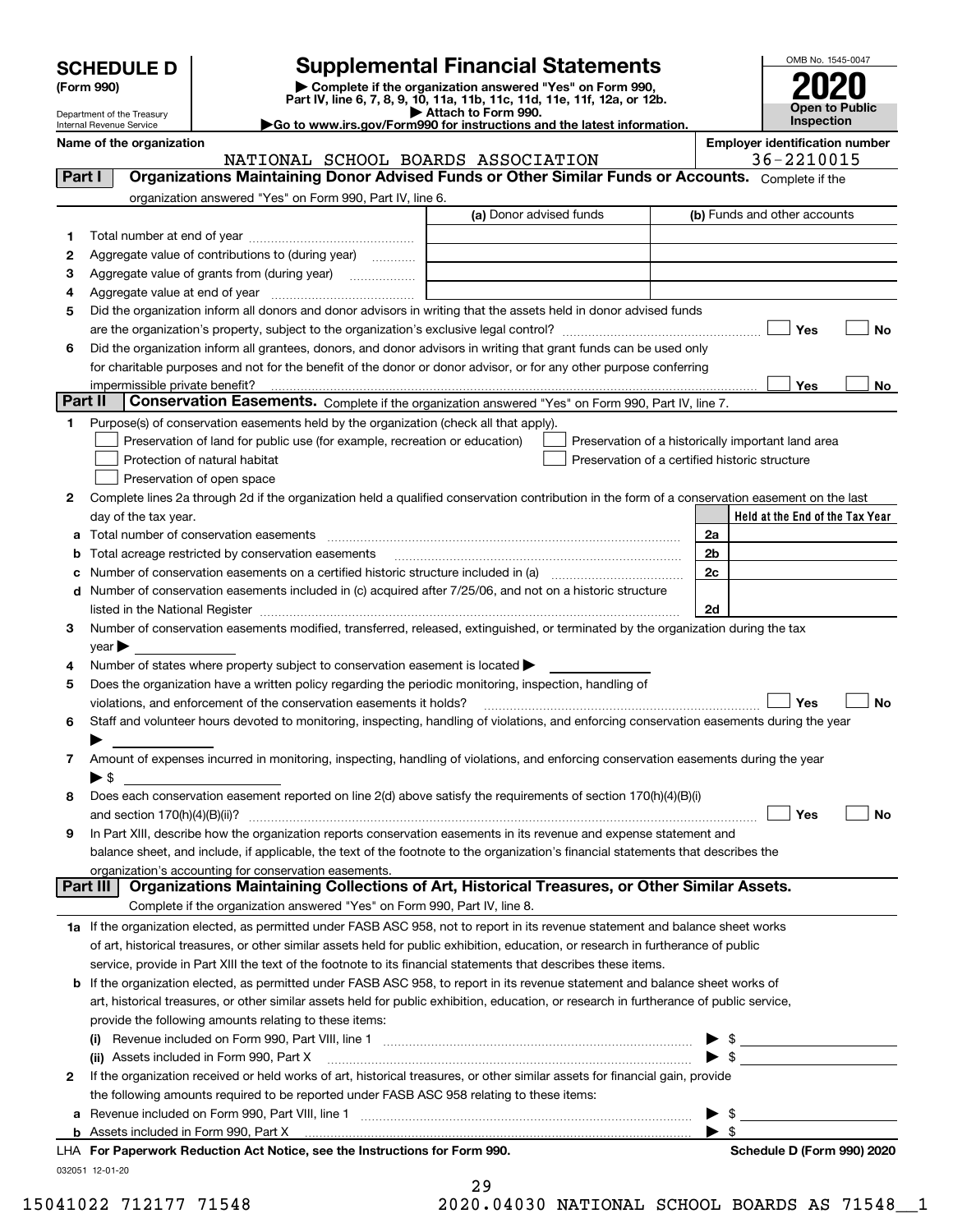|        | Schedule D (Form 990) 2020                                                                                                                                                                                                     | NATIONAL SCHOOL BOARDS ASSOCIATION |   |                |                                                                                                                                                                                                                                |                      | 36-2210015 |                     |           | Page $2$ |
|--------|--------------------------------------------------------------------------------------------------------------------------------------------------------------------------------------------------------------------------------|------------------------------------|---|----------------|--------------------------------------------------------------------------------------------------------------------------------------------------------------------------------------------------------------------------------|----------------------|------------|---------------------|-----------|----------|
|        | Organizations Maintaining Collections of Art, Historical Treasures, or Other Similar Assets (continued)<br>Part III                                                                                                            |                                    |   |                |                                                                                                                                                                                                                                |                      |            |                     |           |          |
| 3      | Using the organization's acquisition, accession, and other records, check any of the following that make significant use of its                                                                                                |                                    |   |                |                                                                                                                                                                                                                                |                      |            |                     |           |          |
|        | collection items (check all that apply):                                                                                                                                                                                       |                                    |   |                |                                                                                                                                                                                                                                |                      |            |                     |           |          |
| a      | Public exhibition                                                                                                                                                                                                              |                                    |   |                | Loan or exchange program                                                                                                                                                                                                       |                      |            |                     |           |          |
| b      | Scholarly research                                                                                                                                                                                                             | е                                  |   |                | Other and the control of the control of the control of the control of the control of the control of the control of the control of the control of the control of the control of the control of the control of the control of th |                      |            |                     |           |          |
| c      | Preservation for future generations                                                                                                                                                                                            |                                    |   |                |                                                                                                                                                                                                                                |                      |            |                     |           |          |
| 4      | Provide a description of the organization's collections and explain how they further the organization's exempt purpose in Part XIII.                                                                                           |                                    |   |                |                                                                                                                                                                                                                                |                      |            |                     |           |          |
| 5      | During the year, did the organization solicit or receive donations of art, historical treasures, or other similar assets                                                                                                       |                                    |   |                |                                                                                                                                                                                                                                |                      |            |                     |           |          |
|        | to be sold to raise funds rather than to be maintained as part of the organization's collection?                                                                                                                               |                                    |   |                |                                                                                                                                                                                                                                |                      |            | Yes                 |           | No       |
|        | Part IV<br>Escrow and Custodial Arrangements. Complete if the organization answered "Yes" on Form 990, Part IV, line 9, or                                                                                                     |                                    |   |                |                                                                                                                                                                                                                                |                      |            |                     |           |          |
|        | reported an amount on Form 990, Part X, line 21.                                                                                                                                                                               |                                    |   |                |                                                                                                                                                                                                                                |                      |            |                     |           |          |
|        | 1a Is the organization an agent, trustee, custodian or other intermediary for contributions or other assets not included                                                                                                       |                                    |   |                |                                                                                                                                                                                                                                |                      |            |                     |           |          |
|        |                                                                                                                                                                                                                                |                                    |   |                |                                                                                                                                                                                                                                |                      |            | Yes                 |           | No       |
|        | b If "Yes," explain the arrangement in Part XIII and complete the following table:                                                                                                                                             |                                    |   |                |                                                                                                                                                                                                                                |                      |            |                     |           |          |
|        |                                                                                                                                                                                                                                |                                    |   |                |                                                                                                                                                                                                                                |                      |            | Amount              |           |          |
|        | Beginning balance                                                                                                                                                                                                              |                                    |   |                |                                                                                                                                                                                                                                | 1c<br>1d             |            |                     |           |          |
|        | Additions during the year manufactured and an anti-manufactured and the year manufactured and all the year manufactured and all the year manufactured and all the year manufactured and all the year manufactured and all the  |                                    |   |                |                                                                                                                                                                                                                                | 1e                   |            |                     |           |          |
|        | Distributions during the year manufactured and continuum control of the year manufactured and control of the year manufactured and control of the year manufactured and control of the year manufactured and control of the ye |                                    |   |                |                                                                                                                                                                                                                                | 1f                   |            |                     |           |          |
|        | 2a Did the organization include an amount on Form 990, Part X, line 21, for escrow or custodial account liability?                                                                                                             |                                    |   |                |                                                                                                                                                                                                                                |                      |            | Yes                 |           | No       |
|        | <b>b</b> If "Yes," explain the arrangement in Part XIII. Check here if the explanation has been provided on Part XIII                                                                                                          |                                    |   |                |                                                                                                                                                                                                                                |                      |            |                     |           |          |
| Part V | Endowment Funds. Complete if the organization answered "Yes" on Form 990, Part IV, line 10.                                                                                                                                    |                                    |   |                |                                                                                                                                                                                                                                |                      |            |                     |           |          |
|        |                                                                                                                                                                                                                                | (a) Current year                   |   | (b) Prior year | (c) Two years back                                                                                                                                                                                                             | (d) Three years back |            | (e) Four years back |           |          |
| 1a     | Beginning of year balance                                                                                                                                                                                                      |                                    |   |                |                                                                                                                                                                                                                                |                      |            |                     |           |          |
|        |                                                                                                                                                                                                                                |                                    |   |                |                                                                                                                                                                                                                                |                      |            |                     |           |          |
|        | Net investment earnings, gains, and losses                                                                                                                                                                                     |                                    |   |                |                                                                                                                                                                                                                                |                      |            |                     |           |          |
|        |                                                                                                                                                                                                                                |                                    |   |                |                                                                                                                                                                                                                                |                      |            |                     |           |          |
| е      | Other expenditures for facilities                                                                                                                                                                                              |                                    |   |                |                                                                                                                                                                                                                                |                      |            |                     |           |          |
|        | and programs                                                                                                                                                                                                                   |                                    |   |                |                                                                                                                                                                                                                                |                      |            |                     |           |          |
|        |                                                                                                                                                                                                                                |                                    |   |                |                                                                                                                                                                                                                                |                      |            |                     |           |          |
| g      | End of year balance                                                                                                                                                                                                            |                                    |   |                |                                                                                                                                                                                                                                |                      |            |                     |           |          |
| 2      | Provide the estimated percentage of the current year end balance (line 1g, column (a)) held as:                                                                                                                                |                                    |   |                |                                                                                                                                                                                                                                |                      |            |                     |           |          |
|        | Board designated or quasi-endowment                                                                                                                                                                                            |                                    | % |                |                                                                                                                                                                                                                                |                      |            |                     |           |          |
|        | Permanent endowment                                                                                                                                                                                                            | %                                  |   |                |                                                                                                                                                                                                                                |                      |            |                     |           |          |
| с      | Term endowment $\blacktriangleright$                                                                                                                                                                                           | %                                  |   |                |                                                                                                                                                                                                                                |                      |            |                     |           |          |
|        | The percentages on lines 2a, 2b, and 2c should equal 100%.                                                                                                                                                                     |                                    |   |                |                                                                                                                                                                                                                                |                      |            |                     |           |          |
|        | 3a Are there endowment funds not in the possession of the organization that are held and administered for the organization                                                                                                     |                                    |   |                |                                                                                                                                                                                                                                |                      |            |                     |           |          |
|        | by:                                                                                                                                                                                                                            |                                    |   |                |                                                                                                                                                                                                                                |                      |            |                     | Yes       | No       |
|        | (i)                                                                                                                                                                                                                            |                                    |   |                |                                                                                                                                                                                                                                |                      |            | 3a(i)               |           |          |
|        |                                                                                                                                                                                                                                |                                    |   |                |                                                                                                                                                                                                                                |                      |            | 3a(ii)              |           |          |
|        |                                                                                                                                                                                                                                |                                    |   |                |                                                                                                                                                                                                                                |                      |            | 3b                  |           |          |
|        | Describe in Part XIII the intended uses of the organization's endowment funds.<br>Land, Buildings, and Equipment.<br>Part VI                                                                                                   |                                    |   |                |                                                                                                                                                                                                                                |                      |            |                     |           |          |
|        | Complete if the organization answered "Yes" on Form 990, Part IV, line 11a. See Form 990, Part X, line 10.                                                                                                                     |                                    |   |                |                                                                                                                                                                                                                                |                      |            |                     |           |          |
|        | Description of property                                                                                                                                                                                                        | (a) Cost or other                  |   |                | (b) Cost or other                                                                                                                                                                                                              | (c) Accumulated      |            | (d) Book value      |           |          |
|        |                                                                                                                                                                                                                                | basis (investment)                 |   |                | basis (other)                                                                                                                                                                                                                  | depreciation         |            |                     |           |          |
|        |                                                                                                                                                                                                                                |                                    |   |                |                                                                                                                                                                                                                                |                      |            |                     |           |          |
| b      |                                                                                                                                                                                                                                |                                    |   |                |                                                                                                                                                                                                                                |                      |            |                     |           |          |
|        |                                                                                                                                                                                                                                |                                    |   |                | 1,809,679.                                                                                                                                                                                                                     | 993,404.             |            |                     | 816, 275. |          |
| d      |                                                                                                                                                                                                                                |                                    |   |                | 3,536,956.                                                                                                                                                                                                                     | 2,566,504.           |            |                     | 970, 452. |          |
|        | e Other                                                                                                                                                                                                                        |                                    |   |                |                                                                                                                                                                                                                                |                      |            |                     |           |          |
|        |                                                                                                                                                                                                                                |                                    |   |                |                                                                                                                                                                                                                                |                      |            | 1,786,727.          |           |          |
|        |                                                                                                                                                                                                                                |                                    |   |                |                                                                                                                                                                                                                                |                      |            |                     |           |          |

**Schedule D (Form 990) 2020**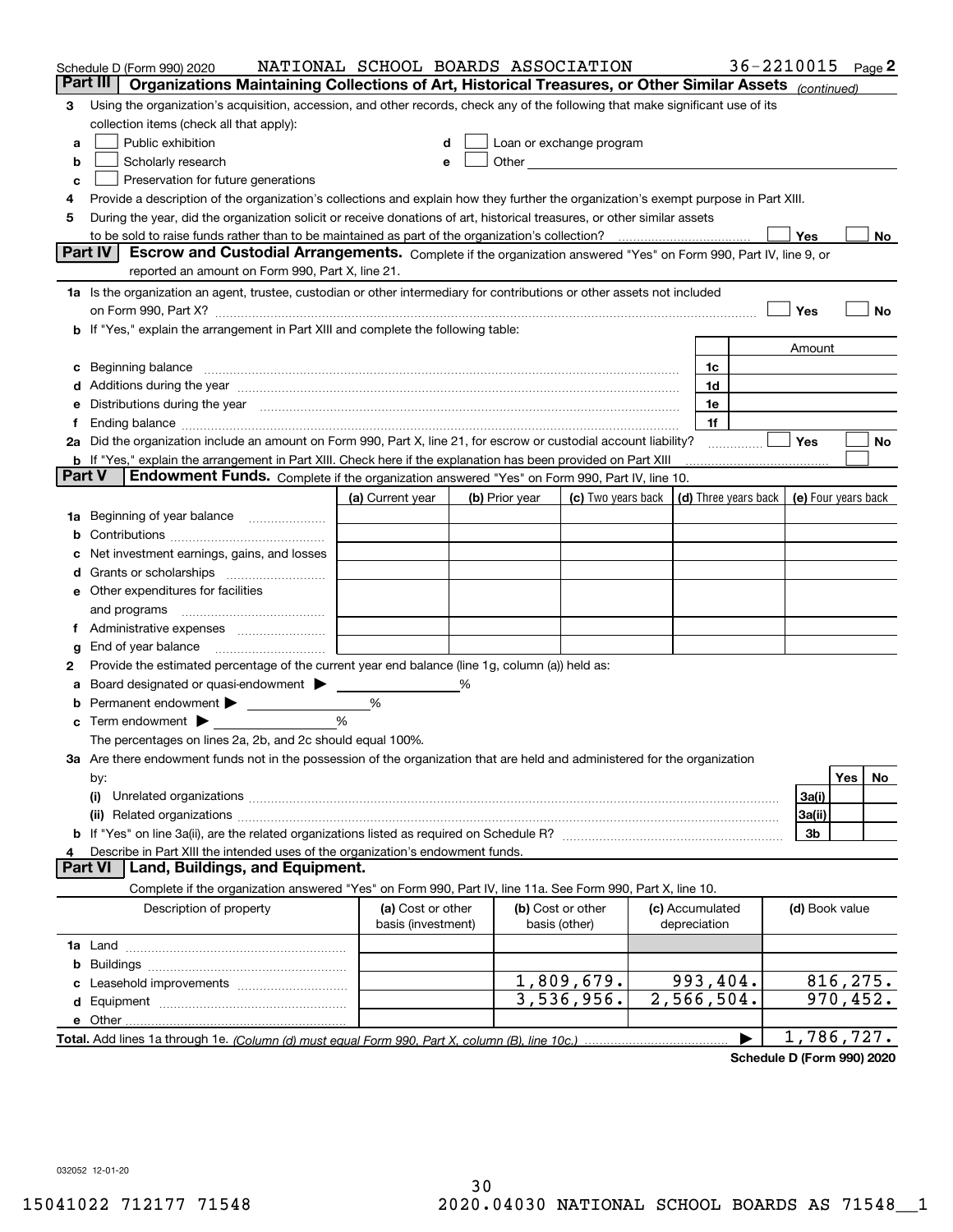| OUTINICIO II LIIC ORGINZANON ANSWEICU TES ON FONTI 330, FAILTY, INTELTIO, OCC FONN 330, FAILTA, INTELLZ.          |                 |                                                           |                |
|-------------------------------------------------------------------------------------------------------------------|-----------------|-----------------------------------------------------------|----------------|
| (a) Description of security or category (including name of security)                                              | (b) Book value  | (c) Method of valuation: Cost or end-of-year market value |                |
| (1) Financial derivatives                                                                                         |                 |                                                           |                |
|                                                                                                                   |                 |                                                           |                |
| (3) Other                                                                                                         |                 |                                                           |                |
| (A)                                                                                                               |                 |                                                           |                |
| (B)                                                                                                               |                 |                                                           |                |
| (C)                                                                                                               |                 |                                                           |                |
| (D)                                                                                                               |                 |                                                           |                |
| (E)                                                                                                               |                 |                                                           |                |
|                                                                                                                   |                 |                                                           |                |
| (F)                                                                                                               |                 |                                                           |                |
| (G)                                                                                                               |                 |                                                           |                |
| (H)                                                                                                               |                 |                                                           |                |
| Total. (Col. (b) must equal Form 990, Part X, col. (B) line 12.) $\blacktriangleright$                            |                 |                                                           |                |
| Part VIII Investments - Program Related.                                                                          |                 |                                                           |                |
| Complete if the organization answered "Yes" on Form 990, Part IV, line 11c. See Form 990, Part X, line 13.        |                 |                                                           |                |
| (a) Description of investment                                                                                     | (b) Book value  | (c) Method of valuation: Cost or end-of-year market value |                |
| (1)                                                                                                               |                 |                                                           |                |
| (2)                                                                                                               |                 |                                                           |                |
| (3)                                                                                                               |                 |                                                           |                |
| (4)                                                                                                               |                 |                                                           |                |
| (5)                                                                                                               |                 |                                                           |                |
| (6)                                                                                                               |                 |                                                           |                |
| (7)                                                                                                               |                 |                                                           |                |
| (8)                                                                                                               |                 |                                                           |                |
| (9)                                                                                                               |                 |                                                           |                |
| Total. (Col. (b) must equal Form 990, Part X, col. (B) line 13.)                                                  |                 |                                                           |                |
| <b>Other Assets.</b><br>Part IX                                                                                   |                 |                                                           |                |
| Complete if the organization answered "Yes" on Form 990, Part IV, line 11d. See Form 990, Part X, line 15.        |                 |                                                           |                |
|                                                                                                                   | (a) Description |                                                           | (b) Book value |
| (1)                                                                                                               |                 |                                                           |                |
| (2)                                                                                                               |                 |                                                           |                |
| (3)                                                                                                               |                 |                                                           |                |
| (4)                                                                                                               |                 |                                                           |                |
| (5)                                                                                                               |                 |                                                           |                |
| (6)                                                                                                               |                 |                                                           |                |
| (7)                                                                                                               |                 |                                                           |                |
| (8)                                                                                                               |                 |                                                           |                |
| (9)                                                                                                               |                 |                                                           |                |
|                                                                                                                   |                 |                                                           |                |
| Total. (Column (b) must equal Form 990. Part X, col. (B) line 15.)<br><b>Other Liabilities.</b><br><b>Part X</b>  |                 |                                                           |                |
|                                                                                                                   |                 |                                                           |                |
| Complete if the organization answered "Yes" on Form 990, Part IV, line 11e or 11f. See Form 990, Part X, line 25. |                 |                                                           | (b) Book value |
| (a) Description of liability<br>1.                                                                                |                 |                                                           |                |
| (1) Federal income taxes                                                                                          |                 |                                                           |                |
| ACCRUED PENSION LIABILITY<br>(2)                                                                                  |                 |                                                           | 16, 345, 882.  |
| CAPITAL LEASE OBLIGATION<br>(3)                                                                                   |                 |                                                           | 94,141.        |
| (4) DEFERRED RENT                                                                                                 |                 |                                                           | 985, 865.      |
| DEFERRED COMPENSATION PLAN<br>(5)                                                                                 |                 |                                                           |                |
| LIABILITY<br>(6)                                                                                                  |                 |                                                           | 363,537.       |
| DEFERRED GAIN ON SALE OF<br>(7)                                                                                   | <b>BUILDING</b> |                                                           | 3,518,628.     |
| (8)                                                                                                               |                 |                                                           |                |
| (9)                                                                                                               |                 |                                                           |                |
| Total. (Column (b) must equal Form 990, Part X, col. (B) line 25.)                                                |                 |                                                           | 21,308,053.    |
|                                                                                                                   |                 |                                                           |                |

**2.** Liability for uncertain tax positions. In Part XIII, provide the text of the footnote to the organization's financial statements that reports the organization's liability for uncertain tax positions under FASB ASC 740. Check here if the text of the footnote has been provided in Part XIII  $\boxed{\text{X}}$ 

032053 12-01-20

# Schedule D (Form 990) 2020 NATIONAL SCHOOL BOARDS ASSOCIATION 36-2210015 <sub>Page</sub> 3<br>| **Part VII** | Investments - Other Securities.

Complete if the organization answered "Yes" on Form 990, Part IV, line 11b. See Form 990, Part X, line 12.

| (a) Description of security or category (including name of security) | (b) Book value | (c) Method of valuation: Cost or end-of-year market value |
|----------------------------------------------------------------------|----------------|-----------------------------------------------------------|
| 1) Financial derivatives                                             |                |                                                           |
| 2) Closely held equity interests                                     |                |                                                           |
| 3) Other                                                             |                |                                                           |
| (A)                                                                  |                |                                                           |
| (B)                                                                  |                |                                                           |
| (C)                                                                  |                |                                                           |
| (D)                                                                  |                |                                                           |
| (E)                                                                  |                |                                                           |
| (F)                                                                  |                |                                                           |
| (G)                                                                  |                |                                                           |
| (H)                                                                  |                |                                                           |
| $\int$ otal (Col (b) must equal Form 990 Part X col (B) line 12)     |                |                                                           |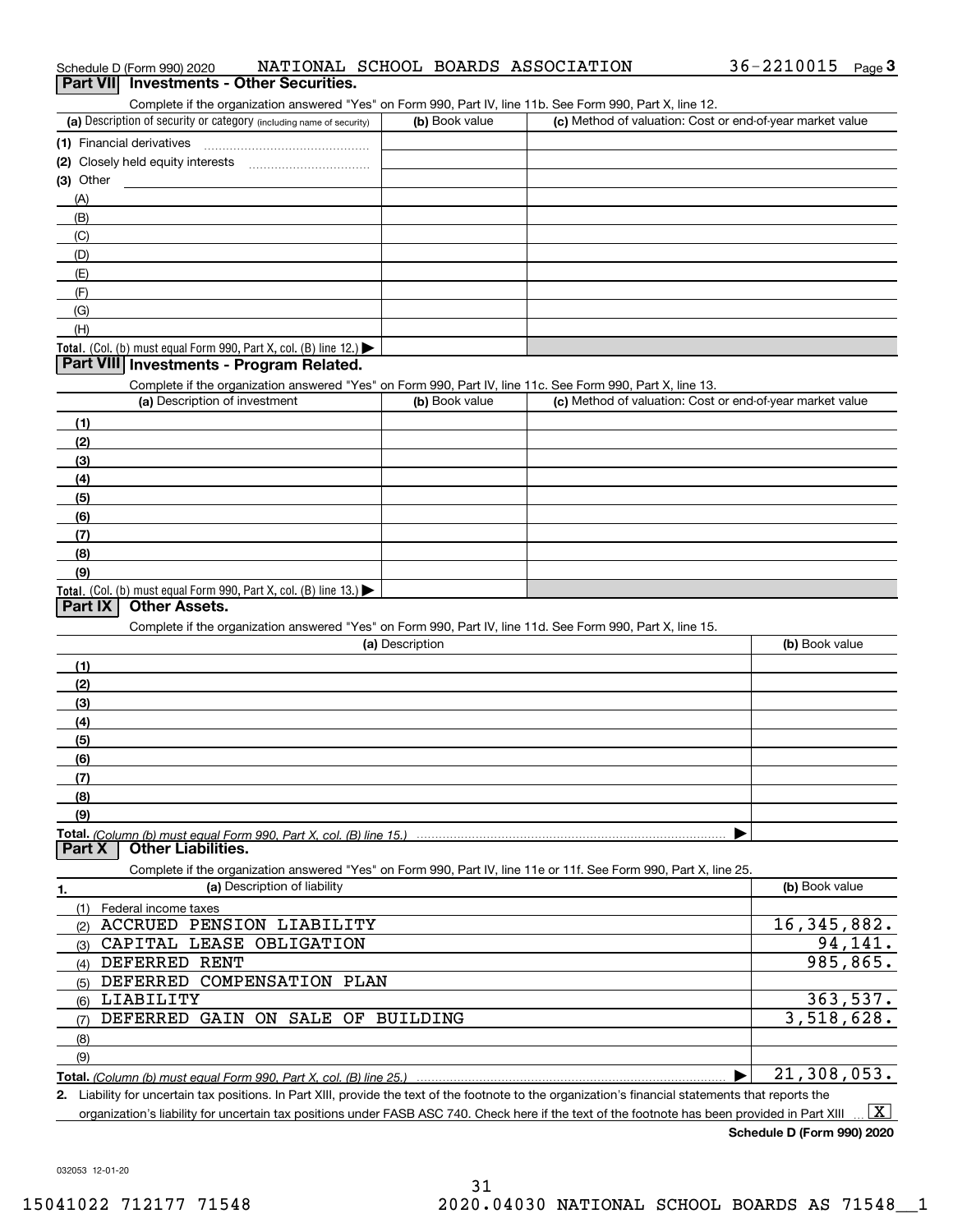|         | NATIONAL SCHOOL BOARDS ASSOCIATION<br>Schedule D (Form 990) 2020                                                                                                                                                                     |                |            |                | 36-2210015<br>Page $4$     |
|---------|--------------------------------------------------------------------------------------------------------------------------------------------------------------------------------------------------------------------------------------|----------------|------------|----------------|----------------------------|
| Part XI | Reconciliation of Revenue per Audited Financial Statements With Revenue per Return.                                                                                                                                                  |                |            |                |                            |
|         | Complete if the organization answered "Yes" on Form 990, Part IV, line 12a.                                                                                                                                                          |                |            |                |                            |
| 1       | Total revenue, gains, and other support per audited financial statements                                                                                                                                                             |                |            | $\blacksquare$ | $\overline{16, 561, 641.}$ |
| 2       | Amounts included on line 1 but not on Form 990, Part VIII, line 12:                                                                                                                                                                  |                |            |                |                            |
| a       |                                                                                                                                                                                                                                      | 2a             |            |                |                            |
| b       |                                                                                                                                                                                                                                      | 2 <sub>b</sub> | 290,599.   |                |                            |
|         |                                                                                                                                                                                                                                      | 2c             |            |                |                            |
| d       | Other (Describe in Part XIII.) <b>2006</b> 2007 2010 2010 2010 2010 2011 2012 2013 2014 2014 2015 2016 2017 2018 2019 2016 2017 2018 2019 2016 2017 2018 2019 2016 2017 2018 2019 2018 2019 2019 2016 2017 2018 2019 2018 2019 2019  | 2d             | 1,160,000. |                |                            |
| е       | Add lines 2a through 2d                                                                                                                                                                                                              |                |            | 2e             | <u>1,450,599.</u>          |
| 3       |                                                                                                                                                                                                                                      |                |            | $\overline{3}$ | 15, 111, 042.              |
| 4       | Amounts included on Form 990, Part VIII, line 12, but not on line 1:                                                                                                                                                                 |                |            |                |                            |
| a       |                                                                                                                                                                                                                                      | 4a             |            |                |                            |
|         |                                                                                                                                                                                                                                      | 4 <sub>b</sub> |            |                |                            |
| c.      | Add lines 4a and 4b                                                                                                                                                                                                                  |                |            | 4c             |                            |
|         |                                                                                                                                                                                                                                      |                |            |                |                            |
|         |                                                                                                                                                                                                                                      |                |            | 5              | 15, 111, 042.              |
|         | Part XII   Reconciliation of Expenses per Audited Financial Statements With Expenses per Return.                                                                                                                                     |                |            |                |                            |
|         | Complete if the organization answered "Yes" on Form 990, Part IV, line 12a.                                                                                                                                                          |                |            |                |                            |
| 1       | Total expenses and losses per audited financial statements                                                                                                                                                                           |                |            | $\blacksquare$ | 13,965,098.                |
| 2       | Amounts included on line 1 but not on Form 990, Part IX, line 25:                                                                                                                                                                    |                |            |                |                            |
| a       |                                                                                                                                                                                                                                      | 2a             | 290,599.   |                |                            |
| b       |                                                                                                                                                                                                                                      | 2 <sub>b</sub> |            |                |                            |
|         | Other losses                                                                                                                                                                                                                         | 2c             |            |                |                            |
| d       | Other (Describe in Part XIII.) (2000) (2000) (2000) (2000) (2000) (2000) (2000) (2000) (2000) (2000) (2000) (2000) (2000) (2000) (2000) (2000) (2000) (2000) (2000) (2000) (2000) (2000) (2000) (2000) (2000) (2000) (2000) (2       | 2d             |            |                |                            |
| е       | Add lines 2a through 2d <b>continuum continuum contract and all the contract and all the contract and all the contract of the contract of the contract of the contract of the contract of the contract of the contract of the co</b> |                |            | 2e             | <u>290,599.</u>            |
| 3       |                                                                                                                                                                                                                                      |                |            | $\mathbf{3}$   | 13,674,499.                |
| 4       | Amounts included on Form 990, Part IX, line 25, but not on line 1:                                                                                                                                                                   |                |            |                |                            |
| a       | Investment expenses not included on Form 990, Part VIII, line 7b [1000000000000000000000000000000000                                                                                                                                 | 4a             |            |                |                            |
| b       | Other (Describe in Part XIII.)                                                                                                                                                                                                       | 4 <sub>b</sub> |            |                |                            |
| c       | Add lines 4a and 4b                                                                                                                                                                                                                  |                |            | 4c             |                            |
|         | Part XIII Supplemental Information.                                                                                                                                                                                                  |                |            | 5              | 13,674,499.                |

Provide the descriptions required for Part II, lines 3, 5, and 9; Part III, lines 1a and 4; Part IV, lines 1b and 2b; Part V, line 4; Part X, line 2; Part XI, lines 2d and 4b; and Part XII, lines 2d and 4b. Also complete this part to provide any additional information.

#### PART X, LINE 2:

| MANAGEMENT EVALUATED THE ASSOCIATION'S TAX POSITIONS AND CONCLUDED THAT  |
|--------------------------------------------------------------------------|
| THE ASSOCIATION HAD TAKEN NO UNCERTAIN TAX POSITIONS THAT REOUIRE        |
| ADJUSTMENT TO THE CONSOLIDATED FINANCIAL STATEMENTS TO COMPLY WITH THE   |
| PROVISIONS OF THIS GUIDANCE. THE ASSOCIATION FILES TAX RETURNS IN THE    |
| U.S. FEDERAL JURISDICTION. WITH FEW EXCEPTIONS, THE ASSOCIATION IS NO    |
| LONGER SUBJECT TO INCOME TAX EXAMINATIONS BY THE U.S. FEDERAL, STATE, OR |
| LOCAL TAX AUTHORITIES FOR YEARS BEFORE 2017.                             |
|                                                                          |

32

PART XI, LINE 2D - OTHER ADJUSTMENTS:

PPP LOAN FORGIVENESS RECOGNIZED IN 2020 FINANCIAL

#### STATEMENTS 1,160,000.

032054 12-01-20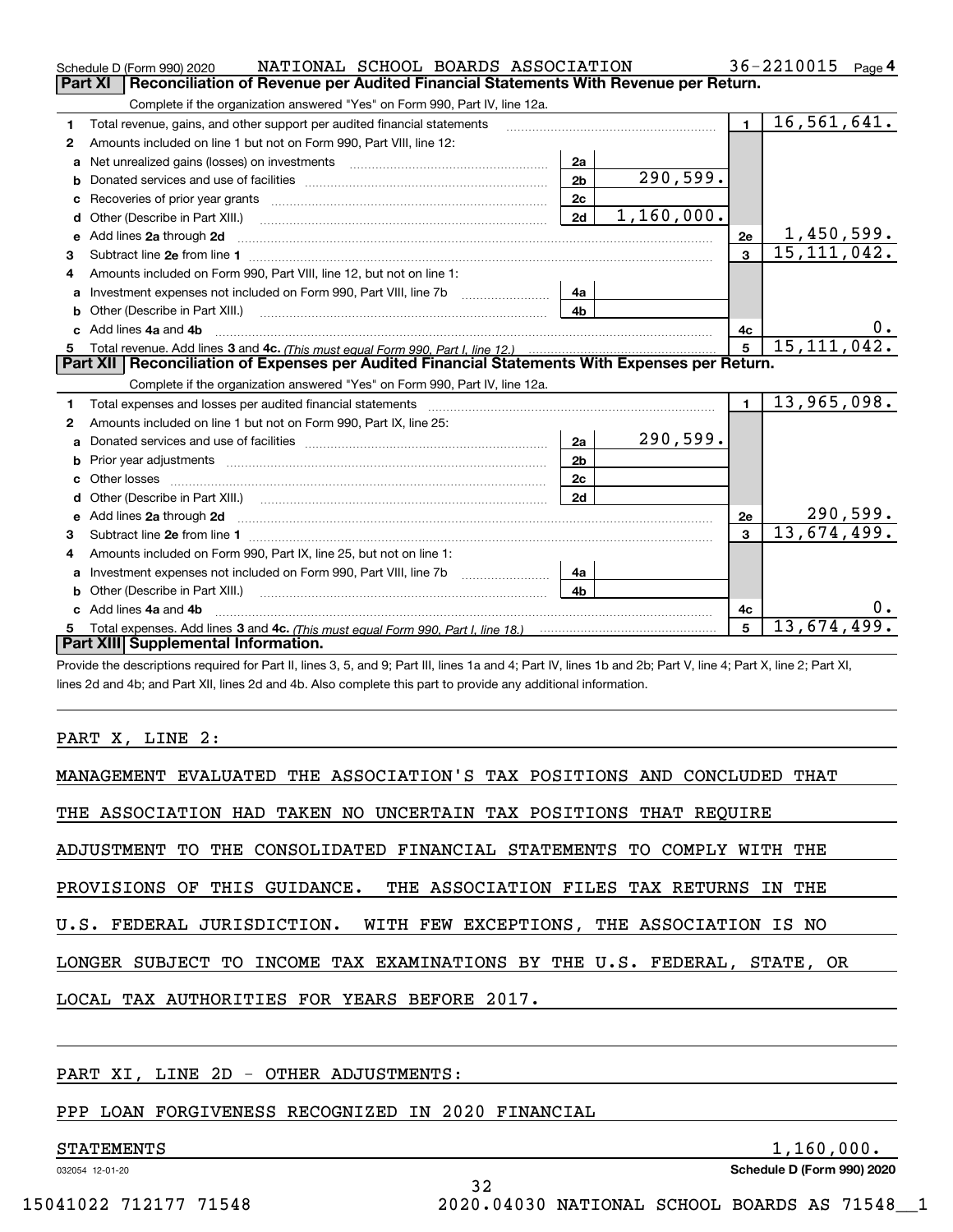| Schedule D (Form 990) 2020  |  |  |
|-----------------------------|--|--|
| $R \rightarrow \text{VIII}$ |  |  |

| <b>Part XIII Supplemental Information</b> (continued) |                            |
|-------------------------------------------------------|----------------------------|
|                                                       |                            |
|                                                       |                            |
|                                                       |                            |
|                                                       |                            |
|                                                       |                            |
|                                                       |                            |
|                                                       |                            |
|                                                       |                            |
|                                                       |                            |
|                                                       |                            |
|                                                       |                            |
|                                                       |                            |
|                                                       |                            |
|                                                       |                            |
|                                                       |                            |
|                                                       |                            |
|                                                       |                            |
|                                                       |                            |
|                                                       |                            |
|                                                       |                            |
|                                                       |                            |
|                                                       |                            |
|                                                       |                            |
|                                                       |                            |
|                                                       |                            |
|                                                       |                            |
|                                                       |                            |
|                                                       |                            |
|                                                       |                            |
|                                                       |                            |
|                                                       | Schedule D (Form 990) 2020 |
|                                                       |                            |

032055 12-01-20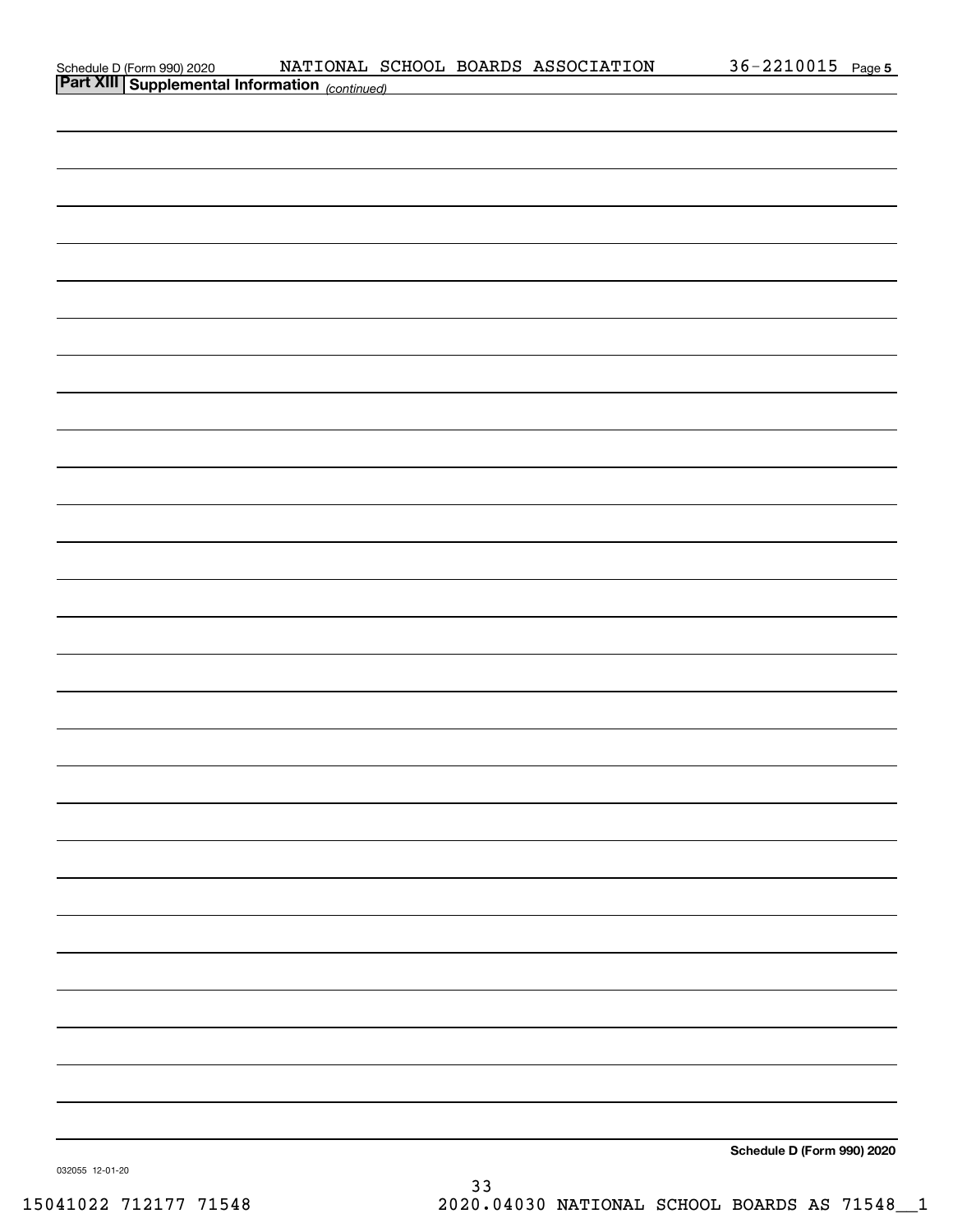|        | <b>Compensation Information</b><br><b>SCHEDULE J</b>                                                                                                                                                                               | OMB No. 1545-0047     |     |    |  |  |  |
|--------|------------------------------------------------------------------------------------------------------------------------------------------------------------------------------------------------------------------------------------|-----------------------|-----|----|--|--|--|
|        | (Form 990)<br>For certain Officers, Directors, Trustees, Key Employees, and Highest                                                                                                                                                | 2020                  |     |    |  |  |  |
|        | <b>Compensated Employees</b>                                                                                                                                                                                                       |                       |     |    |  |  |  |
|        | Complete if the organization answered "Yes" on Form 990, Part IV, line 23.<br>Attach to Form 990.                                                                                                                                  | <b>Open to Public</b> |     |    |  |  |  |
|        | Department of the Treasury<br>Go to www.irs.gov/Form990 for instructions and the latest information.<br>Internal Revenue Service                                                                                                   | Inspection            |     |    |  |  |  |
|        | <b>Employer identification number</b><br>Name of the organization                                                                                                                                                                  |                       |     |    |  |  |  |
|        | 36-2210015<br>NATIONAL SCHOOL BOARDS ASSOCIATION                                                                                                                                                                                   |                       |     |    |  |  |  |
| Part I | <b>Questions Regarding Compensation</b>                                                                                                                                                                                            |                       |     |    |  |  |  |
|        |                                                                                                                                                                                                                                    |                       | Yes | No |  |  |  |
|        | Check the appropriate box(es) if the organization provided any of the following to or for a person listed on Form 990,                                                                                                             |                       |     |    |  |  |  |
|        | Part VII, Section A, line 1a. Complete Part III to provide any relevant information regarding these items.                                                                                                                         |                       |     |    |  |  |  |
|        | First-class or charter travel<br>Housing allowance or residence for personal use                                                                                                                                                   |                       |     |    |  |  |  |
|        | $\overline{X}$ Travel for companions<br>Payments for business use of personal residence                                                                                                                                            |                       |     |    |  |  |  |
|        | Tax indemnification and gross-up payments<br>Health or social club dues or initiation fees                                                                                                                                         |                       |     |    |  |  |  |
|        | Discretionary spending account<br>Personal services (such as maid, chauffeur, chef)                                                                                                                                                |                       |     |    |  |  |  |
|        |                                                                                                                                                                                                                                    |                       |     |    |  |  |  |
|        | <b>b</b> If any of the boxes on line 1a are checked, did the organization follow a written policy regarding payment or<br>reimbursement or provision of all of the expenses described above? If "No," complete Part III to explain | 1b                    | X   |    |  |  |  |
| 2      | Did the organization require substantiation prior to reimbursing or allowing expenses incurred by all directors,                                                                                                                   |                       |     |    |  |  |  |
|        |                                                                                                                                                                                                                                    |                       |     |    |  |  |  |
|        |                                                                                                                                                                                                                                    | $\mathbf{2}$          | X   |    |  |  |  |
| з      | Indicate which, if any, of the following the organization used to establish the compensation of the organization's                                                                                                                 |                       |     |    |  |  |  |
|        | CEO/Executive Director. Check all that apply. Do not check any boxes for methods used by a related organization to                                                                                                                 |                       |     |    |  |  |  |
|        | establish compensation of the CEO/Executive Director, but explain in Part III.                                                                                                                                                     |                       |     |    |  |  |  |
|        | Compensation committee<br>Written employment contract                                                                                                                                                                              |                       |     |    |  |  |  |
|        | Compensation survey or study<br>Independent compensation consultant                                                                                                                                                                |                       |     |    |  |  |  |
|        | Form 990 of other organizations<br>Approval by the board or compensation committee                                                                                                                                                 |                       |     |    |  |  |  |
|        |                                                                                                                                                                                                                                    |                       |     |    |  |  |  |
| 4      | During the year, did any person listed on Form 990, Part VII, Section A, line 1a, with respect to the filing                                                                                                                       |                       |     |    |  |  |  |
|        | organization or a related organization:                                                                                                                                                                                            |                       |     |    |  |  |  |
| а      | Receive a severance payment or change-of-control payment?                                                                                                                                                                          | 4a                    |     | х  |  |  |  |
| b      | Participate in or receive payment from a supplemental nonqualified retirement plan?                                                                                                                                                | 4b                    |     | X  |  |  |  |
| c      | Participate in or receive payment from an equity-based compensation arrangement?                                                                                                                                                   | 4c                    |     | X  |  |  |  |
|        | If "Yes" to any of lines 4a-c, list the persons and provide the applicable amounts for each item in Part III.                                                                                                                      |                       |     |    |  |  |  |
|        |                                                                                                                                                                                                                                    |                       |     |    |  |  |  |
|        | Only section 501(c)(3), 501(c)(4), and 501(c)(29) organizations must complete lines 5-9.<br>For persons listed on Form 990, Part VII, Section A, line 1a, did the organization pay or accrue any compensation                      |                       |     |    |  |  |  |
|        |                                                                                                                                                                                                                                    |                       |     |    |  |  |  |
| a      | contingent on the revenues of:                                                                                                                                                                                                     | 5a                    |     | x  |  |  |  |
|        |                                                                                                                                                                                                                                    | 5b                    |     | X  |  |  |  |
|        | If "Yes" on line 5a or 5b, describe in Part III.                                                                                                                                                                                   |                       |     |    |  |  |  |
| 6.     | For persons listed on Form 990, Part VII, Section A, line 1a, did the organization pay or accrue any compensation                                                                                                                  |                       |     |    |  |  |  |
|        | contingent on the net earnings of:                                                                                                                                                                                                 |                       |     |    |  |  |  |
| a      |                                                                                                                                                                                                                                    | 6a                    |     | x  |  |  |  |
|        |                                                                                                                                                                                                                                    | 6b                    |     | X  |  |  |  |
|        | If "Yes" on line 6a or 6b, describe in Part III.                                                                                                                                                                                   |                       |     |    |  |  |  |
|        | 7 For persons listed on Form 990, Part VII, Section A, line 1a, did the organization provide any nonfixed payments                                                                                                                 |                       |     |    |  |  |  |
|        |                                                                                                                                                                                                                                    | $\overline{7}$        | х   |    |  |  |  |
| 8      | Were any amounts reported on Form 990, Part VII, paid or accrued pursuant to a contract that was subject to the                                                                                                                    |                       |     |    |  |  |  |
|        | initial contract exception described in Regulations section 53.4958-4(a)(3)? If "Yes," describe in Part III                                                                                                                        | 8                     |     | х  |  |  |  |
| 9      | If "Yes" on line 8, did the organization also follow the rebuttable presumption procedure described in                                                                                                                             |                       |     |    |  |  |  |
|        | Regulations section 53.4958-6(c)?                                                                                                                                                                                                  | 9                     |     |    |  |  |  |
|        | <b>Department Beduction Act Notice, eac the Instructions for Form 000</b><br>Schoolule I (Form 000) 2020                                                                                                                           |                       |     |    |  |  |  |

LHA For Paperwork Reduction Act Notice, see the Instructions for Form 990. Schedule J (Form 990) 2020

032111 12-07-20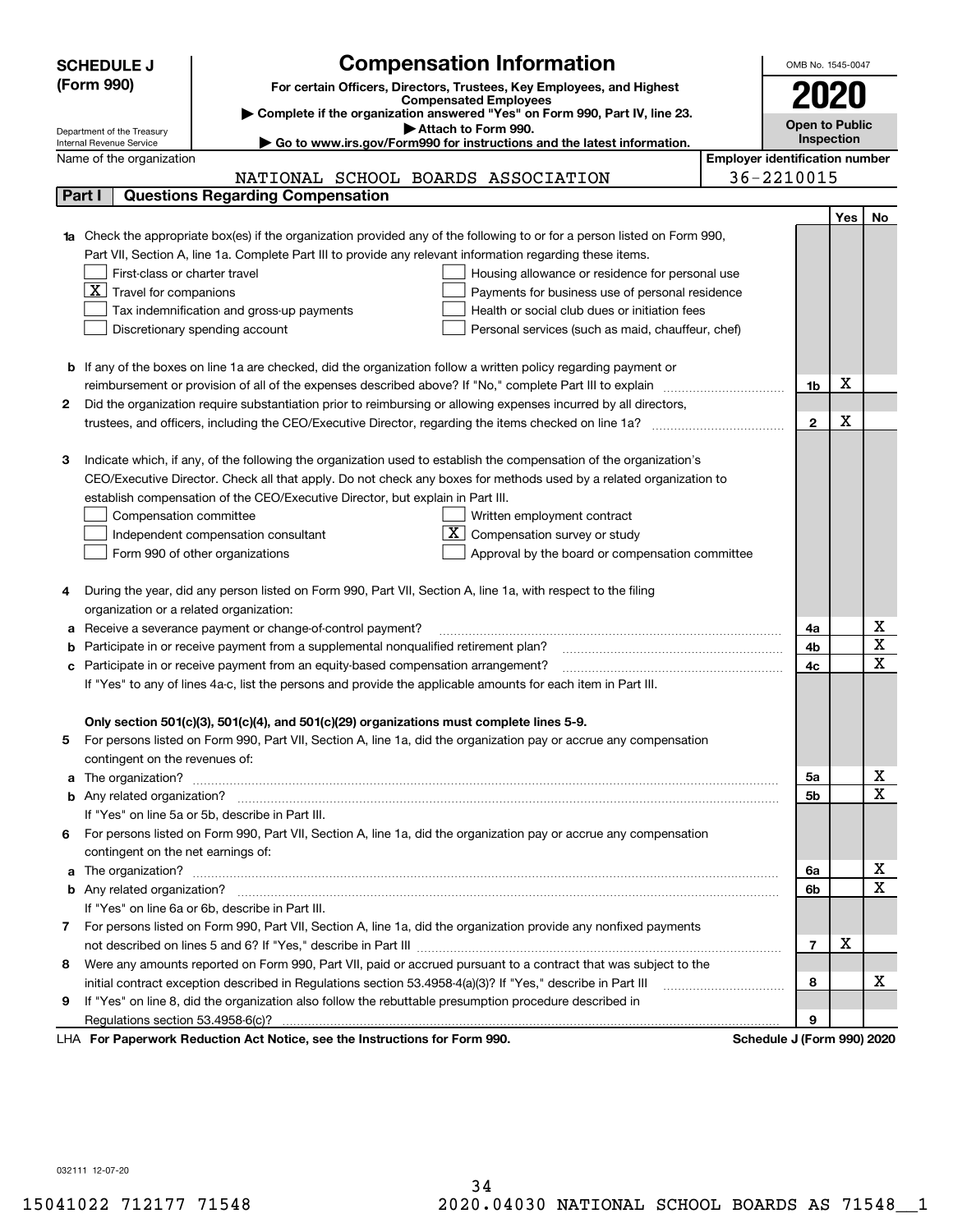For each individual whose compensation must be reported on Schedule J, report compensation from the organization on row (i) and from related organizations, described in the instructions, on row (ii). Do not list any individuals that aren't listed on Form 990, Part VII.

**Note:**  The sum of columns (B)(i)-(iii) for each listed individual must equal the total amount of Form 990, Part VII, Section A, line 1a, applicable column (D) and (E) amounts for that individual.

|                                        |             |                          | (B) Breakdown of W-2 and/or 1099-MISC compensation |                                           | (C) Retirement and<br>other deferred | (D) Nontaxable<br>benefits | (E) Total of columns<br>$(B)(i)-(D)$ | (F) Compensation<br>in column (B)         |  |  |
|----------------------------------------|-------------|--------------------------|----------------------------------------------------|-------------------------------------------|--------------------------------------|----------------------------|--------------------------------------|-------------------------------------------|--|--|
| (A) Name and Title                     |             | (i) Base<br>compensation | (ii) Bonus &<br>incentive<br>compensation          | (iii) Other<br>reportable<br>compensation | compensation                         |                            |                                      | reported as deferred<br>on prior Form 990 |  |  |
| FRANCISCO NEGRON<br>(1)                |             | 229,728.                 | 3,511.                                             | 0.                                        | 10,690.                              | 23, 221.                   | 267, 150.                            | 0.                                        |  |  |
| CHIEF LEGAL OFFICER                    | (i)         | 0.                       | 0.                                                 | 0.                                        | 0.                                   | 0.                         | $\mathbf 0$ .                        | 0.                                        |  |  |
| HEATHER DEAN (UP TO 07/31/2020)<br>(2) | (ii)        | 242,582.                 | $\mathbf 0$ .                                      | 0.                                        | 15,769.                              | 2,002.                     | 260, 353.                            | 0.                                        |  |  |
| DEPUTY EXECUTIVE DIRECTOR              | (i)<br>(ii) | 0.                       | $\mathbf 0$                                        | 0.                                        | 0.                                   | 0.                         | 0.                                   | $\overline{0}$ .                          |  |  |
| ANNA MARIA CHAVEZ (EFF. 05/18/2<br>(3) | (i)         | 257,140.                 | $\mathbf 0$ .                                      | 0.                                        | $\mathbf{0}$ .                       | 1,716.                     | 258,856.                             | $\overline{0}$ .                          |  |  |
| CEO & EXECUTIVE DIRECTOR               | (ii)        | 0.                       | $\mathbf 0$ .                                      | 0.                                        | $\overline{0}$ .                     | Ο.                         | 0.                                   | $\overline{0}$ .                          |  |  |
| VERJEANA MCCOTTER-JACOBS<br>(4)        | (i)         | 242,353.                 | 4,050.                                             | 0.                                        | 6,823.                               | 1,875.                     | 255, 101.                            | 0.                                        |  |  |
| CHIEF MEMBER SERVICES OFFI             | (ii)        | ο.                       | 0.                                                 | 0.                                        | 0.                                   | О.                         | $\mathbf 0$ .                        | 0.                                        |  |  |
| THOMAS GENTZEL (TILL 06/05/2020<br>(5) | (i)         | 216,241.                 | 10,000.                                            | 0.                                        | 7,456.                               | 9,023.                     | 242,720.                             | 0.                                        |  |  |
| CEO & EXECUTIVE DIRECTOR               | (ii)        | 0.                       | 0.                                                 | 0.                                        | 0.                                   | 0.                         | $\mathbf 0$ .                        | 0.                                        |  |  |
| RORY DAVENPORT<br>(6)                  | (i)         | 211,704.                 | $\mathbf 0$ .                                      | 0.                                        | 15, 209.                             | 1,626.                     | 228,539.                             | 0.                                        |  |  |
| CHIEF COMMUNICATIONS OFFIC             | (ii)        | 0.                       | $\mathbf 0$ .                                      | 0.                                        | 0.                                   | О.                         | $\mathbf 0$ .                        | 0.                                        |  |  |
| STUART SLAVEN<br>(7)                   | (i)         | 206,404.                 | 3,000.                                             | 0.                                        | 4,624.                               | 9,975.                     | 224,003.                             | 0.                                        |  |  |
| CHIEF ADVOCACY OFFICER                 | (ii)        | 0.                       | 0.                                                 | $\mathbf 0$ .                             | 0.                                   | 0.                         | 0.                                   | 0.                                        |  |  |
| RENEE JOE<br>(8)                       | (i)         | 202,048.                 | 2,809.                                             | 0.                                        | 7,527.                               | 3,361.                     | 215,745.                             | $\overline{0}$ .                          |  |  |
| MANAGING DIRECTOR, MARKETI             | (iii)       | 0.                       | $\mathbf 0$ .                                      | 0.                                        | 0.                                   | 0.                         | $\mathbf 0$ .                        | $\overline{0}$ .                          |  |  |
| <b>JOHN REEB</b><br>(9)                | (i)         | 170,092.                 | 2,467.                                             | 0.                                        | 6,849.                               | 9,741.                     | 189,149.                             | 0.                                        |  |  |
| MANAGING DIRECTOR OF OPERA             | (iii)       | $\mathbf 0$ .            | $\mathbf 0$ .                                      | $\mathbf 0$ .                             | 0.                                   | $\mathbf 0$ .              | $\mathbf 0$ .                        | 0.                                        |  |  |
| (10) KANISHA WILLIAMS                  | (i)         | 160,877.                 | 2,419.                                             | $\mathbf 0$ .                             | 6,468.                               | 10,090.                    | 179,854.                             | 0.                                        |  |  |
| MANAGING DIRECTOR, MEMBER              | (ii)        | 0.                       | $\mathbf 0$ .                                      | 0.                                        | 0.                                   | 0.                         | 0.                                   | 0.                                        |  |  |
| (11) SONJA TRAINOR                     | (i)         | 164,519.                 | 3, 162.                                            | 0.                                        | $\overline{0}$ .                     | 3,178.                     | 170,859.                             | 0.                                        |  |  |
| MANAGING DIRECTOR, LEGAL A             | (ii)        | 0.                       | 0.                                                 | 0.                                        | $\mathbf 0$ .                        | 0.                         | 0.                                   | 0.                                        |  |  |
| (12) JANE MELLOW                       | (i)         | 155, 445.                | 2,250.                                             | $\mathbf 0$ .                             | $\mathbf 0$ .                        | 3,149.                     | 160,844                              | 0.                                        |  |  |
| MANAGING DIRECTOR, FEDERAL ADVOCACY    | (ii)        | $\mathbf 0$ .            | 0.                                                 | $\mathbf 0$ .                             | $\mathbf 0$ .                        | о.                         | 0.                                   | 0.                                        |  |  |
| (13) ANTHONY P. DOYE (EFF. 7/23/202    | (i)         | 132,912.                 | $\mathbf 0$ .                                      | $\mathbf 0$ .                             | 0.                                   | 9,690.                     | 142,602.                             | 0.                                        |  |  |
| CHIEF OPERATING OFFICER                | (ii)        | 0.                       | $\mathbf 0$ .                                      | $\mathbf 0$ .                             | $\mathbf 0$ .                        | о.                         | 0.                                   | 0.                                        |  |  |
| (14) EILEEN G. FRAZIER (EFF. 12/7/20   | (i)         | 13,938.                  | $\mathbf 0$ .                                      | $\mathbf 0$ .                             | 0.                                   | 201.                       | 14,139.                              | $0$ .                                     |  |  |
| CHIEF ADMINISTRATIVE OFFICER           | (ii)        | 0.                       | 0.                                                 | 0.                                        | 0.                                   | 0.                         | 0.                                   | 0.                                        |  |  |
|                                        | (i)         |                          |                                                    |                                           |                                      |                            |                                      |                                           |  |  |
|                                        | (ii)        |                          |                                                    |                                           |                                      |                            |                                      |                                           |  |  |
|                                        | (i)         |                          |                                                    |                                           |                                      |                            |                                      |                                           |  |  |
|                                        | (ii)        |                          |                                                    |                                           |                                      |                            |                                      |                                           |  |  |

**Schedule J (Form 990) 2020**

36-2210015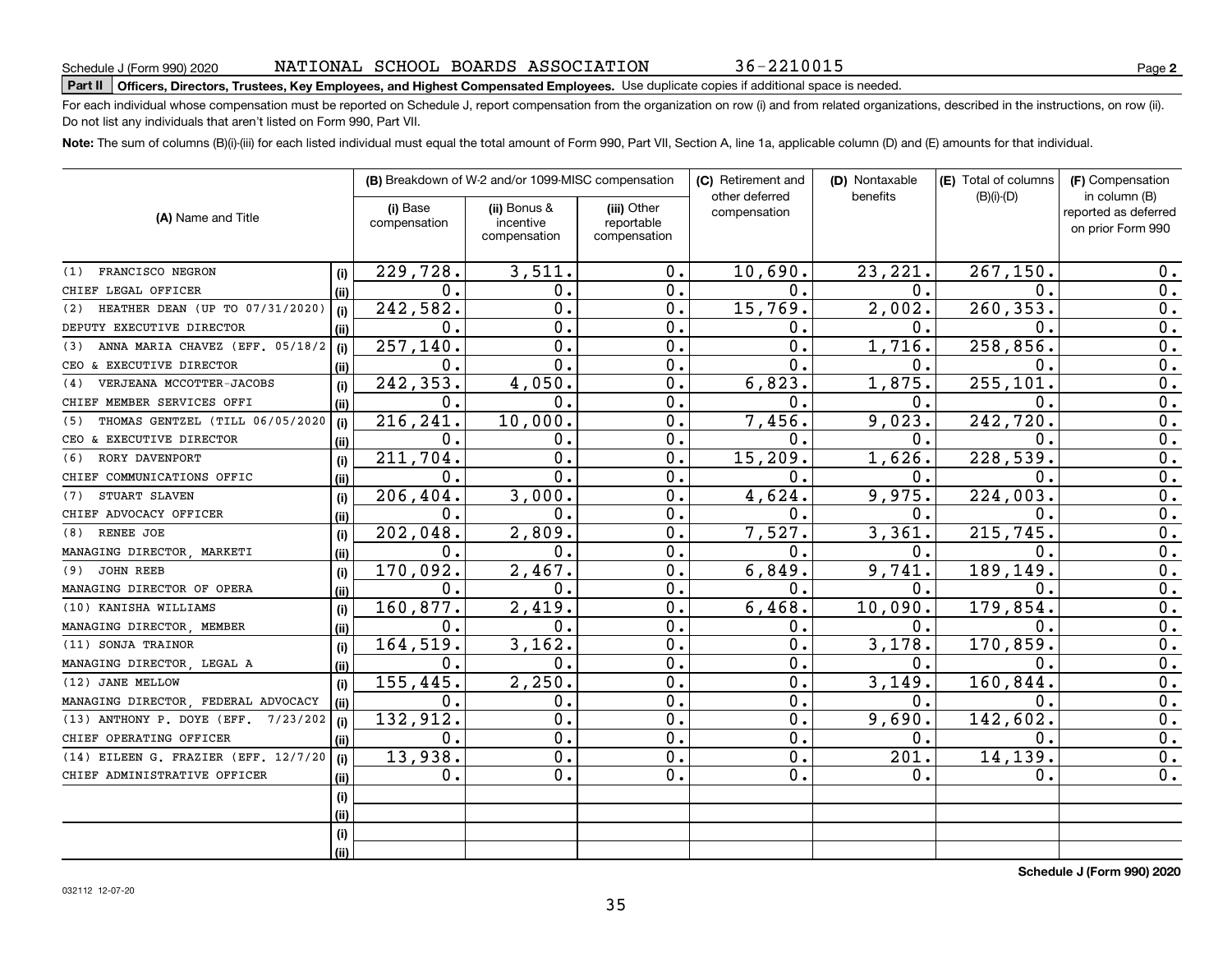#### **Part III Supplemental Information**

Schedule J (Form 990) 2020 NATIONAL SCHOOL BOARDS ASSOCIATION 36-2210015<br>Part III Supplemental Information<br>Provide the information, explanation, or descriptions required for Part I, lines 1a, 1b, 3, 4a, 4b, 4c, 5a, 5b, 6a,

PART I, LINE 1A:

SPOUSE TRAVEL FOR CERTAIN EVENTS IS PROVIDED FOR THE PRESIDENT

PART I, LINE 7:

PROVISION IS MADE IN THE ORGANIZATION'S EMPLOYMENT CONTRACT WITH ITS CEO

THAT THE GOVERNING BOARD MAY AWARD AN ANNUAL BONUS BASED ON PERFORMANCE

SUCCESS. PERFORMANCE AND/OR RETENTION BONUSES FOR OTHERS MAY BE MADE BASED

ON ESTABLISHED COMPENSATION CRITERIA. DURING 2020, CEO TOM GENZEL WAS

AWARDED A BONUS OF \$10,000. OTHER KEY EMPLOYEES AND HIGHLY COMPENSATED

EMPLOYEES WERE AWARDED PERFORMANCE BONUSES AS DETAILED IN COLUMN (B)(II) OF

PART II OF SCHEDULE J.

**Schedule J (Form 990) 2020**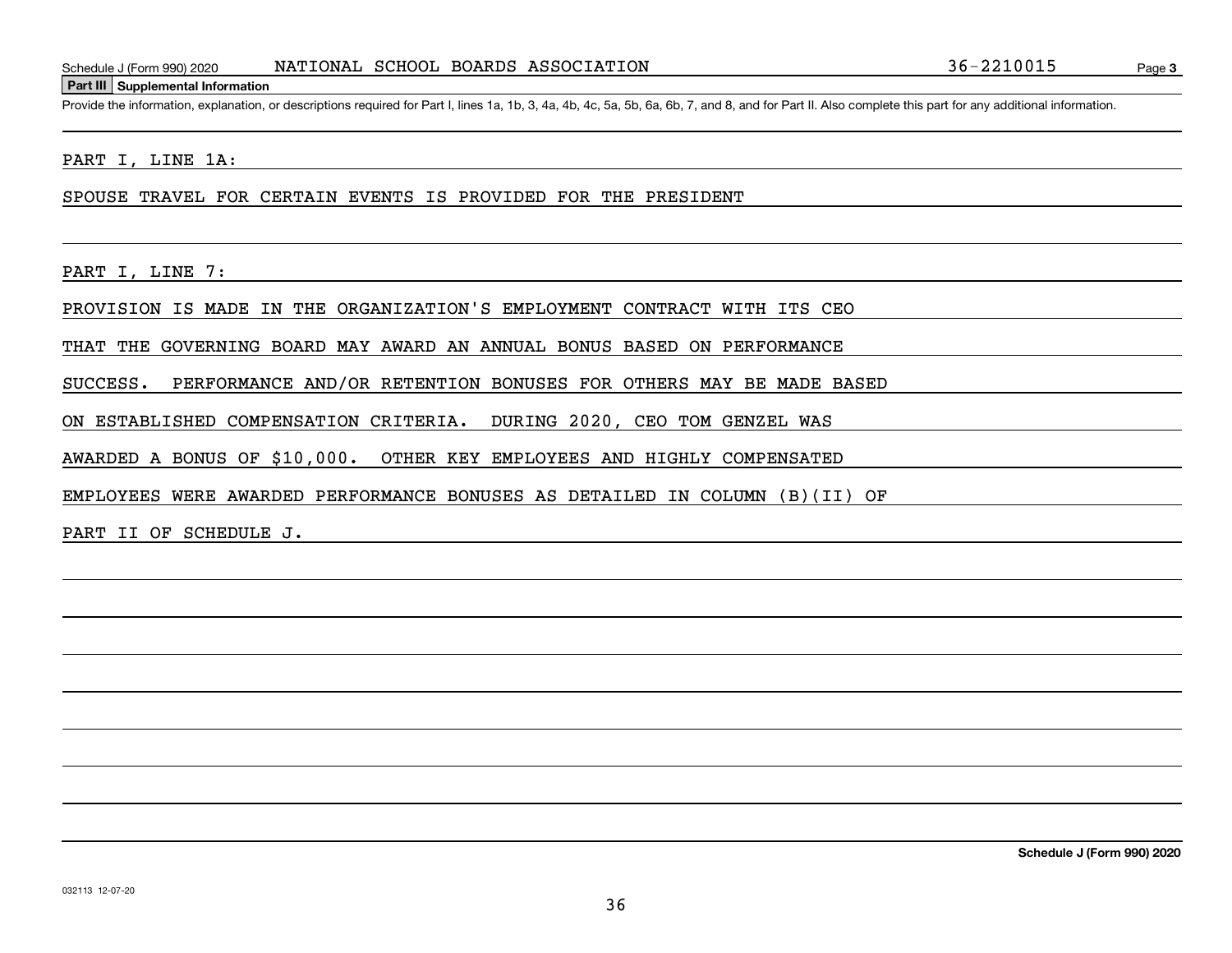**(Form 990 or 990-EZ)**

Department of the Treasury Internal Revenue Service Name of the organization

## **SCHEDULE O Supplemental Information to Form 990 or 990-EZ**

**Complete to provide information for responses to specific questions on Form 990 or 990-EZ or to provide any additional information. | Attach to Form 990 or 990-EZ. | Go to www.irs.gov/Form990 for the latest information.**



**Employer identification number** NATIONAL SCHOOL BOARDS ASSOCIATION 36-2210015

FORM 990, PART VI, SECTION A, LINE 6:

MEMBERS INCLUDE 49 STATE ASSOCIATIONS

FORM 990, PART VI, SECTION A, LINE 7A:

ASSOCIATION MEMBERS, STATE ASSOCIATIONS OF SCHOOL BOARDS, AND THEIR

DELEGATE ELECT THE GOVERNING BODY.

FORM 990, PART VI, SECTION A, LINE 7B:

THE CONSTITUTION AND BYLAWS OF NSBA MUST BE AMENDED BY A TWO-THIRDS VOTE OF

THE MEMBERS PRESENT AND VOTING.

FORM 990, PART VI, SECTION B, LINE 11B:

THE FORM 990 WAS INITIALLY REVIEWED IN DETAIL BY THE ORGANIZATION'S

ACCOUNTING DEPARTMENT AND MANAGEMENT. FURTHERMORE, PRIOR TO FILING WITH THE

INTERNAL REVENUE SERVICE, A COPY OF THE FORM 990 WAS PROVIDED TO ALL NSBA

BOARD MEMBERS.

FORM 990, PART VI, SECTION B, LINE 12C:

THE BEGINNING OF EACH NEW TERM YEAR, ALL BOARD MEMBERS AND OFFICERS SIGN THE CONFLICT OF INTEREST POLICY. IF THERE IS ANY REAL OR POTENTIAL

CONFLICT, THE EXECUTIVE COMMITTEE WILL RESOLVE SUCH CONFLICTS.

FORM 990, PART VI, SECTION B, LINE 15:

ANNUALLY, NSBA USES BENCHMARKS TO DETERMINE APPROPRIATE COMPENSATION.

COMPENSATION FOR THE EXECUTIVE DIRECTOR IS DISCUSSED AND DETERMINED BY THE

BOARD OF DIRECTORS ANNUALLY.

032211 11-20-20 LHA For Paperwork Reduction Act Notice, see the Instructions for Form 990 or 990-EZ. Schedule O (Form 990 or 990-EZ) 2020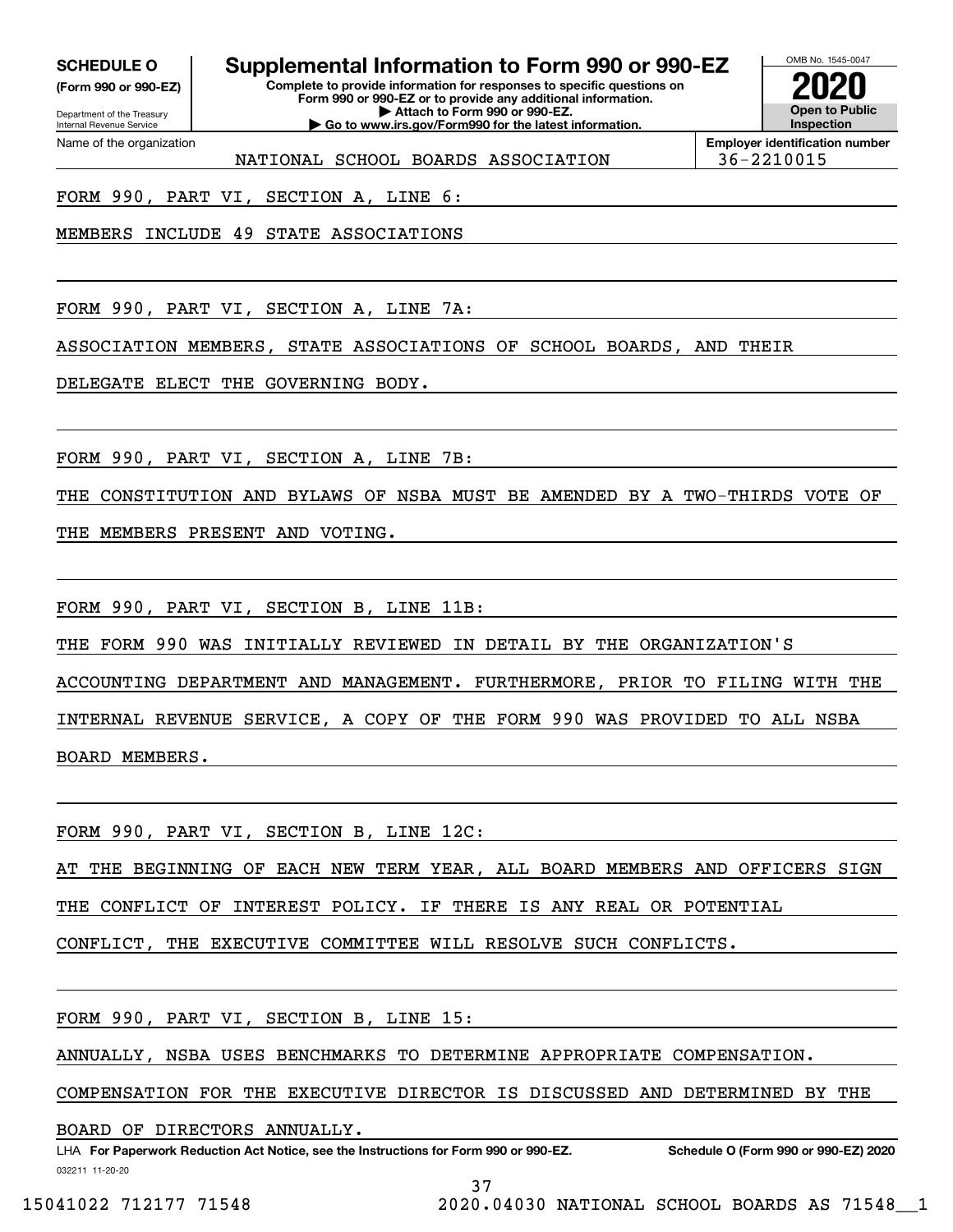| Schedule O (Form 990 or 990-EZ) 2020                                    | Page 2                                              |
|-------------------------------------------------------------------------|-----------------------------------------------------|
| Name of the organization<br>NATIONAL SCHOOL BOARDS ASSOCIATION          | <b>Employer identification number</b><br>36-2210015 |
|                                                                         |                                                     |
| FORM 990, PART VI, SECTION C, LINE 19:                                  |                                                     |
| ORGANIZATION MAKES ITS GOVERNING DOCUMENTS, CONFLICT OF INTEREST<br>THE |                                                     |
| POLICY, AND FINANCIAL STATEMENTS AVAILABLE TO THE PUBLIC UPON REQUEST.  |                                                     |
| FORM 990, PART IX, LINE 11G, OTHER FEES:                                |                                                     |
| ADVERTISING COMMISSIONS:                                                |                                                     |
| PROGRAM SERVICE EXPENSES                                                | 1,200.                                              |
| MANAGEMENT AND GENERAL EXPENSES                                         | 0.                                                  |
| FUNDRAISING EXPENSES                                                    | 0.                                                  |
| TOTAL EXPENSES                                                          | 1,200.                                              |
| TEMPORARY HELP:                                                         |                                                     |
| PROGRAM SERVICE EXPENSES                                                | 46,787.                                             |
| MANAGEMENT AND GENERAL EXPENSES                                         | 16,767.                                             |
| FUNDRAISING EXPENSES                                                    | 0.                                                  |
| TOTAL EXPENSES                                                          | 63,554.                                             |
| <b>OUTSIDE SERVICES:</b>                                                |                                                     |
| PROGRAM SERVICE EXPENSES                                                | 1,346,565.                                          |
| MANAGEMENT AND GENERAL EXPENSES                                         | 707,617.                                            |
| FUNDRAISING EXPENSES                                                    | $0$ .                                               |
| TOTAL EXPENSES                                                          | 2,054,182.                                          |
| TOTAL OTHER FEES ON FORM 990, PART IX, LINE 11G, COL A                  | 2,118,936.                                          |
| FORM 990, PART XI, LINE 9, CHANGES IN NET ASSETS:                       |                                                     |
| DEFINED BENEFIT PENSION PLAN CHANGES                                    | $-1,057,189.$                                       |
| OTHER COMPONENTS OF NET PERIODIC PENSION COST                           | $-1,377,745$ .                                      |
| 032212 11-20-20<br>38                                                   | Schedule O (Form 990 or 990-EZ) 2020                |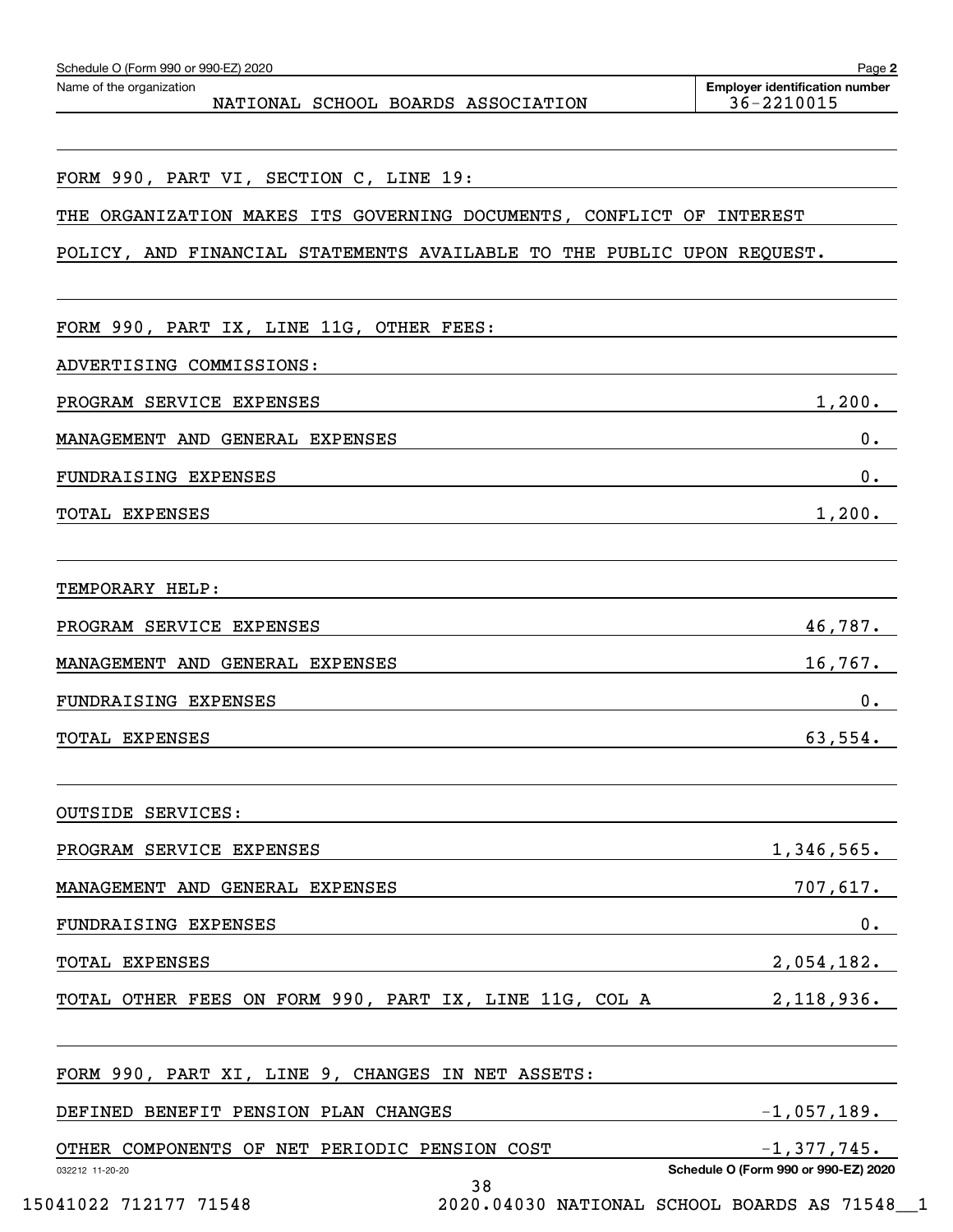| Schedule O (Form 990 or 990-EZ) 2020<br>Name of the organization | Page 2<br><b>Employer identification number</b> |
|------------------------------------------------------------------|-------------------------------------------------|
| NATIONAL SCHOOL BOARDS ASSOCIATION                               | $36 - 2210015$                                  |
| PPP LOAN FORGIVENESS RECOGNIZED IN FINANCIAL STATEMENTS          | 1,160,000.                                      |
| TOTAL TO FORM 990, PART XI, LINE 9                               | $-1, 274, 934.$                                 |
|                                                                  |                                                 |
|                                                                  |                                                 |
|                                                                  |                                                 |
|                                                                  |                                                 |
|                                                                  |                                                 |
|                                                                  |                                                 |
|                                                                  |                                                 |
|                                                                  |                                                 |
|                                                                  |                                                 |
|                                                                  |                                                 |
|                                                                  |                                                 |
|                                                                  |                                                 |
|                                                                  |                                                 |
|                                                                  |                                                 |
|                                                                  |                                                 |
|                                                                  |                                                 |
|                                                                  |                                                 |
|                                                                  |                                                 |
|                                                                  |                                                 |
|                                                                  |                                                 |
|                                                                  |                                                 |
|                                                                  |                                                 |
|                                                                  |                                                 |
|                                                                  |                                                 |
| 032212 11-20-20<br>39                                            | Schedule O (Form 990 or 990-EZ) 2020            |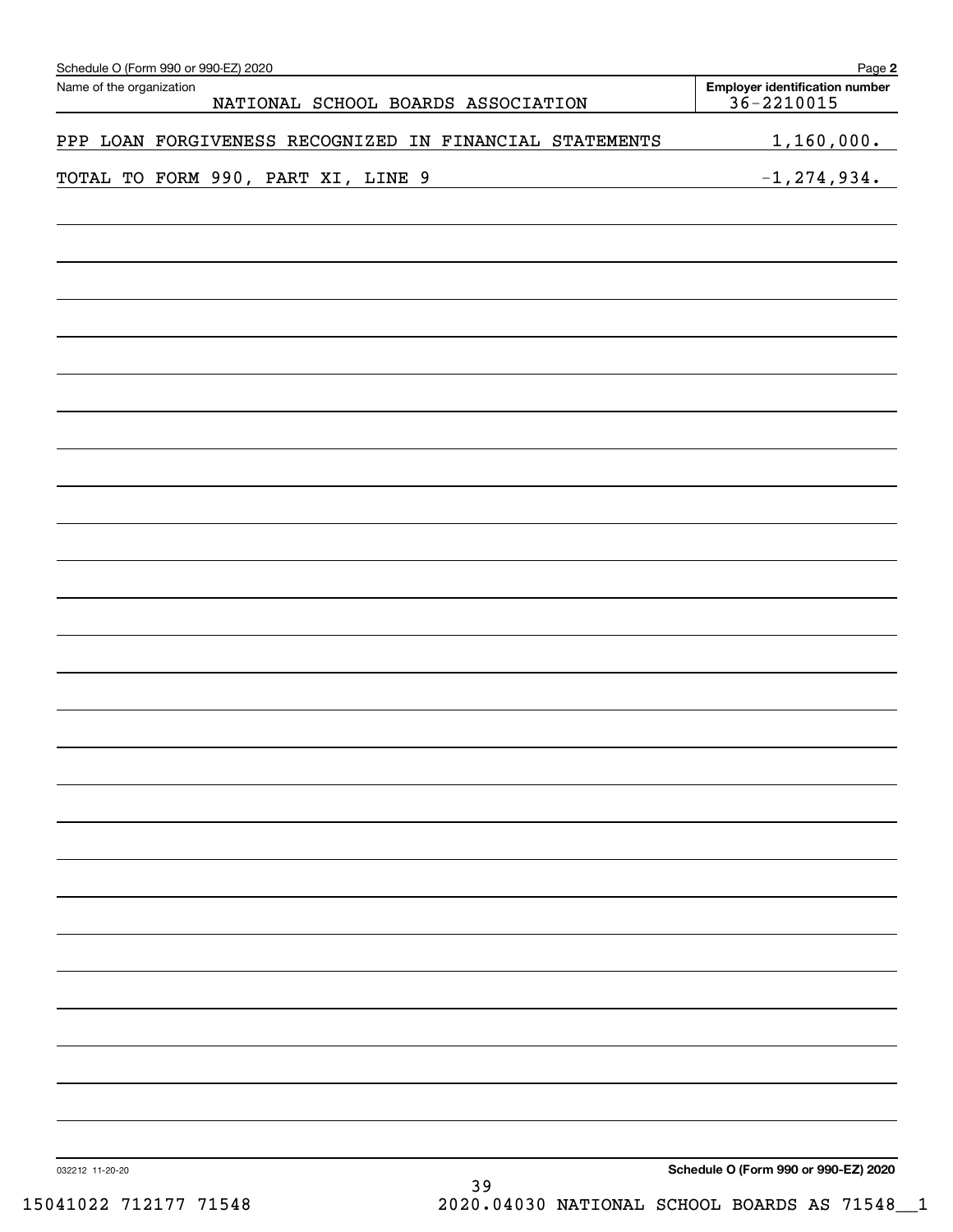|  | ______ |
|--|--------|

## 032161 10-28-20 LHA

**For Paperwork Reduction Act Notice, see the Instructions for Form 990. Schedule R (Form 990) 2020**

# **Related Organizations and Unrelated Partnerships**

**Complete if the organization answered "Yes" on Form 990, Part IV, line 33, 34, 35b, 36, or 37.** |

**Attach to Form 990.**  |

## Department of the Treasury Internal Revenue Service

Name of the organization

#### NATIONAL SCHOOL BOARDS ASSOCIATION

**Part I Identification of Disregarded Entities.**  Complete if the organization answered "Yes" on Form 990, Part IV, line 33.

| (a)<br>Name, address, and EIN (if applicable)<br>of disregarded entity | (b)<br>Primary activity | (c)<br>Legal domicile (state or<br>foreign country) | (d)<br>Total income | (e)<br>End-of-year assets | (f)<br>Direct controlling<br>entity |
|------------------------------------------------------------------------|-------------------------|-----------------------------------------------------|---------------------|---------------------------|-------------------------------------|
|                                                                        |                         |                                                     |                     |                           |                                     |
|                                                                        |                         |                                                     |                     |                           |                                     |
|                                                                        |                         |                                                     |                     |                           |                                     |
|                                                                        |                         |                                                     |                     |                           |                                     |

#### **Identification of Related Tax-Exempt Organizations.** Complete if the organization answered "Yes" on Form 990, Part IV, line 34, because it had one or more related tax-exempt **Part II** organizations during the tax year.

| (a)<br>Name, address, and EIN<br>of related organization | (b)<br>Primary activity   | (c)<br>Legal domicile (state or<br>foreign country) | (d)<br>Exempt Code<br>section | (e)<br>Public charity<br>status (if section | (f)<br>Direct controlling<br>entity | $(g)$<br>Section 512(b)(13) | controlled<br>entity? |
|----------------------------------------------------------|---------------------------|-----------------------------------------------------|-------------------------------|---------------------------------------------|-------------------------------------|-----------------------------|-----------------------|
|                                                          |                           |                                                     |                               | 501(c)(3))                                  |                                     | Yes                         | No                    |
| NATIONAL SCHOOL BOARDS ACTION CENTER -                   | TO CARRY OUT THE SOCIAL   |                                                     |                               |                                             | NATIONAL SCHOOL                     |                             |                       |
| 45-4913266, 1680 DUKE STREET, 2ND FLOOR,                 | WELFARE OBJECTIVES OF THE |                                                     |                               |                                             | <b>BOARDS</b>                       |                             |                       |
| ALEXANDRIA, VA 22314                                     | NSBA                      | <b>VIRGINIA</b>                                     | 501(C)(4)                     |                                             | ASSOCIATION                         |                             | X                     |
|                                                          |                           |                                                     |                               |                                             |                                     |                             |                       |
|                                                          |                           |                                                     |                               |                                             |                                     |                             |                       |
|                                                          |                           |                                                     |                               |                                             |                                     |                             |                       |

**Employer identification number** 36-2210015

OMB No. 1545-0047

**2020**

**Open to Public | Go to www.irs.gov/Form990 for instructions and the latest information. Inspection**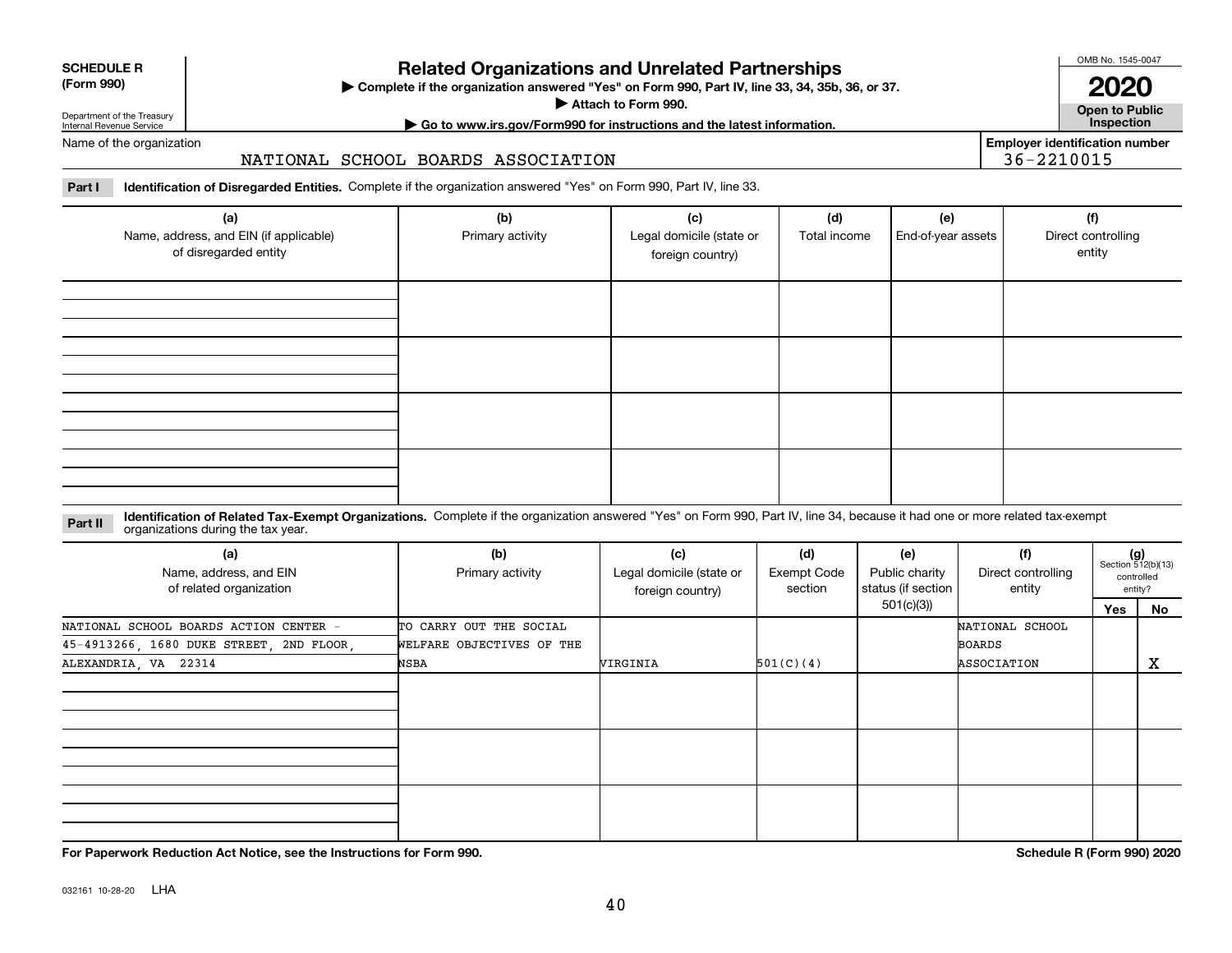#### Schedule R (Form 990) 2020 **NATIONAL SCHOOL BOARDS ASSOCIATION** 36-2210015 <sub>Page</sub>

**2**

**Identification of Related Organizations Taxable as a Partnership.** Complete if the organization answered "Yes" on Form 990, Part IV, line 34, because it had one or more related **Part III** organizations treated as a partnership during the tax year.

| (a)                                               | (b)              | (c)                  | (d)                          | (e)                                                                  | (f)                      | (g)                     | (h)              | (i)                                                       | (i) | (k)                                                     |
|---------------------------------------------------|------------------|----------------------|------------------------------|----------------------------------------------------------------------|--------------------------|-------------------------|------------------|-----------------------------------------------------------|-----|---------------------------------------------------------|
| Name, address, and EIN<br>of related organization | Primary activity | Legal<br>domicile    | Direct controlling<br>entity | Predominant income                                                   | Share of total<br>income | Share of<br>end-of-year | Disproportionate | Code V-UBI                                                |     | General or Percentage<br>managing ownership<br>partner? |
|                                                   |                  | (state or<br>foreign |                              |                                                                      |                          | assets                  | allocations?     |                                                           |     |                                                         |
|                                                   |                  | country)             |                              | (related, unrelated,<br>excluded from tax under<br>sections 512-514) |                          |                         | Yes   No         | amount in box<br>20 of Schedule<br>K-1 (Form 1065) Yes No |     |                                                         |
|                                                   |                  |                      |                              |                                                                      |                          |                         |                  |                                                           |     |                                                         |
|                                                   |                  |                      |                              |                                                                      |                          |                         |                  |                                                           |     |                                                         |
|                                                   |                  |                      |                              |                                                                      |                          |                         |                  |                                                           |     |                                                         |
|                                                   |                  |                      |                              |                                                                      |                          |                         |                  |                                                           |     |                                                         |
|                                                   |                  |                      |                              |                                                                      |                          |                         |                  |                                                           |     |                                                         |
|                                                   |                  |                      |                              |                                                                      |                          |                         |                  |                                                           |     |                                                         |
|                                                   |                  |                      |                              |                                                                      |                          |                         |                  |                                                           |     |                                                         |
|                                                   |                  |                      |                              |                                                                      |                          |                         |                  |                                                           |     |                                                         |
|                                                   |                  |                      |                              |                                                                      |                          |                         |                  |                                                           |     |                                                         |
|                                                   |                  |                      |                              |                                                                      |                          |                         |                  |                                                           |     |                                                         |
|                                                   |                  |                      |                              |                                                                      |                          |                         |                  |                                                           |     |                                                         |
|                                                   |                  |                      |                              |                                                                      |                          |                         |                  |                                                           |     |                                                         |
|                                                   |                  |                      |                              |                                                                      |                          |                         |                  |                                                           |     |                                                         |
|                                                   |                  |                      |                              |                                                                      |                          |                         |                  |                                                           |     |                                                         |
|                                                   |                  |                      |                              |                                                                      |                          |                         |                  |                                                           |     |                                                         |
|                                                   |                  |                      |                              |                                                                      |                          |                         |                  |                                                           |     |                                                         |
|                                                   |                  |                      |                              |                                                                      |                          |                         |                  |                                                           |     |                                                         |

**Identification of Related Organizations Taxable as a Corporation or Trust.** Complete if the organization answered "Yes" on Form 990, Part IV, line 34, because it had one or more related **Part IV** organizations treated as a corporation or trust during the tax year.

| (a)<br>Name, address, and EIN<br>of related organization | (b)<br>Primary activity | (c)<br>Legal domicile<br>(state or<br>foreign | (d)<br>Direct controlling<br>entity | (e)<br>Type of entity<br>(C corp, S corp,<br>or trust) | (f)<br>Share of total<br>income | (g)<br>Share of<br>end-of-year<br>assets | (h)<br>Percentage<br>  ownership | $\begin{array}{c} \textbf{(i)}\\ \text{Section}\\ 512 \text{(b)} \text{(13)}\\ \text{controlled}\end{array}$<br>entity? |        |
|----------------------------------------------------------|-------------------------|-----------------------------------------------|-------------------------------------|--------------------------------------------------------|---------------------------------|------------------------------------------|----------------------------------|-------------------------------------------------------------------------------------------------------------------------|--------|
|                                                          |                         | country)                                      |                                     |                                                        |                                 |                                          |                                  |                                                                                                                         | Yes No |
|                                                          |                         |                                               |                                     |                                                        |                                 |                                          |                                  |                                                                                                                         |        |
|                                                          |                         |                                               |                                     |                                                        |                                 |                                          |                                  |                                                                                                                         |        |
|                                                          |                         |                                               |                                     |                                                        |                                 |                                          |                                  |                                                                                                                         |        |
|                                                          |                         |                                               |                                     |                                                        |                                 |                                          |                                  |                                                                                                                         |        |
|                                                          |                         |                                               |                                     |                                                        |                                 |                                          |                                  |                                                                                                                         |        |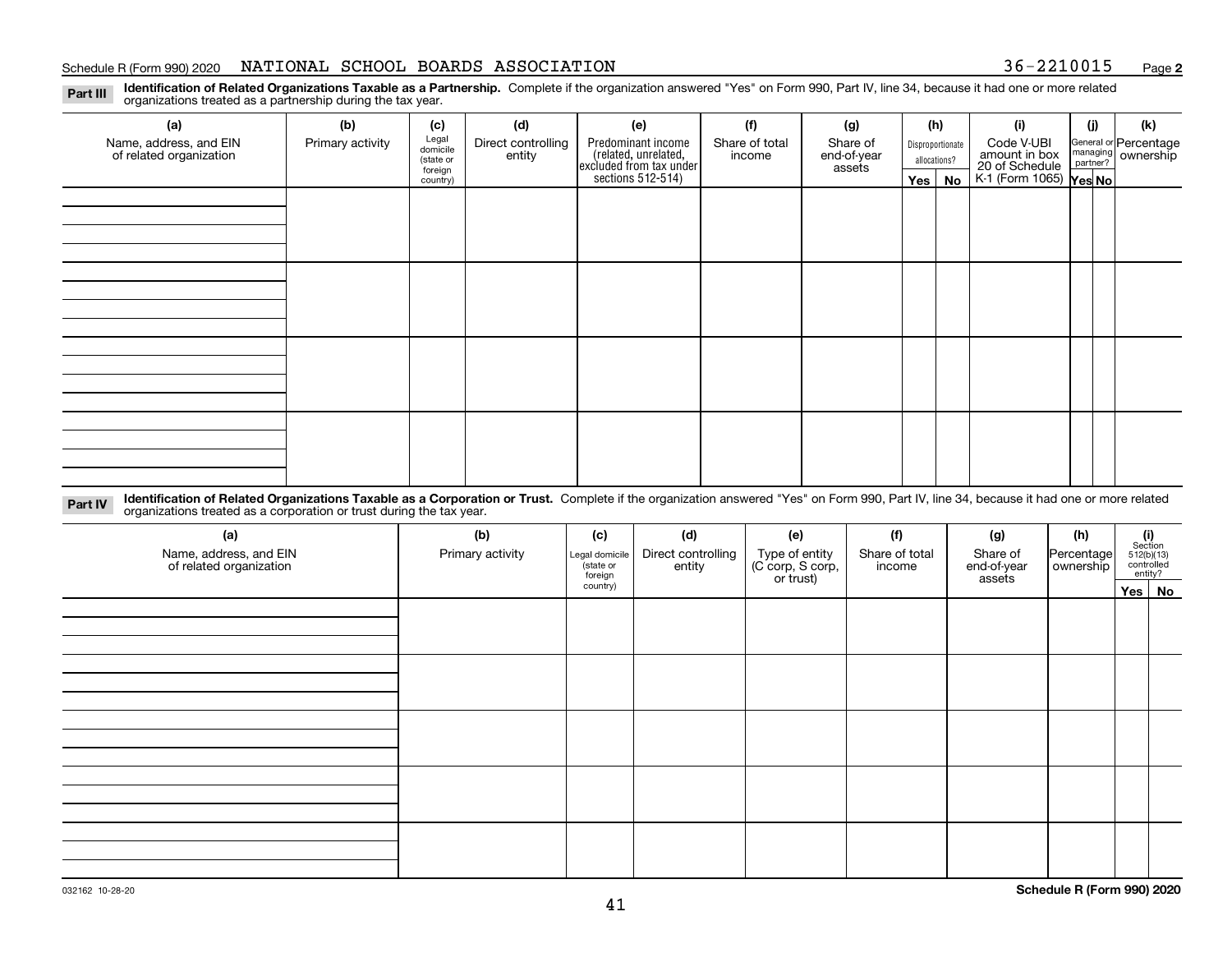#### Schedule R (Form 990) 2020 **NATIONAL SCHOOL BOARDS ASSOCIATION** 36-2210015 <sub>Page</sub>

**Part V** T**ransactions With Related Organizations.** Complete if the organization answered "Yes" on Form 990, Part IV, line 34, 35b, or 36.

| Note: Complete line 1 if any entity is listed in Parts II, III, or IV of this schedule. |                                                                                                                                                                                                                                |                 |   |                         |
|-----------------------------------------------------------------------------------------|--------------------------------------------------------------------------------------------------------------------------------------------------------------------------------------------------------------------------------|-----------------|---|-------------------------|
|                                                                                         | 1 During the tax year, did the organization engage in any of the following transactions with one or more related organizations listed in Parts II-IV?                                                                          |                 |   |                         |
|                                                                                         | a Receipt of (i) interest, (ii) annuities, (iii) royalties, or (iv) rent from a controlled entity [1] controllection [1] controllection [1] annuities, (iii) royalties, or (iv) rent from a controlled entity [1] contently co | 1a              |   | X                       |
|                                                                                         | b Gift, grant, or capital contribution to related organization(s) manufactured and contribution to related organization(s)                                                                                                     | 1 <sub>b</sub>  |   | $\overline{\mathbf{x}}$ |
|                                                                                         | c Gift, grant, or capital contribution from related organization(s) material content and contribution from related organization(s) material content and content and contribution from related organization(s) material content | 1c              |   |                         |
|                                                                                         |                                                                                                                                                                                                                                | 1 <sub>d</sub>  |   | $\mathbf X$             |
|                                                                                         |                                                                                                                                                                                                                                | 1e              |   | X                       |
|                                                                                         |                                                                                                                                                                                                                                |                 |   |                         |
|                                                                                         |                                                                                                                                                                                                                                | 1f              |   | X                       |
|                                                                                         |                                                                                                                                                                                                                                | 1a              |   | $\overline{\mathbf{x}}$ |
|                                                                                         | h Purchase of assets from related organization(s) manufactured and content and content and content and content and content and content and content and content and content and content and content and content and content and | 1 <sub>h</sub>  |   | $\mathbf X$             |
|                                                                                         | Exchange of assets with related organization(s) www.array.com/www.array.com/www.array.com/www.array.com/www.array.com/www.array.com/www.array.com/www.array.com/www.array.com/www.array.com/www.array.com/www.array.com/www.ar | 1i.             |   | $\mathbf X$             |
|                                                                                         | Lease of facilities, equipment, or other assets to related organization(s) commences contained and contained and contained and contained and contained and contained and contained and contained and contained and contained a | 11              |   | $\mathbf X$             |
|                                                                                         |                                                                                                                                                                                                                                |                 |   |                         |
|                                                                                         |                                                                                                                                                                                                                                | 1k              |   | X                       |
|                                                                                         |                                                                                                                                                                                                                                | 11              |   | $\mathbf X$             |
|                                                                                         | m Performance of services or membership or fundraising solicitations by related organization(s)                                                                                                                                | 1 <sub>m</sub>  |   | $\mathbf X$             |
|                                                                                         |                                                                                                                                                                                                                                | 1n              |   | X                       |
|                                                                                         | <b>o</b> Sharing of paid employees with related organization(s)                                                                                                                                                                | 10 <sub>o</sub> | X |                         |
|                                                                                         |                                                                                                                                                                                                                                |                 |   |                         |
|                                                                                         |                                                                                                                                                                                                                                | 1p              |   | $\mathbf X$             |
|                                                                                         |                                                                                                                                                                                                                                | 1 <sub>q</sub>  | x |                         |
|                                                                                         |                                                                                                                                                                                                                                |                 |   |                         |
|                                                                                         | r Other transfer of cash or property to related organization(s)                                                                                                                                                                | 1r              |   | X                       |
|                                                                                         | r Other transfer of cash or property to related organization(s) www.communities.communities content transfer of cash or property from related organization(s) www.communities.communities content transfer of cash or property |                 |   | $\mathbf X$             |
|                                                                                         | 2 If the answer to any of the above is "Yes," see the instructions for information on who must complete this line, including covered relationships and transaction thresholds.                                                 |                 |   |                         |

| (a)<br>Name of related organization      | (b)<br>Transaction<br>type (a-s) | (c)<br>Amount involved | (d)<br>Method of determining amount involved |
|------------------------------------------|----------------------------------|------------------------|----------------------------------------------|
| (1) NATIONAL SCHOOL BOARDS ACTION CENTER | $\Omega$                         |                        | 71,822. ACTUAL COSTS INCURRED                |
| (2) NATIONAL SCHOOL BOARDS ACTION CENTER | $\mathsf{C}$                     |                        | 55,000. ACTUAL AMOUNT AWARDED                |
| (3) NATIONAL SCHOOL BOARDS ACTION CENTER |                                  |                        | 16,875. ACTUAL AMOUNT REIMBURSED             |
| (4)                                      |                                  |                        |                                              |
| (5)                                      |                                  |                        |                                              |
| (6)                                      |                                  |                        |                                              |

 $\overline{\phantom{a}}$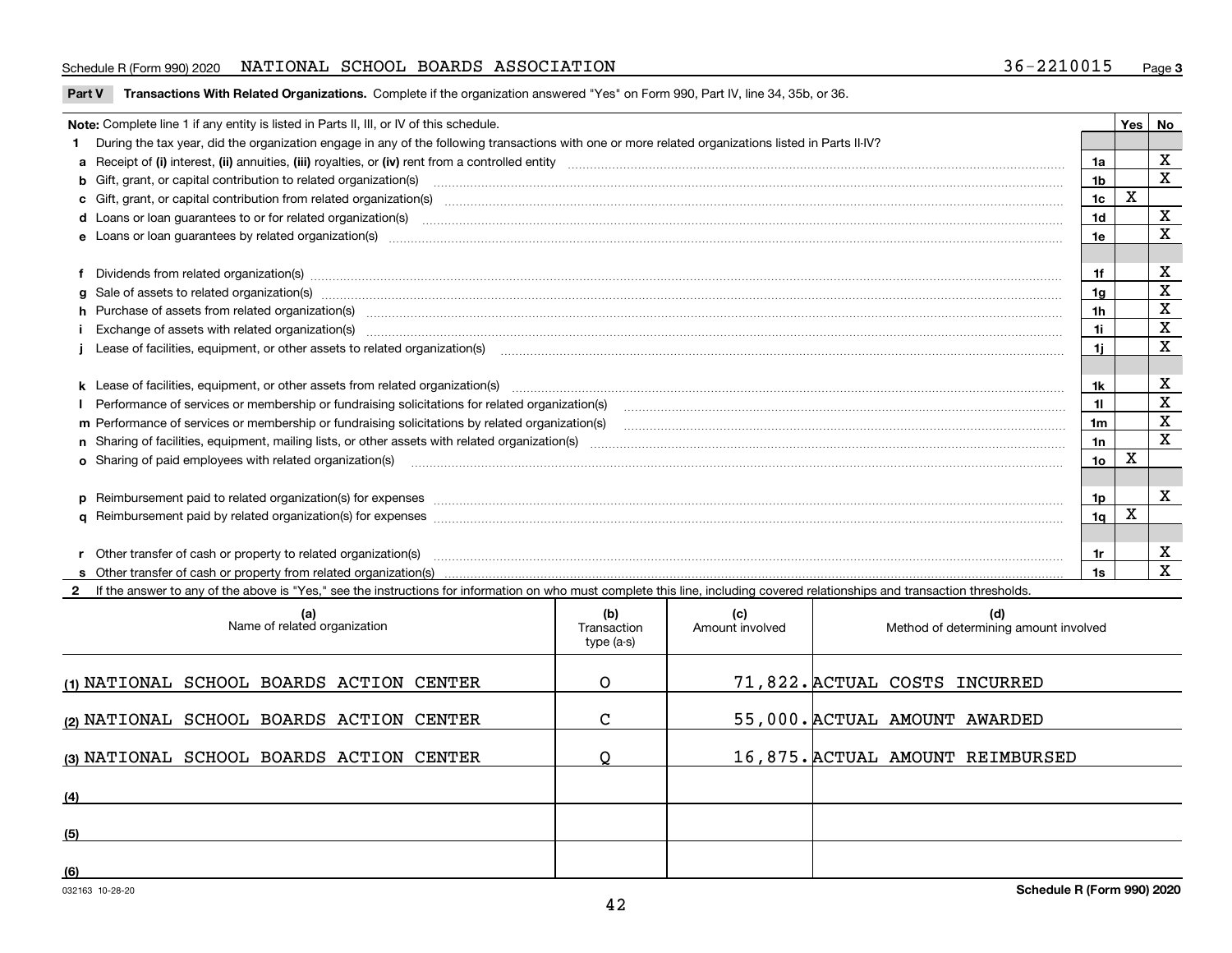#### Schedule R (Form 990) 2020 **NATIONAL SCHOOL BOARDS ASSOCIATION** 36-2210015 <sub>Page</sub>

#### **Part VI Unrelated Organizations Taxable as a Partnership. Complete if the organization answered "Yes" on Form 990, Part IV, line 37.**

Provide the following information for each entity taxed as a partnership through which the organization conducted more than five percent of its activities (measured by total assets or gross revenue) that was not a related organization. See instructions regarding exclusion for certain investment partnerships.

| ັ<br>(a)<br>Name, address, and EIN<br>of entity | ັ<br>ັ<br>(b)<br>Primary activity | (c)<br>Legal domicile<br>(state or foreign<br>country) | (d)<br>Predominant income<br>(related, unrelated,<br>excluded from tax under<br>sections 512-514) | (e)<br>Are all<br>$\begin{array}{c}\n\text{partners} \text{ sec.} \\ 501(c)(3) \\ \text{orgs.?}\n\end{array}$<br>Yes No | (f)<br>Share of<br>total<br>income | (g)<br>Share of<br>end-of-year<br>assets | (h)<br>Dispropor-<br>tionate<br>allocations?<br>Yes No | (i)<br>Code V-UBI<br>amount in box 20 managing<br>of Schedule K-1<br>(Form 1065)<br>$\overline{Yes}$ No | (i)<br>Yes No | (k) |
|-------------------------------------------------|-----------------------------------|--------------------------------------------------------|---------------------------------------------------------------------------------------------------|-------------------------------------------------------------------------------------------------------------------------|------------------------------------|------------------------------------------|--------------------------------------------------------|---------------------------------------------------------------------------------------------------------|---------------|-----|
|                                                 |                                   |                                                        |                                                                                                   |                                                                                                                         |                                    |                                          |                                                        |                                                                                                         |               |     |
|                                                 |                                   |                                                        |                                                                                                   |                                                                                                                         |                                    |                                          |                                                        |                                                                                                         |               |     |
|                                                 |                                   |                                                        |                                                                                                   |                                                                                                                         |                                    |                                          |                                                        |                                                                                                         |               |     |
|                                                 |                                   |                                                        |                                                                                                   |                                                                                                                         |                                    |                                          |                                                        |                                                                                                         |               |     |
|                                                 |                                   |                                                        |                                                                                                   |                                                                                                                         |                                    |                                          |                                                        |                                                                                                         |               |     |
|                                                 |                                   |                                                        |                                                                                                   |                                                                                                                         |                                    |                                          |                                                        |                                                                                                         |               |     |
|                                                 |                                   |                                                        |                                                                                                   |                                                                                                                         |                                    |                                          |                                                        |                                                                                                         |               |     |
|                                                 |                                   |                                                        |                                                                                                   |                                                                                                                         |                                    |                                          |                                                        |                                                                                                         |               |     |

**Schedule R (Form 990) 2020**